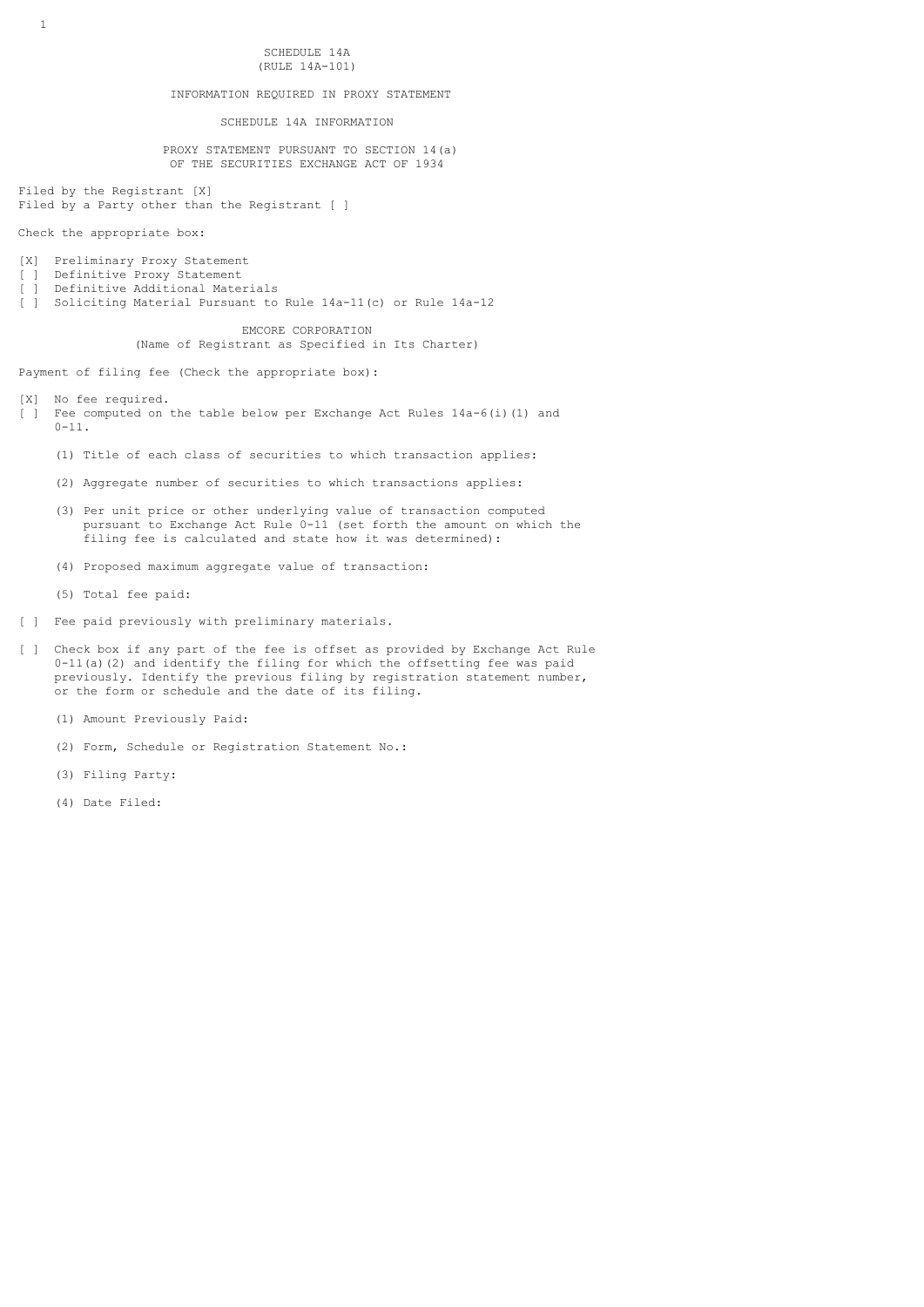EMCORE CORPORATION 394 Elizabeth Avenue Somerset, New Jersey 08873

-------------------------------

 NOTICE OF ANNUAL MEETING OF SHAREHOLDERS TO BE HELD ON FEBRUARY 16, 1999

-------------------------------

To the Shareholders of EMCORE Corporation:

 NOTICE IS HEREBY GIVEN that the 1999 Annual Meeting of Shareholders (the "Annual Meeting") of EMCORE Corporation (the "Company"), will be held at 10:00 A.M. local time, on Tuesday, February 16, 1999, at the Marriott Hotel, 110 Davidson Avenue, Somerset, New Jersey 08873, for the following purposes:

- (1) To elect nine members to the Company's Board of Directors. If the proposal to establish a classified Board of Directors (Proposal No. 5 below) is approved, the nine directors will be elected for a classified Board of Directors with three directors being elected for a term of three years, three directors being elected for a term of two years and three directors being elected for a term of one year, and until their successors are duly elected and qualified. If the proposal to establish a classified Board of Directors is not approved, all nine directors will elected for one year terms expiring at the Company's 2000 Annual Meeting of Shareholders;
- (2) To ratify the selection of PricewaterhouseCoopers LLP as independent auditors of the Company for the fiscal year ended September 30, 1999;
- (3) To approve the amendment of the Restated Certificate of Incorporation of the Company (the "Certificate of Incorporation") to add a "fair price" provision;
- (4) To approve the amendment of the Certificate of Incorporation to increase the number of authorized shares of common stock;
- (5) To approve the amendment of the Certificate of Incorporation regarding classification, removal, filling vacancies and size of the Board of Directors; and
- (6) To transact such other business as may properly come before the Annual Meeting and any adjournments or postponements thereof.

 The Board of Directors has fixed the close of business on December 28, 1998 as the record date for determining those shareholders entitled to notice of, and to vote at, the Annual Meeting and any adjournments or postponements thereof. Whether or not you expect to be present, please sign, date and return the enclosed proxy card in the enclosed pre-addressed envelope as promptly as possible. No postage is required if mailed in the United States.

By Order of the Board of Directors

/s/ Thomas G. Werthan

 THOMAS G. WERTHAN SECRETARY

Somerset, New Jersey January 19, 1999

THIS IS AN IMPORTANT MEETING AND ALL SHAREHOLDERS ARE INVITED TO ATTEND THE MEETING IN PERSON. ALL SHAREHOLDERS ARE RESPECTFULLY URGED TO EXECUTE AND RETURN THE ENCLOSED PROXY CARD AS PROMPTLY AS POSSIBLE. SHAREHOLDERS WHO EXECUTE A PROXY CARD MAY NEVERTHELESS ATTEND THE MEETING, REVOKE THEIR PROXY AND VOTE THEIR SHARES IN PERSON.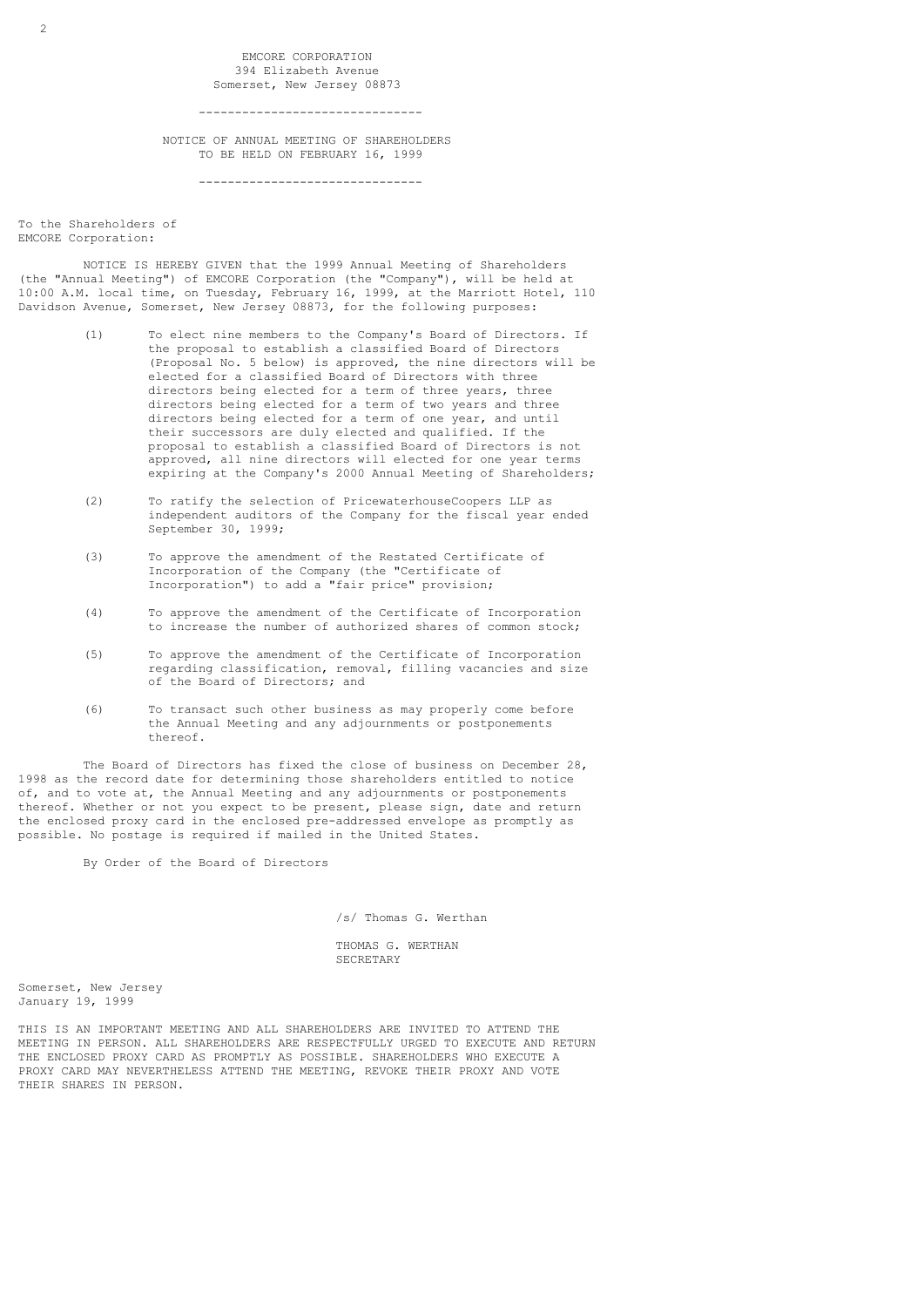### EMCORE CORPORATION 394 Elizabeth Avenue Somerset, New Jersey 08873

PROXY STATEMENT

### ANNUAL MEETING OF SHAREHOLDERS TUESDAY, FEBRUARY 16, 1999

 This Proxy Statement is being furnished to shareholders of record of EMCORE Corporation ("EMCORE" or the "Company") as of December 28, 1998, in connection with the solicitation on behalf of the Board of Directors of EMCORE of proxies for use at the Annual Meeting of Shareholders to be held on Tuesday, February 16, 1999 at 10 o'clock a.m. (E.S.T.), at the Marriott Hotel, 110 Davidson Avenue, Somerset, New Jersey 08873, or at any adjournments thereof, for the purposes set forth in the accompanying Notice of Annual Meeting of Shareholders. The approximate date that this Proxy Statement and the enclosed proxy are first being sent to shareholders is January 19, 1999. Shareholders should review the information provided herein in conjunction with the Company's 1998 Annual Report to Shareholders which accompanies this Proxy Statement. The Company's principal executive offices are located at 394 Elizabeth Avenue, Somerset, New Jersey 08873, and its telephone number is (732) 271-9090.

#### INFORMATION CONCERNING PROXY

 The enclosed proxy is solicited on behalf of the Company's Board of Directors. The giving of a proxy does not preclude the right to vote in person should any shareholder giving the proxy so desire. Shareholders have an unconditional right to revoke their proxy at any time prior to the exercise thereof, either in person at the Annual Meeting or by filing with the Company's Secretary at the Company's headquarters a written revocation or duly executed proxy bearing a later date; however, no such revocation will be effective until written notice of the revocation is received by the Company at or prior to the Annual Meeting.

 The cost of preparing, assembling and mailing this Proxy Statement, the Notice of Annual Meeting of Shareholders and the enclosed proxy is to be borne by the Company. In addition to the use of mail, employees of the Company may solicit proxies personally and by telephone. The Company's employees will receive no compensation for soliciting proxies other than their regular salaries. The Company may request banks, brokers and other custodians, nominees and fiduciaries to forward copies of the proxy material to their principals and to request authority for the execution of proxies. The Company may reimburse such persons for their expenses in so doing.

#### PURPOSES OF THE MEETING

 At the Annual Meeting, the Company's shareholders will consider and vote upon the following matters:

- (1) To elect nine members to the Company's Board of Directors. If the proposal to establish a classified Board of Directors (Proposal No. 5 below) is approved, the nine directors will be elected for a classified Board of Directors with three directors being elected for a term of three years, three directors being elected for a term of two years and three directors being elected for a term of one year, and until their successors are duly elected and qualified. If the proposal to establish a classified Board of Directors is not approved, all nine directors will elected for one year terms expiring at the Company's 2000 Annual Meeting of Shareholders;
- (2) To ratify the selection of PricewaterhouseCoopers LLP as independent auditors of the Company for the fiscal year ended September 30, 1999;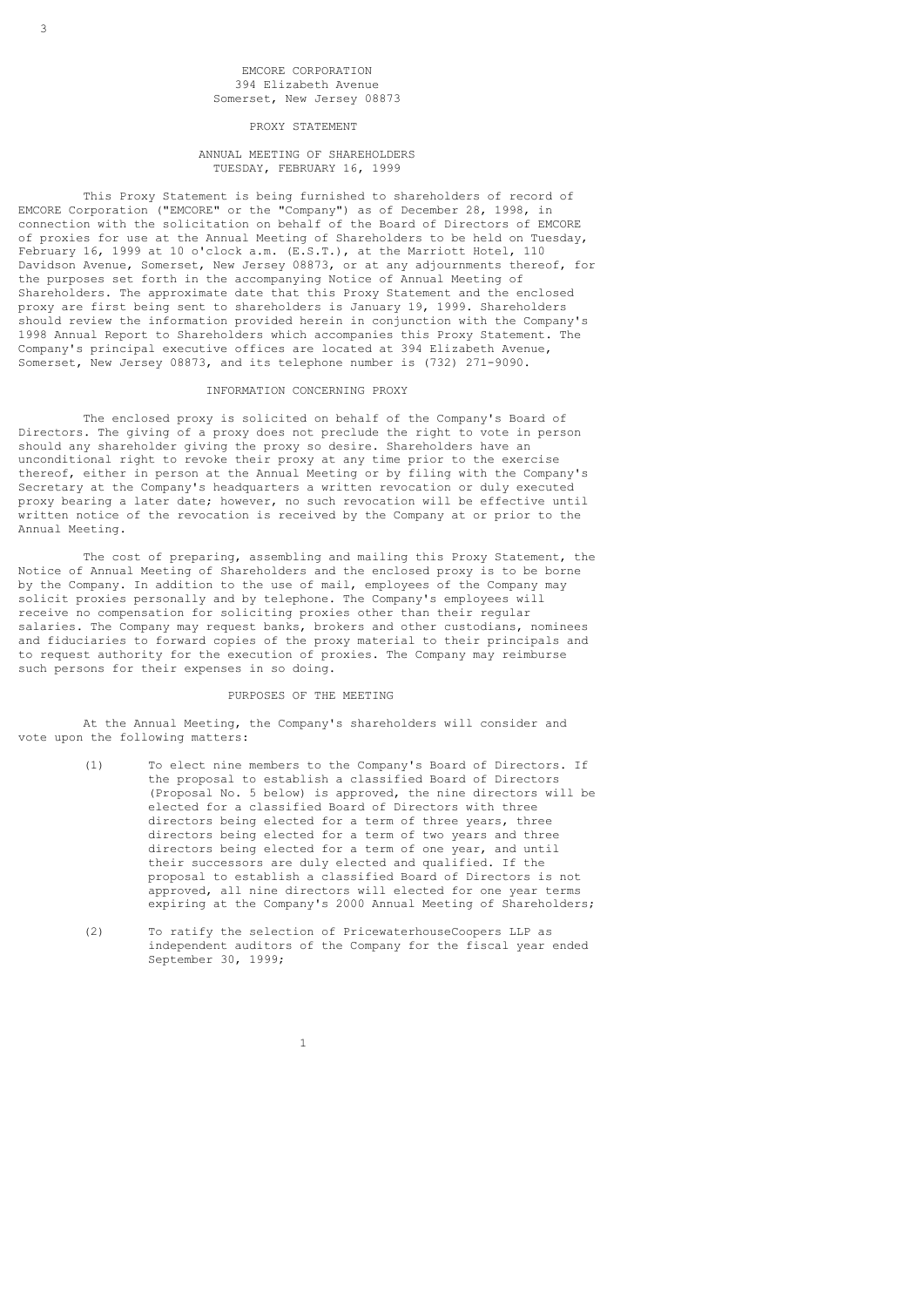(3) To approve the amendment of the Restated Certificate of Incorporation of the Company (the "Certificate of Incorporation") to add a "fair price" provision;

4

- (4) To approve the amendment of the Certificate of Incorporation to increase the number of authorized shares of common stock;
- (5) To approve the amendment of the Certificate of Incorporation regarding classification removal, filling vacancies and size of the Board of Directors; and
- (6) To transact such other business as may properly come before the Annual Meeting and any adjournments or postponements thereof.

 Unless contrary instructions are indicated on the enclosed proxy, all shares represented by valid proxies received pursuant to this solicitation (and which have not been revoked in accordance with the procedures set forth above) will be voted (1) FOR the election of the nine nominees for director named below, (2) FOR ratification of the independent auditors named below, (3) FOR the amendment of the Certificate of Incorporation to add a fair price provision, (4) FOR the increase in the number of authorized shares of common stock, (5) FOR the amendments to the Certificate of Incorporation regarding classification, removal, filling vacancies and size of the Board of Directors; and (6) by the proxies in their discretion upon any other proposals as may properly come before the Annual Meeting. In the event a shareholder specifies a different choice by means of the enclosed proxy, such shareholder's shares will be voted in accordance with the specification so made.

### OUTSTANDING VOTING SECURITIES AND VOTING RIGHTS

 As of the close of business on December 28, 1999 (the "Record Date"), the Company had 9,400,147 shares of no par value common stock ("Common Stock") and 1,550,000 shares of Series I Redeemable Convertible Preferred Stock, par value \$.0001 (the "Series I Preferred Stock" and together with the Common Stock the "Capital Stock"). Each share of Capital Stock is entitled to one vote on all matters presented at the Annual Meeting. The presence, either in person or by properly executed proxy, of the holders of the majority of the shares of Capital Stock entitled to vote at the Annual Meeting is necessary to constitute a quorum at the Annual Meeting. Attendance at the Annual Meeting will be limited to shareholders as of the Record Date, their authorized representatives and guests of the Company.

 If the enclosed proxy is signed and returned, it may nevertheless, be revoked at any time prior to the voting thereof at the pleasure of the shareholder signing it, either by a written notice of revocation received by the person or persons named therein or by voting the shares covered thereby in person or by another proxy dated subsequent to the date thereof.

 Proxies in the accompanying form will be voted in accordance with the instructions indicated thereon, and, if no such instructions are indicated, will be voted in favor of the nominees for election as directors named below and for the other proposals herein.

 The vote required for approval of each of the proposals before the shareholders at the Annual Meeting is specified in the description of such proposal below. For the purpose of determining whether a proposal has received the required vote, abstentions and broker non-votes will be included in the vote total, with the result that an abstention or broker non-vote, as the case may be will have the same effect as if no instructions were indicated.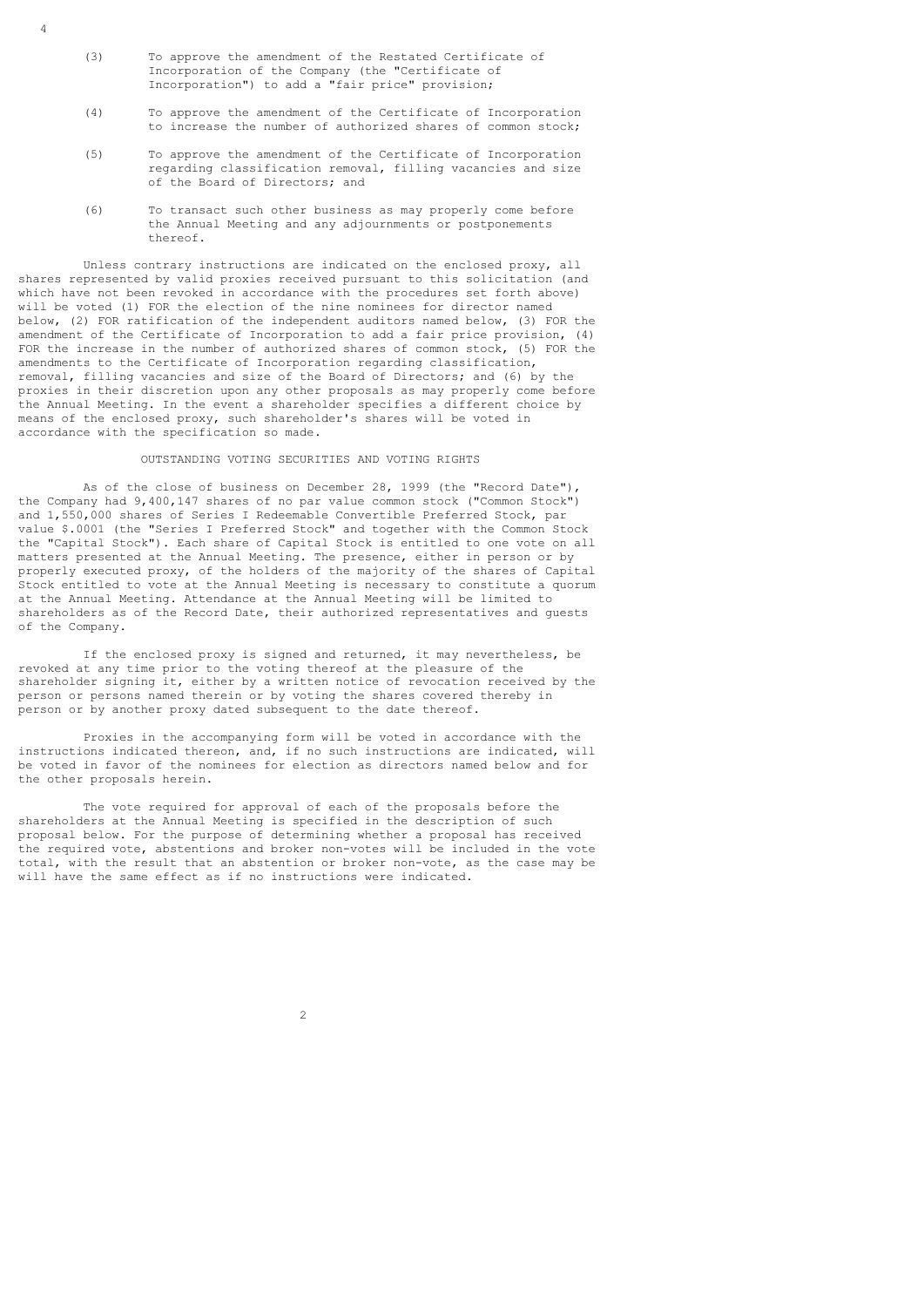#### PROPOSAL I: ELECTION OF DIRECTORS

 Under the current charter documents, all directors of the Company are elected annually unless no annual shareholders' meeting is held, in which event the directors serve until their successors are duly elected and qualified. However, if the classified board of directors proposal to be voted on at this Annual Meeting is approved, the directors will be divided into three classes, Class A, Class B and Class C, with each director serving for three years and rotating the class up for election at each annual meeting. The merits of this proposal are discussed in detail below. At this Annual Meeting, three directors are to be elected to serve either for: (1) one year or until their successors are duly elected and qualified if the classified board of directors proposal is not accepted or (2) if the classified board proposal is accepted, the initial Class A directors will be elected for three years, the initial Class B directors for two years and the initial Class C directors for one year. In other words, Class A directors will serve until the third annual meeting from this meeting, Class B directors will serve until the second annual meeting from this meeting, and Class C directors will serve until the next annual meeting. In subsequent meetings, each newly elected director will serve three years from that election. The Company's nominees for these directorships are identified below. Of the nine persons nominated by the Board of Directors to become directors of the Company, eight are currently serving in that capacity.

 The shares represented by proxies returned executed will be voted, unless otherwise specified, in favor of the nine nominees for the Board of Directors named below. If, as a result of circumstances not known or unforeseen, any of such nominees shall be unavailable to serve as director, proxies will be voted for the election of such other person or persons as the Board of Directors may select. Each nominee for director will be elected by a plurality of votes cast at the Annual Meeting of Shareholders. Proxies will be voted FOR the election of the nine nominees unless instructions to "withhold" votes are set forth on the proxy card. Withholding votes will not influence voting results. Abstentions may not be specified as to the election of directors.

THE BOARD OF DIRECTORS UNANIMOUSLY RECOMMENDS THAT SHAREHOLDERS VOTE "FOR" THE NINE NOMINEES FOR THE BOARD OF DIRECTORS NAMED BELOW.

NOMINEES FOR ELECTION AS DIRECTOR

| Name                                | Age | Principal Occupation                                                                                      | Served as<br>Director<br>Since |
|-------------------------------------|-----|-----------------------------------------------------------------------------------------------------------|--------------------------------|
| Thomas J. Russell $(1)$ $(2)$ $(A)$ | 66  | Chairman of the Board, EMCORE Corporation                                                                 | 1995                           |
| Reuben F. Richards, Jr. (2) (A)     | 43  | President and Chief Executive Officer, EMCORE Corporation                                                 | 1995                           |
| Thomas G. Werthan (C)               | 42  | Vice President - Finance and Administration, Chief<br>Financial Officer and Secretary, EMCORE Corporation | 1992                           |
| Richard A. Stall (2)(B)             | 42  | Vice President - Technology, EMCORE Corporation                                                           | 1996                           |
| Robert Louis-Dreyfus (B)            | 51  | Chairman of the Board of Directors and Chief Executive<br>Officer of Adidas AG                            | 1997                           |
| Hugh H. Fenwick $(1)$ $(3)$ $(C)$   | 61  | Mayor of Bernardsville, New Jersey                                                                        | 1990-1995 & 1997               |
| Shiqeo Takayama (3) (C)             | 82  | Chairman, President and Founder of Hakuto Co., Ltd.                                                       | 1997                           |
| Charles Scott $(1)$ $(3)$ $(B)$     | 49  | Chairman, Cordiant Communications Group plc                                                               | 1998                           |
| John J. Hogan, Jr. (A)              | 48  | President of private investment management company                                                        | N/A                            |

| (1) | Member of Compensation Committee                                           |
|-----|----------------------------------------------------------------------------|
| (2) | Member of Nominating Committee                                             |
| (3) | Member of Audit Committee                                                  |
| (A) | Class A Director as proposed in classified board proposal (Proposal No. 5) |
| (B) | Class B Director as proposed in classified board proposal (Proposal No. 5) |
| (C) | Class C Director as proposed in classified board proposal (Proposal No. 5) |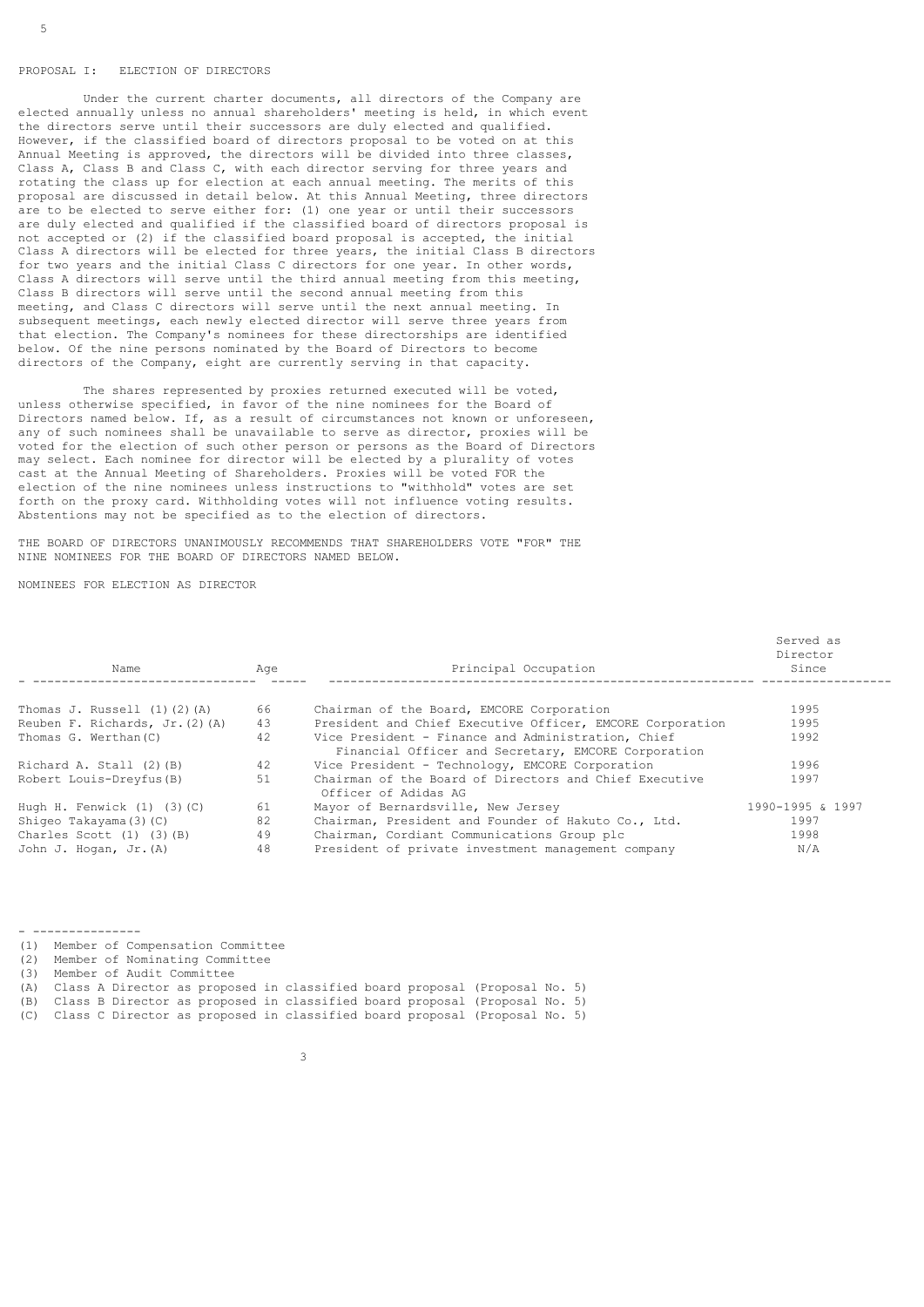#### DIRECTORS AND EXECUTIVE OFFICERS

 Set forth below is certain information with respect to each of the nominees for the office of director and other executive officers of EMCORE.

 THOMAS J. RUSSELL, PH.D.--Dr. Russell has been a director of the Company since May 1995 and was elected Chairman of the Board on December 6, 1996. Dr. Russell founded Bio/Dynamics, Inc. in 1961 and managed the company until its acquisition by IMS International in 1973, following which he served as President of that company's Life Sciences Division. From 1984 until 1988, he served as Director, then as Chairman of IMS International until its acquisition by Dun & Bradstreet in 1988. From 1988 to 1992, he served as Chairman of Applied Biosciences, Inc. Since 1992, he has been an investor and director of several companies. Dr. Russell currently serves as a director of Cordiant plc and Adidas AG. Dr. Russell is one of three trustees of the AER 1997 Trust.

 REUBEN F. RICHARDS, JR.--Mr. Richards joined the Company in October 1995 as its President and Chief Operating Officer and became Chief Executive Officer in December 1996. Mr. Richards has been a director of the Company since May 1995. From September 1994 to December 1996, Mr. Richards was a Senior Managing Director of Jesup & Lamont Capital Markets Inc. ("Jesup & Lamont" (an affiliate of a registered broker-dealer)). From December 1994 to 1997, he has been a member of and President of Jesup & Lamont Merchant Partners, L.L.C. From 1992 through 1994, Mr. Richards was a principal with Hauser, Richards & Co., a firm engaged in corporate restructuring and management turnarounds. From 1986 until 1992, Mr. Richards was a Director at Prudential-Bache Capital Funding in its Investment Banking Division. Mr. Richards also serves as a director of S.A. Telecommunications, Inc., a full service long distance telecommunications company located in Richardson, Texas.

 THOMAS G. WERTHAN--Mr. Werthan joined the Company in 1992 as its Chief Financial Officer, Vice President--Finance and Administration and a director. Mr. Werthan is a Certified Public Accountant and has over sixteen years experience in assisting high technology, venture capital financed growth companies. Prior to joining the Company in 1992, he was associated with The Russell Group, a venture capital partnership, as Chief Financial Officer for several portfolio companies. The Russell Group was affiliated with Thomas J. Russell, Chairman of the Board of Directors of the Company. From 1985 to 1989, Mr. Werthan served as Chief Operating Officer and Chief Financial Officer for Audio Visual Labs, Inc., a manufacturer of multimedia and computer graphics equipment.

 RICHARD A. STALL, PH.D.--Dr. Stall became a director of the Company in December 1996. Dr. Stall helped found the Company in 1984 and has been Vice President--Technology at the Company since October 1984, except for a sabbatical year in 1993 during which Dr. Stall acted as a consultant to the Company and his position was left unfilled. Prior to 1984, Dr. Stall was a member of the technical staff of AT&T Bell Laboratories and was responsible for the development of MBE technologies. He has co-authored more than 75 papers and holds four patents on MBE and MOCVD technology and the characterization of compound semiconductor materials.

 ROBERT LOUIS-DREYFUS--Mr. Louis-Dreyfus has been a director of the Company since March 1997. Mr. Louis-Dreyfus has been the Chairman of the Board of Directors and Chief Executive Officer of Adidas AG since April 1993. Prior to that time, he had been from 1990 until 1993 the Chief Executive Officer of Saatchi & Saatchi plc (now Cordiant plc) and a director of Saatchi & Saatchi plc from January 1990 until December 1994. Since 1992, he has been an investor and a director of several other companies. From 1982 until 1988, he served as Chief Operating Officer (1982 to 1983) and then as Chief Executive Officer (from 1984 to 1988) of IMS International until its acquisition by Dun & Bradstreet in 1988.

 HUGH H. FENWICK--Mr. Fenwick served as a director of the Company from 1990 until 1995, and was again elected to serve on the Company's Board of Directors in June 1997. Since 1992, Mr. Fenwick has been a private investor and he currently holds the office of Mayor of Bernardsville, New Jersey, to which he was elected in 1994. From 1990 until 1992, Mr. Fenwick was the Executive Director of the Alliance for Technology Management at the Stevens Institute in Hoboken, New Jersey. Prior to that time, Mr. Fenwick worked as a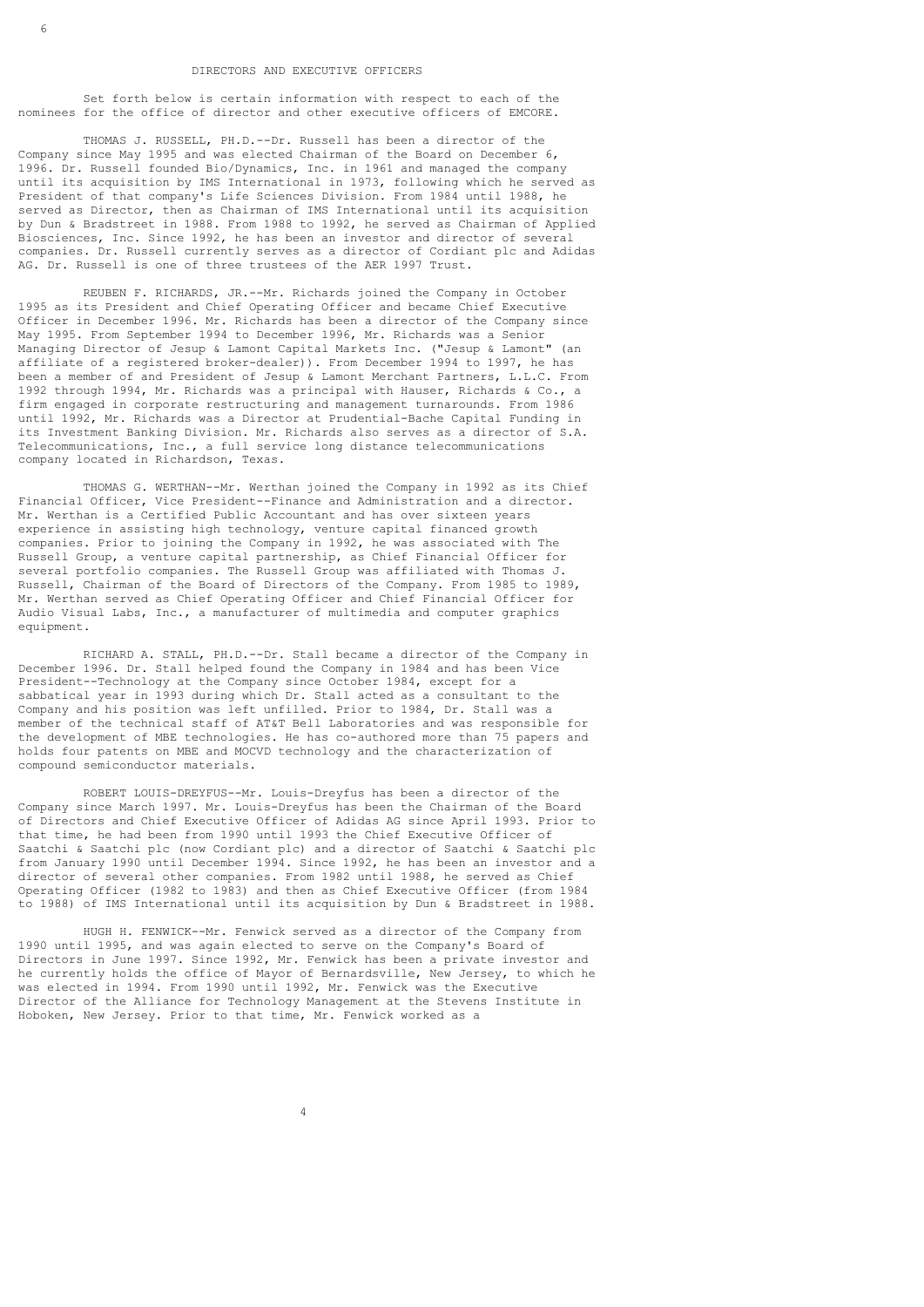marketing executive with Lockheed Electronics and with Alenia (formerly Selenia), an Italian subsidiary of Raytheon.

 SHIGEO TAKAYAMA--Mr. Takayama became a director of the Company in July 1997. Mr. Takayama is the President of Hakuto Co., Ltd. ("Hakuto"), which he founded in the 1950's and which is the Company's distributor in Japan, China and Singapore. Mr. Takayama is a Director Emeritus of Semiconductor Equipment & Material International (SEMI), Chairman of the Japan Electronics Products Importers Association (JEPIA), and Director of the Japan Machinery Importers' Association (JMIA). Mr. Takayama is also a director of Temptronic Corp., a semiconductor test equipment manufacturer in Newton, Massachusetts, and of Anatel Corp., a TOC high-purity water monitor manufacturer in Boulder, Colorado.

 CHARLES SCOTT--Mr. Scott has served as a director of the Company since February 1998. Mr. Scott is presently Chairman of Cordiant Communications Group plc, the successor corporation of the Saatchi & Saatchi Advertising Group. He joined Saatchi & Saatchi Company in 1990 and served as Chief Financial Officer until 1992 when he was appointed Chief Operating Officer. In 1993, be became Chief Executive Officer and held that position until 1996 when he assumed the title of Chairman.

 JOHN J. HOGAN, JR.--Mr. Hogan has been nominated to serve on the Company's Board of Directors. Mr. Hogan has been President of a private investment management company since October 1997. Prior to that time, he had been with the law firm of Dewey Ballantine since 1969. He also serves as a director of several other corporations and is a former executive officer and/or director of various subsidiaries of S.A. Louis Dreyfus en Cie.

#### EXECUTIVE OFFICERS:

7

 THOMAS M. BRENNAN, 44, joined the Company as a result of the Company's acquisition of MicroOptical Devices, Inc. ("MODE") on December 5, 1997 and now serves as a Vice President of the Company. Prior to co-founding MODE in 1995, Mr. Brennan was a senior member of the technical staff at Sandia National Laboratories from 1986 to 1996. At Sandia, he focused his efforts on the material growth of III-V compound semiconductors, reactor design, in-situ reactor diagnostics, and material characterization. His responsibilities and activities included growth of some of the first VCSEL material at Sandia and in the U.S., and development of new and unique manufacturing techniques for VCSEL material growth. Prior to joining Sandia, Mr. Brennan was a member of the technical staff at AT&T Bell Laboratories from 1980 to 1984. At both facilities, he focused his efforts on epitaxial materials growth and characterization, and epitaxial reactor design. He has published more than 100 articles and holds twelve patents issued and pending.

 ROBERT P. BRYAN, PH.D., 33, joined the Company as a result of the Company's acquisition of MODE on December 5, 1997 and now serves as a Vice President of the Company. Prior to co-founding MODE in 1995, he was a co-founder of Vixel Corporation in 1992, a Bloomfield, Colorado company which, at the time, was the first commercial company to develop and manufacture VCSEL devices for data links. He was the specific oversight executive for optoelectronic product development, including all engineering management to include all components and products. From 1990 to 1992, he was a senior member of the technical staff at Sandia National Laboratories where his research focused on the areas of VCSEL design, fabrication and characterization.

 CRAIG W. FARLEY, PH.D., 39, joined the Company in June 1998 as Vice President-Wafer Manufacturing. Dr. Farley has experience in all phases of compound semiconductor device design and manufacturing. Prior to joining EMCORE, he spent 11 years at Rockwell International Corporation ("Rockwell") where he served as a member of the technical staff at Rockwell's Science Center from 1987 to 1994 and as Manager of Advanced Device Technology for Rockwell's Gallium Arsenide Manufacturing facility from 1994 to 1998.

 DAVID D. HESS, 37, joined the Company in 1989 as General Accounting Manager. He was named Controller in 1990. Mr. Hess is a Certified Public Accountant and has more than ten years experience in monitoring and controlling all phases of product and process cost and general accounting systems. Prior to his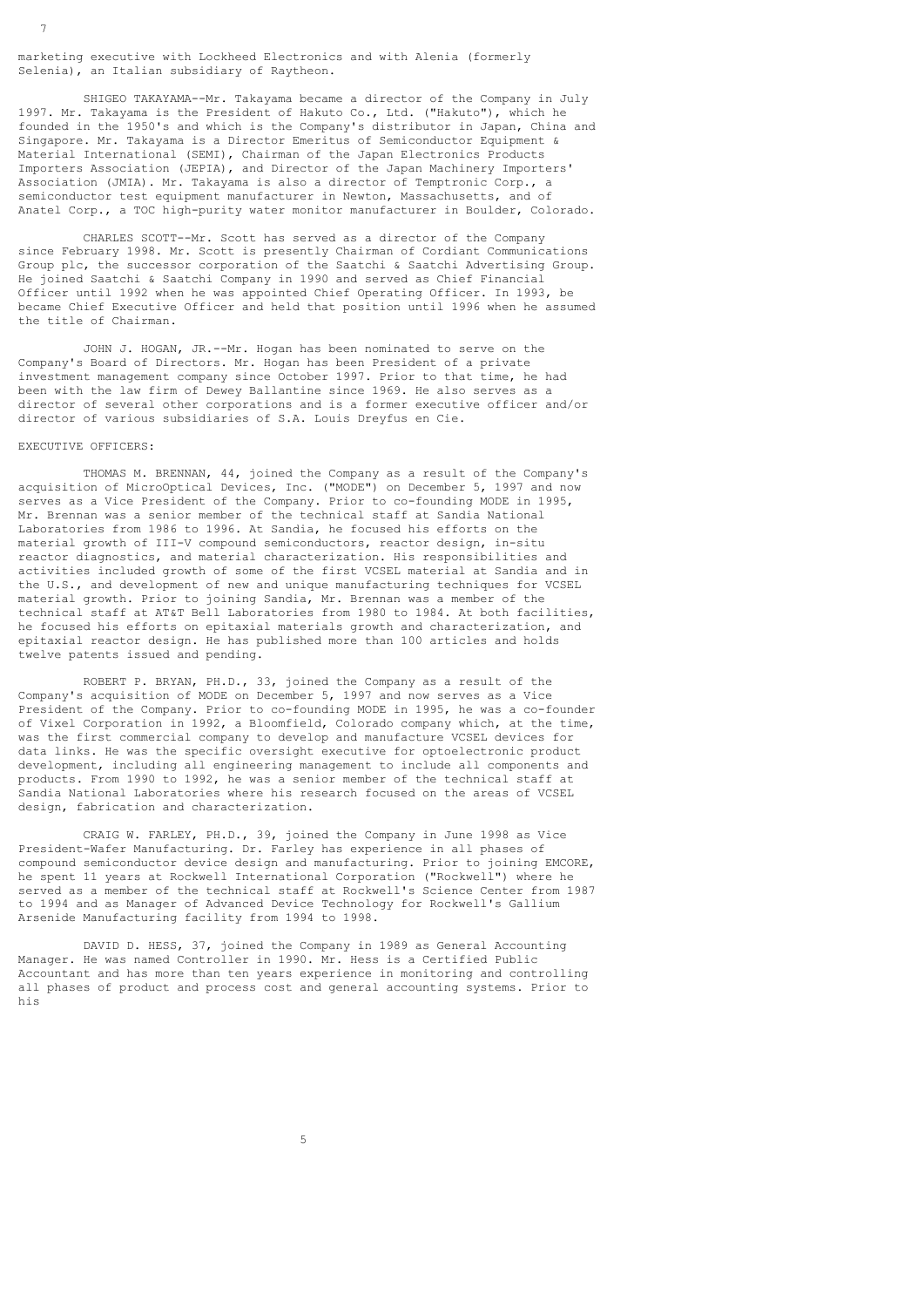employment at EMCORE, he held several positions as cost accounting manager, divisional accountant and inventory control supervisor in manufacturing firms such as Emerson Quiet Kool (air conditioner manufacturers), Huls, North America (paint/solvent processors), and Brintec Corporation (screw machine manufacturers).

 LOUIS A. KOSZI, 54, joined the Company in 1995 as Vice President--Device Manufacturing. Prior to 1995, Mr. Koszi was a member of AT&T Bell Laboratories for 25 years. Mr. Koszi has experience in all phases of semiconductor device design and manufacturing processes and associated quality programs. Mr. Koszi holds 17 U.S. patents, five foreign patents, and is a co-author of 35 publications. He was named a Distinguished Member of Technical Staff in 1989. In 1992, he was presented with the Excellence in Engineering from the Optical Society of America.

 WILLIAM J. KROLL, 54, joined the Company in 1994 as Vice President--Business Development and in 1996 became Executive Vice President--Business Development. Prior to 1994, Mr. Kroll served for seven years as Senior Vice President of Sales and Marketing for Matheson Gas Products, Inc., a manufacturer and distributor of specialty gases and gas control and handling equipment. In that position, Mr. Kroll was responsible for \$100 million in sales and 700 employees worldwide. Prior to working at Matheson Gas Products, Mr. Kroll was Vice President of Marketing for Machine Technology, Inc., a manufacturer of semiconductor equipment for photoresist or applications, plasma strip, and related equipment.

 PAUL ROTELLA, 43, Mr. Rotella joined the Company in 1996 as Director of Manufacturing and has served as Vice President of TurboDisc(TM) Manufacturing since October 1997. Prior to 1996, Mr. Rotella served for three years as worldwide Manufacturing Operations Manager for Datacolor International, a manufacturer of color measurement and control instrumentation. Prior to working at Datacolor International, Mr. Rotella spent 18 years with AlliedSignal Inc., where he held various positions including Manufacturing Engineer, Manufacturing Engineering Manager and Program Manager of Quality Improvement Systems.

 $\sim$  6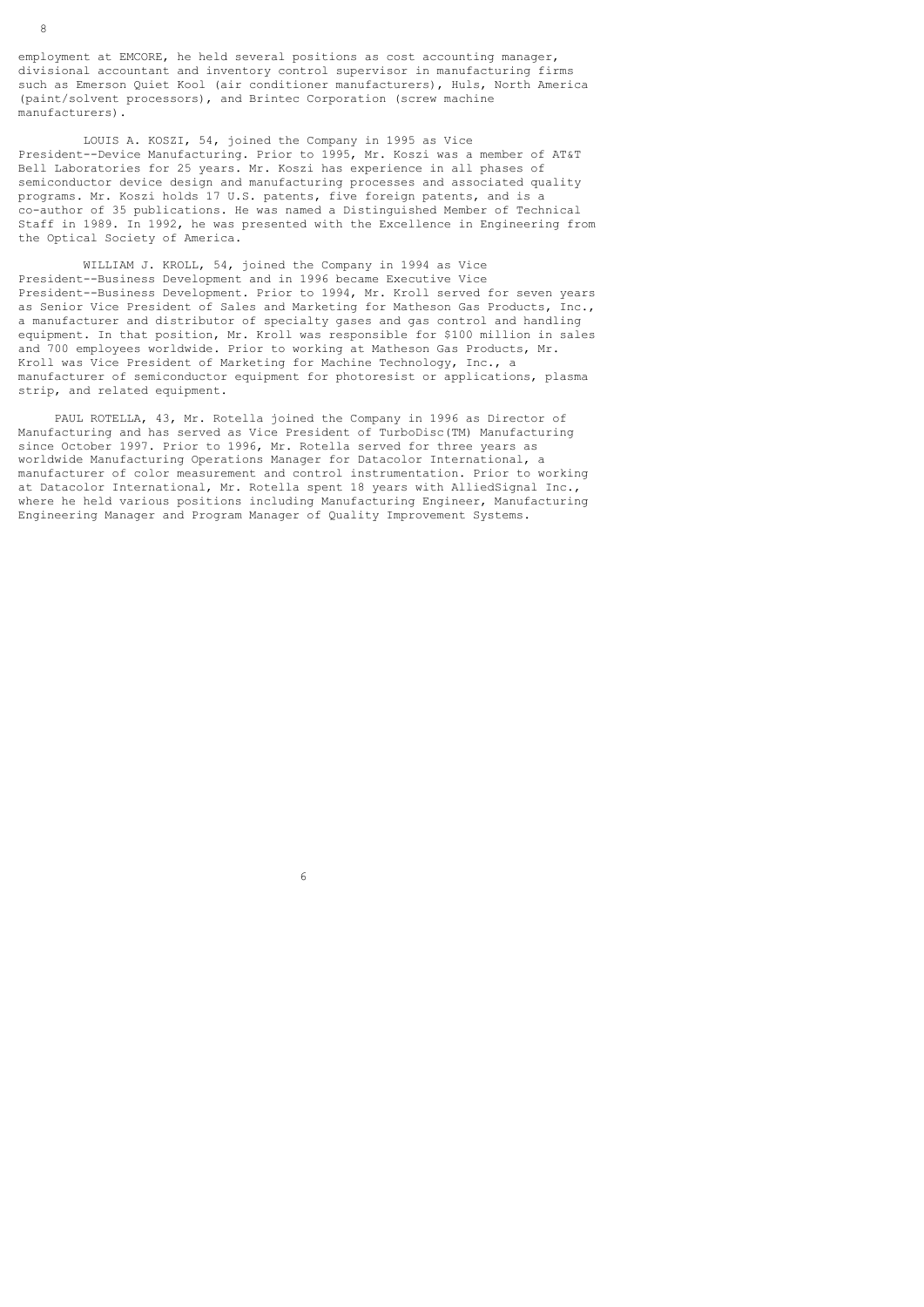### SECURITY OWNERSHIP OF MANAGEMENT AND CERTAIN BENEFICIAL OWNERS

 The following table sets forth as of December 28, 1998 certain information regarding the beneficial ownership of voting Capital Stock by (i) each person or "group" (as that term is defined in Section 13(d)(3) of the Securities Exchange Act of 1934, as amended (the "Exchange Act")) known by the Company to be the beneficial owner of more than 5% of the voting Common Stock, (ii) each executive officer of the Company, (iii) each director and nominee and (iv) all directors and executive officers as a group (16 persons). Except as otherwise indicated, the Company believes, based on information furnished by such persons, that each person listed below has the sole voting and investment power over the shares of Common Stock shown as beneficially owned, subject to common property laws, where applicable. Unless otherwise indicated, the address of each of the beneficial owners is c/o the Company, 394 Elizabeth Avenue, Somerset, New Jersey 08873.

|                                                 | Shares<br>Beneficially | Percent of<br>Common |
|-------------------------------------------------|------------------------|----------------------|
| Name                                            | Owned                  | Stock                |
|                                                 |                        |                      |
| Thomas J. Russell(1)                            | 2,459,991              | 24.3%                |
| Reuben F. Richards, Jr. (2)                     | 518,957                | 5.4%                 |
| Thomas G. Werthan(3)                            | 131,536                | 1.4%                 |
| Richard A. Stall(4)                             | 170,823                | 1.8%                 |
| Robert Louis-Dreyfus (5)                        | 1,650,582              | 16.8%                |
| Hugh H. Fenwick                                 | 6,879                  | $\star$              |
| Shiqeo Takayama (6)                             | 706,653                | 7.5%                 |
| Charles Scott                                   | 3,857                  | $\star$              |
| John J. Hogan, Jr.                              | $- -$                  | $\star$              |
| Thomas Brennan(7)                               | 265,128                | 2.8%                 |
| Robert Bryan (7)                                | 265,128                | 2.8%                 |
| Craig Farley                                    | $- -$                  | $\star$              |
| David Hess(8)                                   | 8,665                  | $\star$              |
| Louis A. Koszi (9)                              | 10,098                 | $\star$              |
| William J. Kroll(10)                            | 79,990                 | $\star$              |
| Paul Rotella (11)                               | 3,578                  | $\star$              |
| All directors and executive officers as a group |                        |                      |
| (16 persons) (12)                               | 6,281,865              | 56.3%                |
| The AER 1997 Trust (13)                         | 1,588,063              | 16.6%                |
| Gallium Enterprises, Inc. (14)                  | 1,218,047              | 13.0%                |
| Union Miniere Inc. (15)                         | 642,857                | 6.4%                 |
| Uniroyal Technology Corporation (16)            | 642,857                | 6.4%                 |
| Hakuto Co., Ltd. (6)                            | 706,653                | 7.5%                 |

- --------------- Less than 1.0%

- (1) Includes 1,718,334 shares and 741,657 warrants to purchase shares of
- which 141,504 are held by The AER 1997 Trust. See note (13).
- (2) Includes of options to purchase 79,412 shares and warrants to purchase  $149,952$  shares.<br>(3) Includes option
- Includes options to purchase  $64,421$  shares and warrants to purchase 23,586 shares.
- (4) Includes options to purchase 96,248 shares and warrants to purchase 30,012 shares.
- (5) Consists of 1,218,047 shares and 432,535 warrants to purchase shares held by Gallium Enterprises Inc. See note 14.<br>(6) Includes 442,368 shares of Common Stock
- (6) Includes 442,368 shares of Common Stock and 264,286 of Series I Preferred Stock owned by Hakuto; Hakuto is controlled by Shigeo Takayama. The address for Hakuto and Shigeo Takayama is 1-1-13 Shinjuku, Shinjuku, Tokyo, 160, Japan.<br>(7) Includes options to purchase
- (7) Includes options to purchase 39,141 shares.<br>(8) Includes options to purchase 4,412 shares.
- (8) Includes options to purchase 4,412 shares.<br>(9) Includes options to purchase 10,098 shares (9) Includes options to purchase  $10,098$  shares.<br>(10) Includes options to purchase  $21.085$  shares.
- Includes options to purchase 21,085 shares and warrants to purchase 16,134 shares.<br>(11) Includes optio
- (11) Includes options to purchase 3,578 shares.<br>(12) Includes options to purchase 353,957 share
- Includes options to purchase 353,957 shares and warrants to purchase 1,110,357 shares.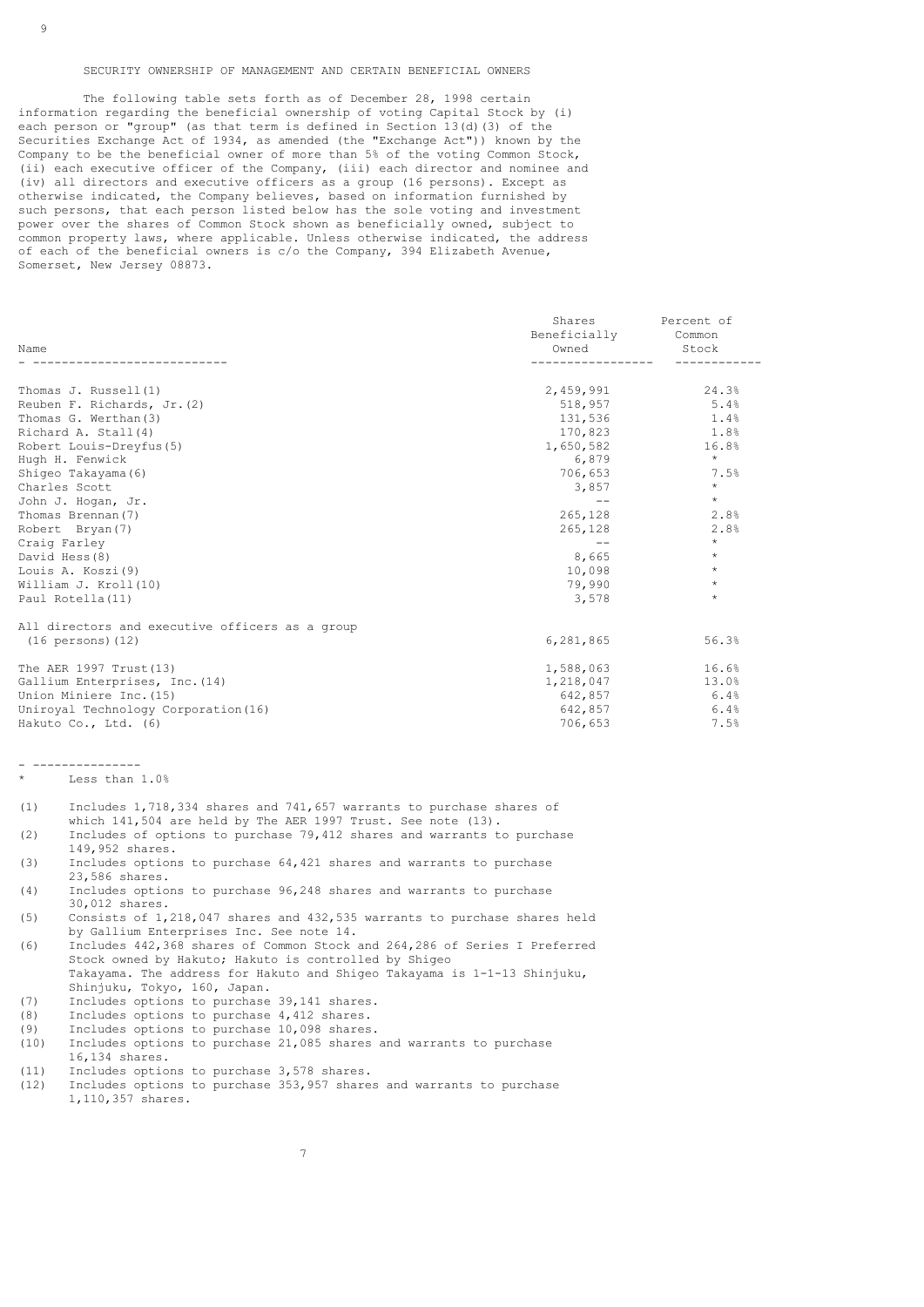- (13) Includes warrants to purchase 141,504 shares. Dr. Thomas J. Russell, one of the three trustees for the AER Trust, is the Chairman of the Company. After January 13, 2002, Avery E. Russell, the daughter of Thomas J. Russell will be the primary beneficiary of the trust. The address of the AER 1997 Trust is c/o Thomas J. Russell, 2 North Tamiami Trail, Sarasota,  $FL 34236.$ <br>(14) Includes w
- (14) Includes warrants to purchase 432,535 shares. Gallium Enterprises Inc. is controlled by Robert Louis-Dreyfus, a member of the Board of Directors of the Company. The address of Gallium Enterprises, Inc. is c/o Harborstone Capital Management., 152 West 57th Street, 21st Floor, New York, NY  $10019.$ <br>(15) Include
- (15) Includes 642,857 shares of Series I Preferred Stock. The address of Union Miniere Inc. is 13847 West Virginia Drive, Lakewood, Colorado 80228.
- (16) Includes 642,857 shares of Series I Preferred Stock. The address of Uniroyal Technology Corporation is Two North Tamiami Trail, Suite 900, Sarasota, Florida 34236.

en andere de la provincia de la provincia de la provincia de la provincia de la provincia de la provincia del<br>Segundo de la provincia de la provincia de la provincia de la provincia de la provincia de la provincia de la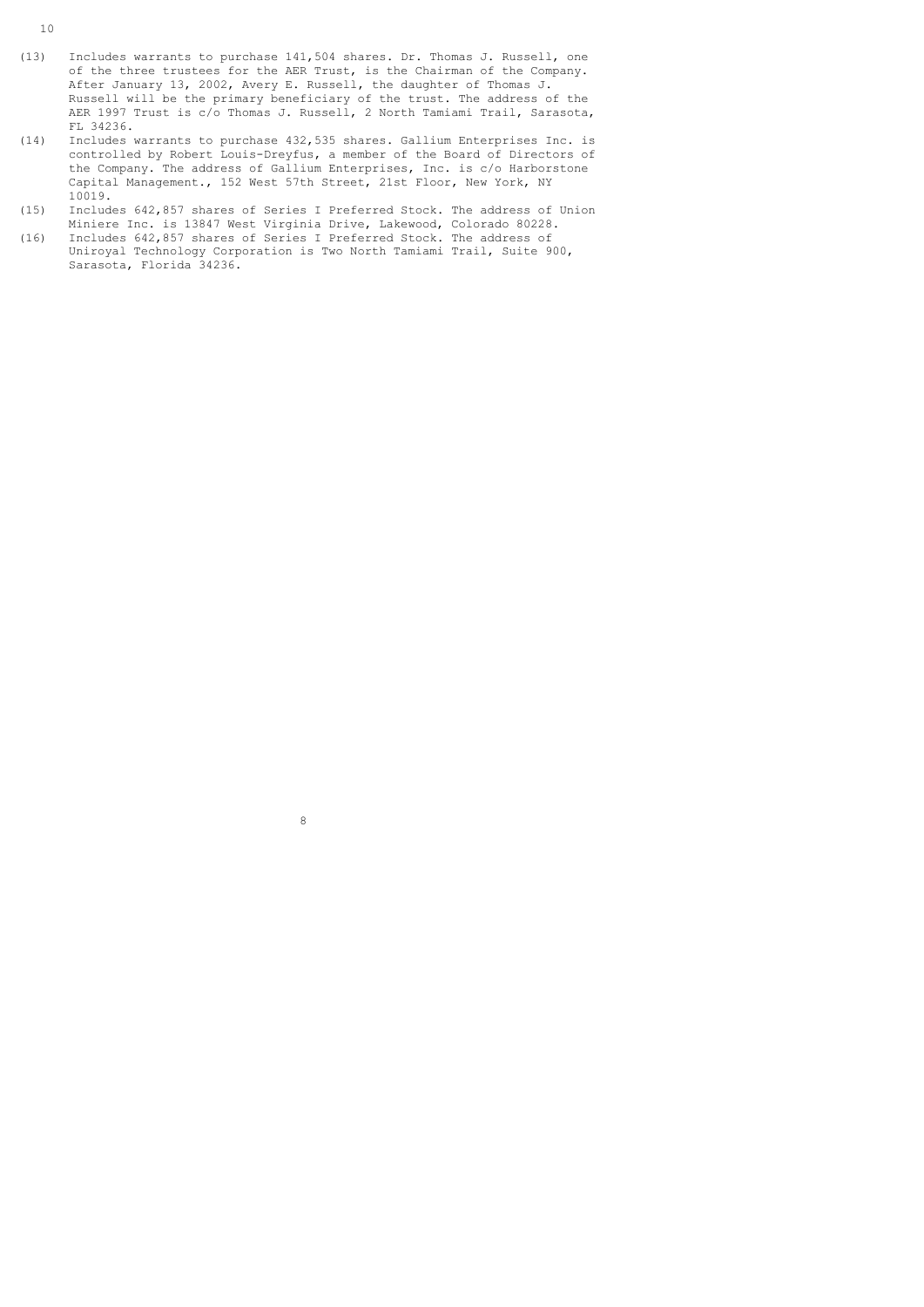#### CERTAIN RELATIONSHIPS AND RELATED TRANSACTIONS

 In fiscal 1997, the Company entered into a non-exclusive and non-refundable technology licensing and royalty agreement with Uniroyal Technology Corporation ("UTC") for the process technology to develop and manufacture high brightness light emitting diodes ("LEDs"). During fiscal 1998 and 1997, revenue associated with the UTC licensing agreement amounted to \$2.5 million and \$2.5 million, respectively. At the time the transaction was originally entered into, UTC's Chairman and Chief Executive Officer was a member of the Company's Board of Directors and the Company's Chairman was on the Board of Directors of UTC.

 In July 1998, the Company and a wholly-owned subsidiary of UTC entered into a venture to produce and market compound semi-conductor products. The Company has a non-controlling minority interest. The Company's rights under the venture agreement are protective and as such, the Company accounts for its interest in the venture under the equity method of accounting. The investment in this venture amounted to \$490,000 as of September 30, 1998, and has been classified as a component of other long-term assets. For the year ended September 30, 1998, the Company recognized a loss of \$198,000 related to this venture, which has been recorded as a component of other income and expense.

 The President of Hakuto, the Company's Asian distributor, is a member of the Company's Board of Directors and Hakuto is a minority shareholder of the Company. During the year ended September 30, 1998, sales made through Hakuto approximated \$9.2 million.

 On June 22, 1998, the Company entered into the 1998 Agreement. The 1998 Agreement was guaranteed by the Chairman and the Chief Executive Officer of the Company. In return for guaranteeing the facility, the Company granted the Chairman and the Chief Executive Officer an aggregate of 284,684 common stock purchase warrants at \$11.375 per share which expire May 1, 2001. These warrants are callable at the Company's option at \$0.85 per warrant at such time as the Company's common stock has traded at or above 150% of the exercise price for a period of 30 days.

 On September 17, 1998, the Company borrowed \$7.0 million from its Chairman, Thomas J. Russell. The loan bears interest at 9.75% per annum. In addition, on October 23, 1998 the Company borrowed an additional \$1.5 million from its Chairman on identical terms. The entire \$8.5 million, borrowed from Mr. Russell was repaid from the proceeds of a private placement of preferred stock.

 On November 30, 1998, the Company completed a private placement (the "Private Placement") of an aggregate of 1,550,000 shares of Series I Preferred Stock to Hakuto, Union Miniere Inc. and UTC. The net proceeds to the Company from the Private Placement were approximately \$21.2 million which has been used (i) to repay \$8.5 million of debt, plus interest, to the Company's Chairman of the Board, Dr. Thomas Russell, (ii) to fund the Company's \$5.0 million portion of a joint venture between the Company and UTC to develop and manufacture HB LEDs and (iii) to fund the Company's \$600,000 portion of a research and development joint venture with Union Miniere Inc. to develop alternative applications for germanium substrates. The remaining net proceeds from the Private Placement will be used to acquire capital equipment for the Company's new Albuquerque, New Mexico manufacturing facility and for working capital.

#### SECTION 16(a) BENEFICIAL OWNERSHIP REPORTING COMPLIANCE

 Based on the Company's review of copies of all disclosure reports filed by Directors and executive officers of the Company pursuant to Section 16(a) of the Exchange Act, as amended, the Company believes that there was compliance with all filing requirements of Section 16(a) applicable to Directors and executive officers of the Company during the fiscal year, except for a Form 4 filed by each of Messrs. Russell and Richards with respect to an aggregate of seven transactions which were filed late.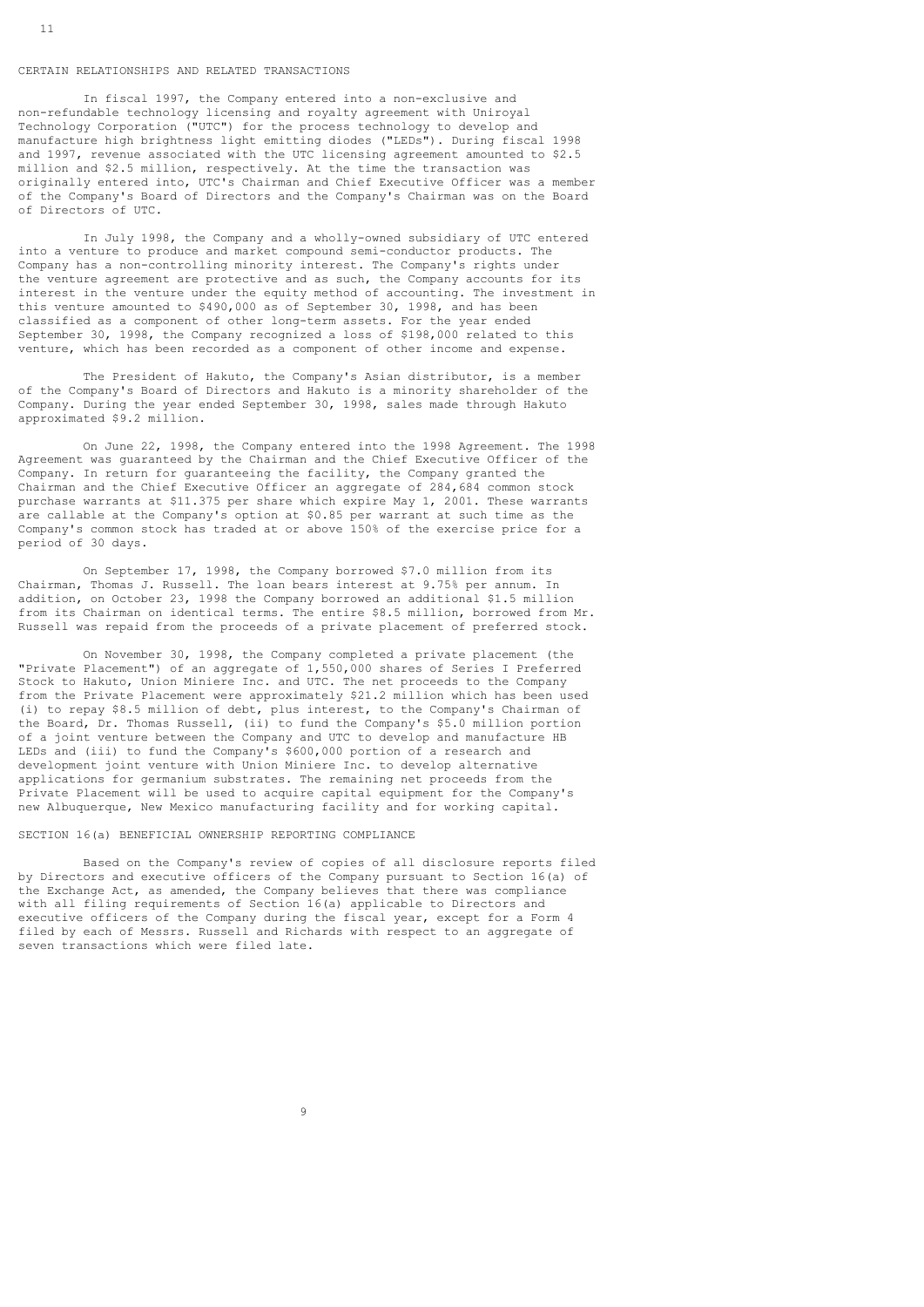#### COMPENSATION OF DIRECTORS

 The Board of Directors held six meetings during fiscal 1998 and took certain actions by unanimous written consent. Pursuant to its Directors' Stock Award Plan, the Company pays non-employee directors a fee in the amount of \$3,000 per Board meeting attended and \$500 for each committee meeting attended (\$600 for the Chairman of the committee), including in each case reimbursement of reasonable out-of-pocket expenses incurred in connection with such Board or committee. Payment of all fees will be made in common stock of the Company at the average of the last reported bid and ask prices as of the close of trading the previous day on the Nasdaq National Market. No director who is an employee of the Company will receive compensation for services rendered as a director. From time to time, Board members are invited to attend meetings of Board committees of which they are not members; in such cases, such Board members receive a committee meeting fee of \$500. During fiscal year 1998, all directors of the Company attended at least 75% of the aggregate meetings of the Board and committees on which they served.

### COMPENSATION COMMITTEE INTERLOCKS AND INSIDER PARTICIPATION

 The Company's Compensation Committee currently consists of Thomas J. Russell, Charles Scott and Hugh H. Fenwick. The Compensation Committee reviews and recommends to the Board of Directors the compensation and benefits of all executive officers of the Company, reviews general policy matters relating to compensation and benefits of executive officers and employees of the Company and administers the issuance of stock options and stock appreciation rights and awards of restricted stock to the Company's officers and key salaried employees. No member of the Compensation Committee is now or ever was an officer or an employee of the Company. No executive officer of the Company serves as a member of the Compensation Committee of the Board of Directors of any entity one or more of whose executive officers serves as a member of the Company's Board of Directors or Compensation Committee. The Compensation Committee meets once annually.

#### NOMINATING COMMITTEE

 The Company's Nominating Committee currently consists of Thomas J. Russell, Reuben F. Richards, Jr. and Richard Stall. The Nominating Committee recommends new members to the Company's Board of Director's. The Nominating Committee meets once annually.

#### AUDIT COMMITTEE

 The Company's Audit Committee currently consists of Hugh H. Fenwick, Charles Scott and Shigeo Takayama. The Audit Committee recommends the engagement of the Company's independent accountants, approves the auditing services performed, and reviews and evaluates the Company's accounting policies and systems of internal controls. The Audit Committee meets once annually.

## LIMITATION OF OFFICERS' AND DIRECTORS' LIABILITY AND INDEMNIFICATION MATTERS

 The Company's Certificate of Incorporation and Amended and Restated By-Laws include provisions (i) to reduce the personal liability of the Company's directors for monetary damage resulting from breaches of their fiduciary duty and (ii) to permit the Company to indemnify its directors and officers to the fullest extent permitted by New Jersey law. The Company has obtained directors' and officers' liability insurance that insures such persons against the costs of defense, settlement or payment of a judgment under certain circumstances. There is no pending litigation or proceeding involving any director, officer, employee or agent of the Company as to which indemnification is being sought. The Company is not aware of any pending or threatened litigation that might result in claims for indemnification by any director or executive officer.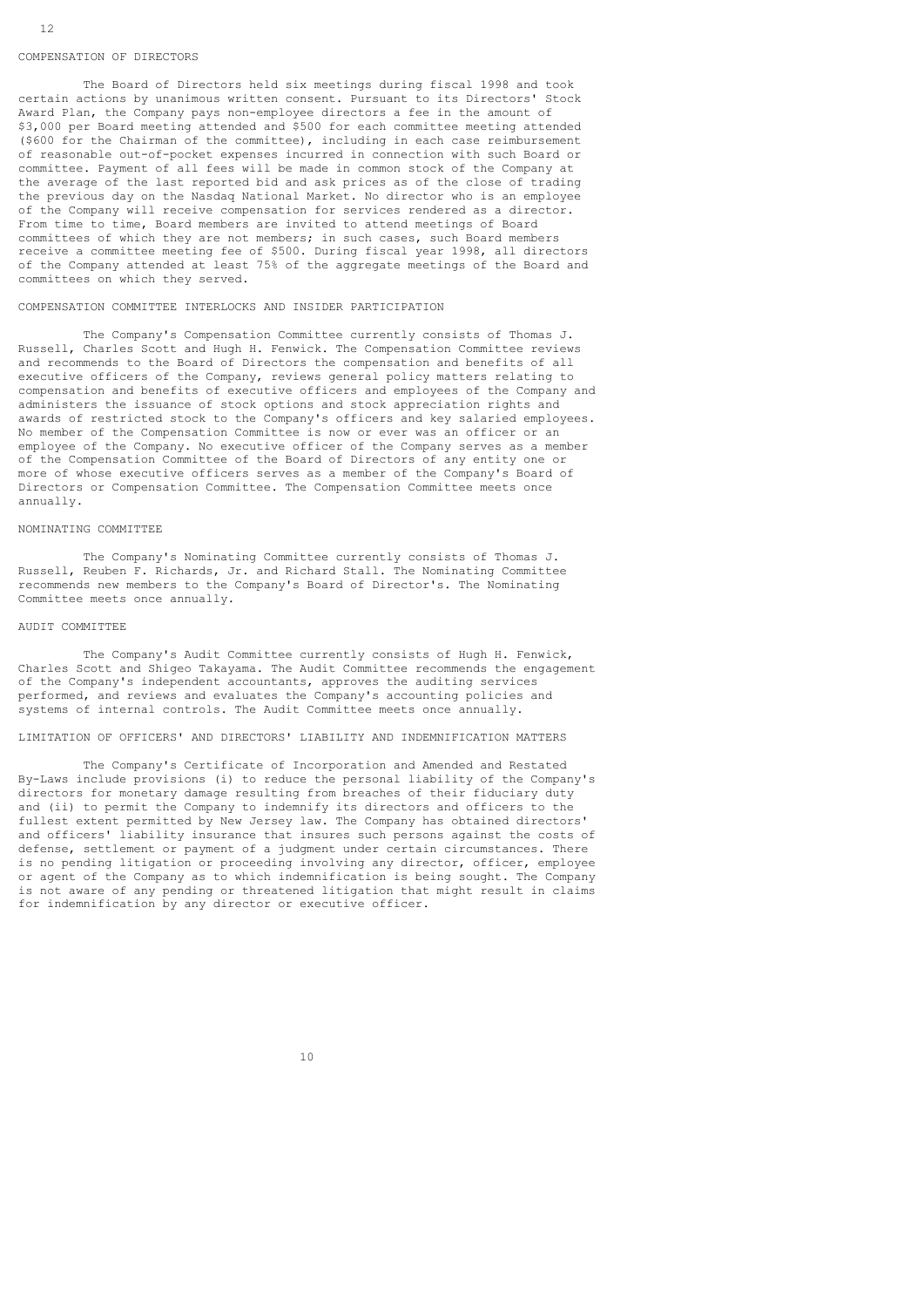### EXECUTIVE COMPENSATION

 The following table sets forth certain information concerning the annual and long-term compensation for services in all capacities to the Company for fiscal years ended September 30, 1998, 1997 and 1996 of those persons who during such fiscal year (i) served as the Company's chief executive officer and (ii) were the four most highly-compensated officers (other than the chief executive officer) (collectively, the "Named Executive Officers"):

| Annual Compensation                    |                |              |                     |                                   |                        |                                |                                                                  |                           |
|----------------------------------------|----------------|--------------|---------------------|-----------------------------------|------------------------|--------------------------------|------------------------------------------------------------------|---------------------------|
| Name and<br>Principal Position         | Fiscal<br>Year | Salary       |                     | (1)<br>Additional<br>Compensation | Annual<br>Compensation | --------------<br>(2)<br>Other | Long-term<br>Compensation<br>Securities<br>Underlying<br>Options | All Other<br>Compensation |
| Reuben F. Richards, Jr. (3)            | 1998           | \$250,000    | \$                  | $ -$                              |                        |                                |                                                                  |                           |
| President and Chief                    | 1997           | \$195,000    |                     | \$75,000                          |                        |                                |                                                                  |                           |
| Operating Officer                      | 1996           | \$193,750(4) |                     | 75,000                            |                        |                                |                                                                  |                           |
| Richard A. Stall                       | 1998           | \$150,000    |                     | \$46,890                          |                        |                                |                                                                  |                           |
| Vice President -                       | 1997           | \$125,000    |                     | \$81,250                          |                        |                                |                                                                  |                           |
| Technology                             | 1996           | \$126,871    | Ŝ                   | 44,000                            |                        |                                |                                                                  |                           |
| Thomas M. Brennan(5)<br>Vice President | 1998           | \$120,000    | \$                  | 15,000                            |                        |                                |                                                                  |                           |
| Robert P. Bryan (5)<br>Vice President  | 1998           | \$120,000    |                     |                                   |                        |                                |                                                                  |                           |
| Thomas G. Werthan                      | 1998           | \$135,000    |                     | $ -$                              | Ş.                     | 6,000                          |                                                                  |                           |
| Vice President-Finance                 | 1997           | \$120,000    | $\ddot{\mathsf{s}}$ | 30,000                            | \$                     | 6,000                          |                                                                  |                           |
| and Chief Financial Office             | 1996           | \$120,487    | Ŝ.                  | 29,000                            | Ś                      | 6,000                          | $- -$                                                            |                           |

- ---------------

- (1) Consists of bonuses and commissions. Effective December 1998, the Company switched its bonus compensation to be based on a calendar year schedule, as such year-end bonus amounts are not yet available.<br>(2) Consists of insurance premiums and automobile allowan
- (2) Consists of insurance premiums and automobile allowances paid by the Company.
- (3) Mr. Richards became Chief Executive Officer in December 1996.
- (4) Of this amount, \$145,000 was received from Jesup & Lamont. Mr. Richards' salary is now paid by the Company and his base annual compensation effective October 1, 1997 is \$250,000.<br>(5) Each of Messrs. Brennan and Brvan becan
- Each of Messrs. Brennan and Bryan became Vice President of the Company as a result of the Company's acquisition of MODE in December 1998. Each has an annual salary of \$125,000, and the listed compensation includes wages received by each as an employee of MODE prior to the acquisition (approximately two months).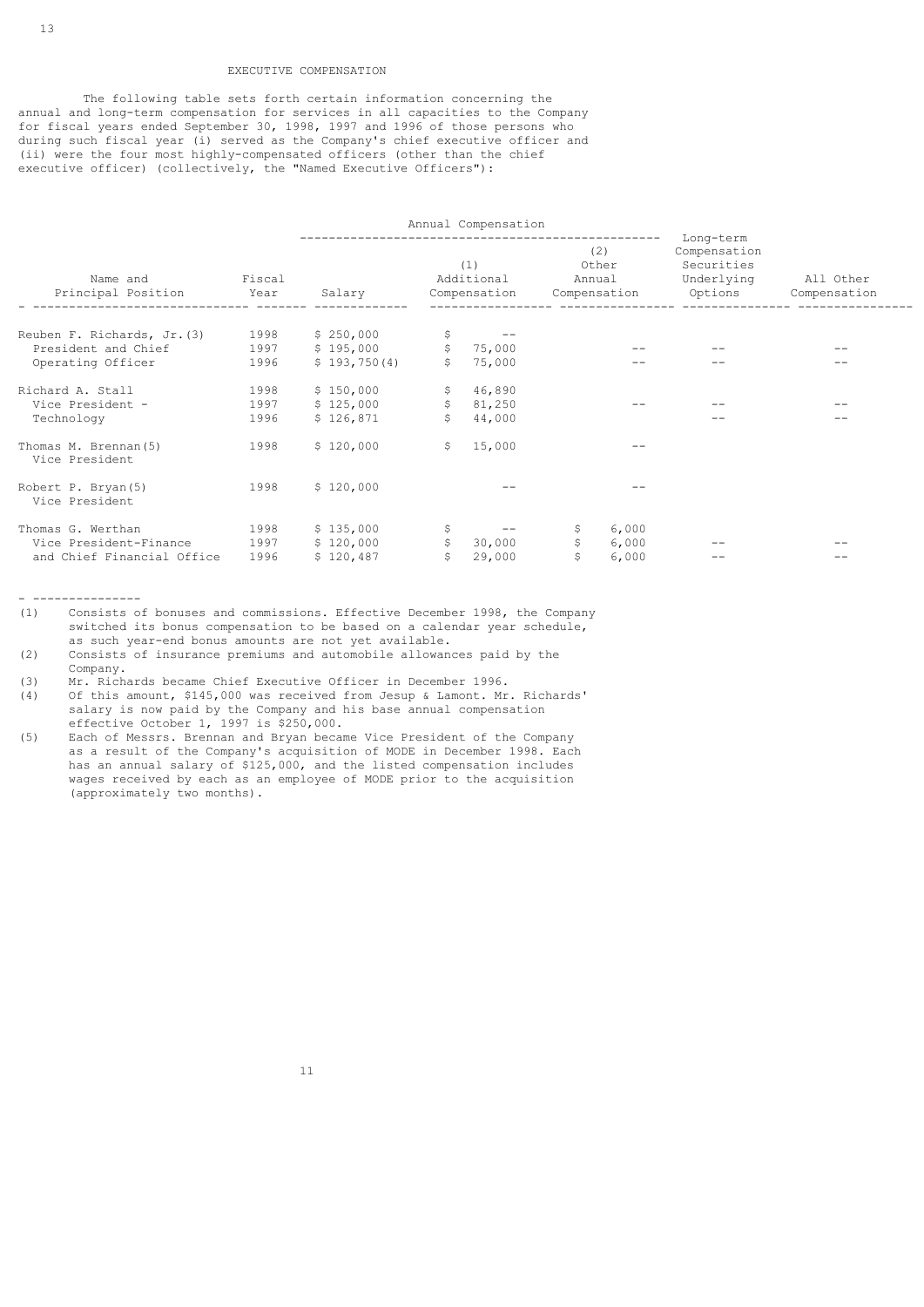|                         | Number of<br>Securities | % of Total<br>Options<br>Granted to<br>Underlying<br>Employees<br>Options<br>in Fiscal |                            | Exercise<br>or     |                       | ---------- Potential Realizable Value<br>at Assumed Annual Rates<br>of Stock Price<br>Appreciation over Stock<br>Option Term (1) |  |
|-------------------------|-------------------------|----------------------------------------------------------------------------------------|----------------------------|--------------------|-----------------------|----------------------------------------------------------------------------------------------------------------------------------|--|
| Name                    | Grants                  | Year 1998                                                                              | Base Price<br>$(\$/Share)$ | Expiration<br>Date | 5%                    | 10%                                                                                                                              |  |
| Reuben F. Richards, Jr. | 50,000(2)               | 6.12%                                                                                  | \$13.57(3)                 | 2/2008             | \$186,500             | \$413,000                                                                                                                        |  |
| Richard A. Stall        | 50,000(2)               | 6.12%                                                                                  | \$13.57(3)                 | 2/2008             | \$186,500             | \$413,000                                                                                                                        |  |
| Thomas G. Werthan       | 25,000(2)               | 3.06%                                                                                  | \$13.57(3)                 | 2/2008             | \$93,250              | \$206,500                                                                                                                        |  |
| Thomas M. Brennan       | 39,879(4)<br>1,772(5)   | 4.89%<br>$\star$                                                                       | \$0.44<br>S.<br>0.57       | 1/2008<br>1/2008   | \$672,360<br>\$29,646 | \$853,012<br>\$37,673                                                                                                            |  |
| Robert P. Bryan         | 39,879(4)<br>1,772(5)   | 4.89%<br>$\star$                                                                       | \$0.44<br>S.<br>0.57       | 1/2008<br>1/2008   | \$672,360<br>\$29,646 | \$853,012<br>\$37,673                                                                                                            |  |

- ---------------<br>(1) In accorda

- In accordance with the Commission's rules, these columns show gains that might exist for the respective options, assuming the market price of the Company's Common Stock appreciates from the date of grant over a period of five years at the annualized rates of five and ten percent respectively, If the stock price does not increase above the exercise price at the time of exercise, realized value to the named executives from these options would be zero.<br>(2) These stock options vest upon gra
- These stock options vest upon grant and are valid for a 10 year period.
- (3) The option purchase price is equal to the fair market value at the date
- of the grant.<br>(4) These stock of These stock options were issued in connection with the acquisition of MODE and the conversion of MODE's incentive stock options into the Company's incentive stock options. Of these options, 23,262 were vested upon conversion and an additional 831 vest each month thereafter.<br>(5) These stock options were issued in connection with the acquisition
- These stock options were issued in connection with the acquisition of MODE and the conversion of MODE's incentive stock options into the Company's incentive stock options. Of these stock options, 849 were vested upon conversion and an additional 37 vest each month thereafter.

 There were no option exercises by the Named Executive Officers in fiscal year 1998.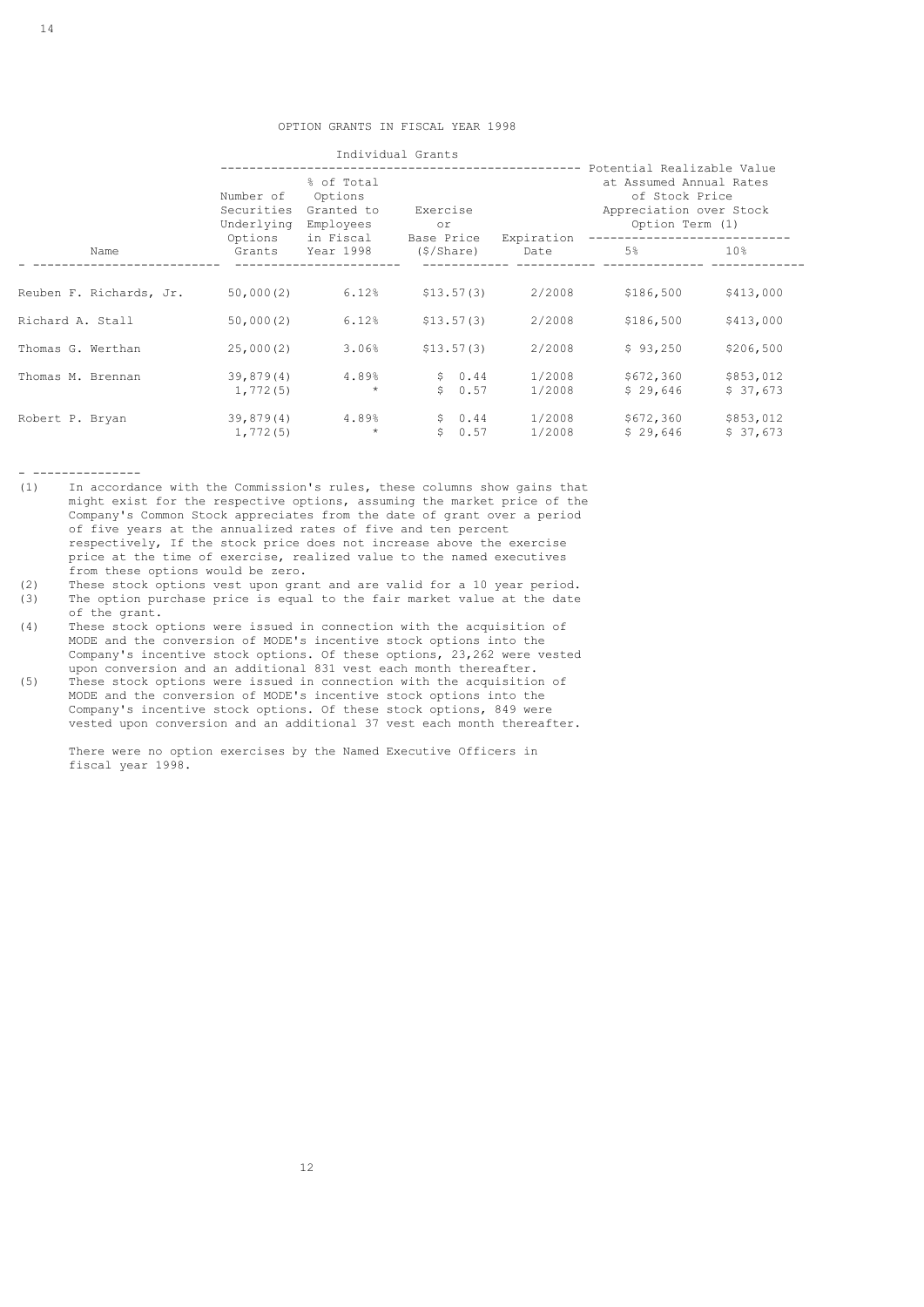The following table sets forth the number of shares covered by exercisable and unexercisable options held by the Named Executive Officers on September 30, 1998 and the aggregate gains that would have been realized had these options been exercised on September 30, 1998, even though these options had not been exercised by the Named Executive Officers.

### AGGREGATED OPTION EXERCISES IN FISCAL YEAR 1998 AND YEAR-END OPTION VALUES

|                         |             | Total Number of<br>Unexercised Options at<br>September 30, 1998(1) | Value of Unexercised<br>In-the-Money Options<br>at September 30, 1998(2) |               |
|-------------------------|-------------|--------------------------------------------------------------------|--------------------------------------------------------------------------|---------------|
| Name                    | Exercisable | Unexercisable                                                      | Exercisable                                                              | Unexercisable |
| Reuben F. Richards, Jr. | 79,412      |                                                                    | \$140,678                                                                |               |
| Richard A. Stall        | 90,036      | 24,848                                                             | \$161,780                                                                | --            |
| Thomas G. Werthan       | 59,417      | 20,018                                                             | \$140,678                                                                | --            |
| Robert P. Bryan         | 35,392      | 6,259                                                              | \$260,772                                                                | \$46,090      |
| Thomas M. Brennan       | 35,392      | 6,259                                                              | \$260,772                                                                | \$46,090      |

- ---------------

- (1) This represents the total number of shares subject to stock options held by the names executives at September 30, 1998. These options were granted
- on various dates during the fiscal years 1995 through 1998. These amounts represent the difference between the exercise price of the stock options and the closing price of the Company's stock on September 30, 1998, for all the in-the-money options held by each named executive. The in-the-money stock option exercise prices range from \$0.44 to \$3.03. These stock options were granted at the fair market value of the stock on the grant date, other than those of Messrs. Brennan and Bryan, whose stock options were converted to the Company's incentive stock options from MODE's incentive stock options in connection with the Company's acquisition of MODE.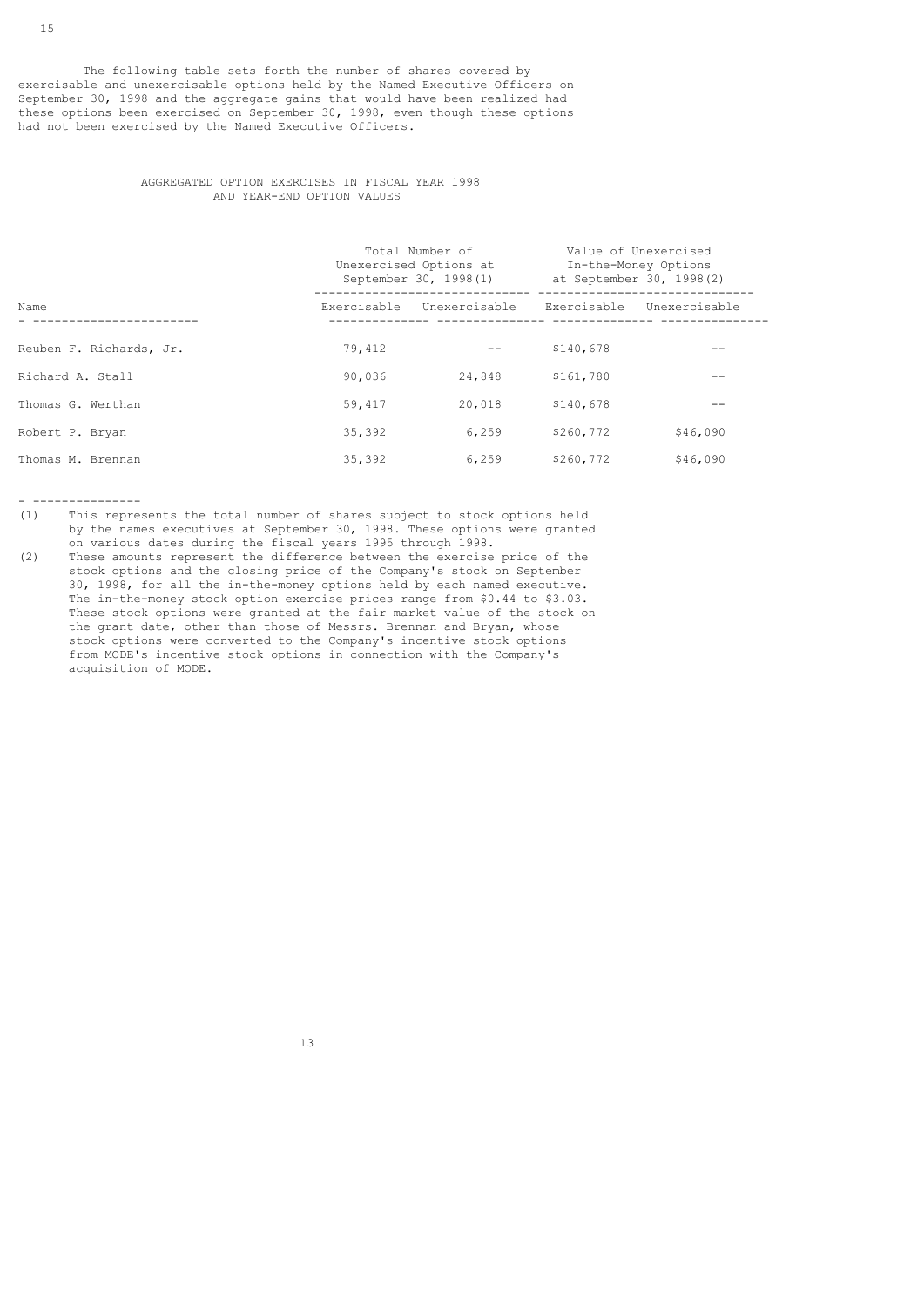#### REPORT OF THE COMPENSATION COMMITTEE OF THE BOARD OF DIRECTORS

 The Compensation Committee recommends compensation arrangements for the Company's executive officers and administers the Company's 1995 Incentive and Non-Statutory Stock Option Plan (the "Option Plan"). The Compensation Committee also administers the MicroOptical Devices, Inc. 1996 Stock Option Plan. The Company's compensation program is designed, with the advice of independent consultants, to be competitive with companies similar in structure and business to the Company.

 The Company's executive compensation program is structured to help the Company achieve its business objectives by:

- setting levels of compensation designed to attract and retain superior executives in a highly competitive environment;
- designing equity-related and other performance-based incentive compensation programs to align the interests of management with the ongoing interests of shareholders;
- providing incentive compensation that varies directly with both Company financial performance and individual contributions to that performance; and
- linking compensation to elements that affect short- and long-term stock price performance.

 The Company has used a combination of salary and incentive compensation, including cash bonuses and equity-based incentives to achieve its compensation goals.

### COMPENSATION OF EXECUTIVE OFFICERS

#### SALARY

 The salary levels of the Company's executive officers including the Chief Executive Officer, are intended to reflect the duties and level of responsibilities inherent in the position. Comparison of the salaries paid by other companies in similar industries are considered in establishing the salary level for each position. The particular qualifications of the individual holding the position, relevant experience and the importance to the Company of the individual's expected contribution are also considered in establishing salaries.

 In general, compensation payments in excess of \$1.0 million to any of the executive officers are subject to a limitation on deductibility by the Company under Section 162(m) of the Internal Revenue Code of 1986, as amended. The deduction limit does not apply to performance based compensation that satisfies certain requirements. The Compensation Committee has not yet determined a policy with regard to Section 162(m); however, no officer of the Company is expected to earn compensation in excess of \$1.0 million in fiscal 1999.

#### PERFORMANCE AND INCENTIVE COMPENSATION

 Arrangements for bonus compensation for the Company's executive officers are also negotiated individually with each executive officer. Bonus compensation arrangements take various forms, but generally are based on factors such as the Company's financial performance, operating performance and individual performance.

#### EQUITY-RELATED INCENTIVES

 The Company's primary method of compensating senior executives has been through the grant of stock options granted at the commencement of their employment agreements. Stock options grants to executive officers are generally long-term and vest over a five-year period. The Company has favored stock options as a way of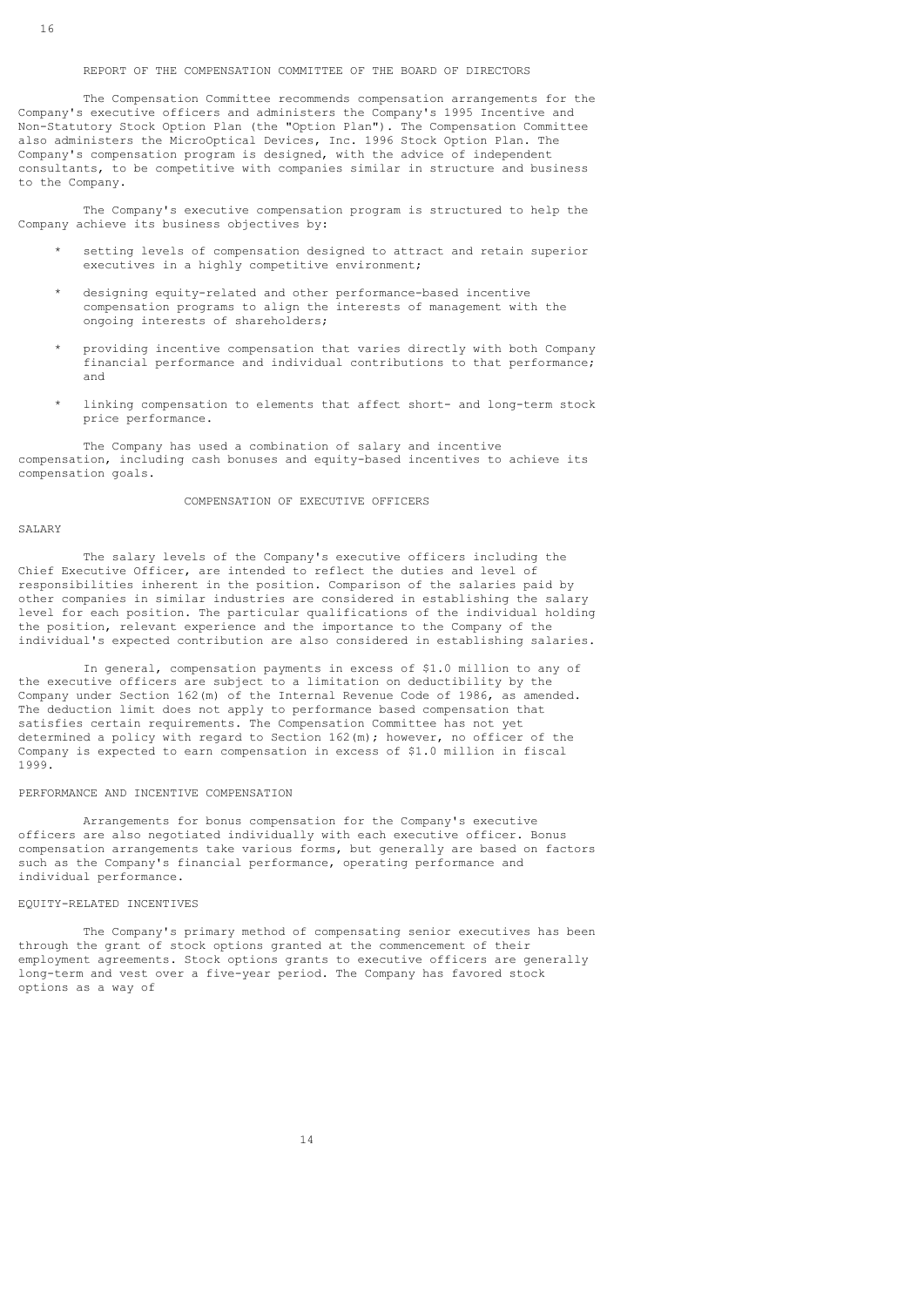aligning management's interests with the long-term interests of the Company's shareholders and inducing executives to remain with the Company on a long-term basis. Individual option grants have been based on the performance and level of responsibility of the optionee.

 Compensation Committee: Thomas J. Russell **Charles Scott** Charles Scott Charles Scott Charles Scott Charles Scott Charles Scott Charles Scott Charles Scott Charles Scott Charles Scott Charles Scott Charles Scott Charles Scott Charles Scott Charles Scott Charles Sc Hugh H. Fenwick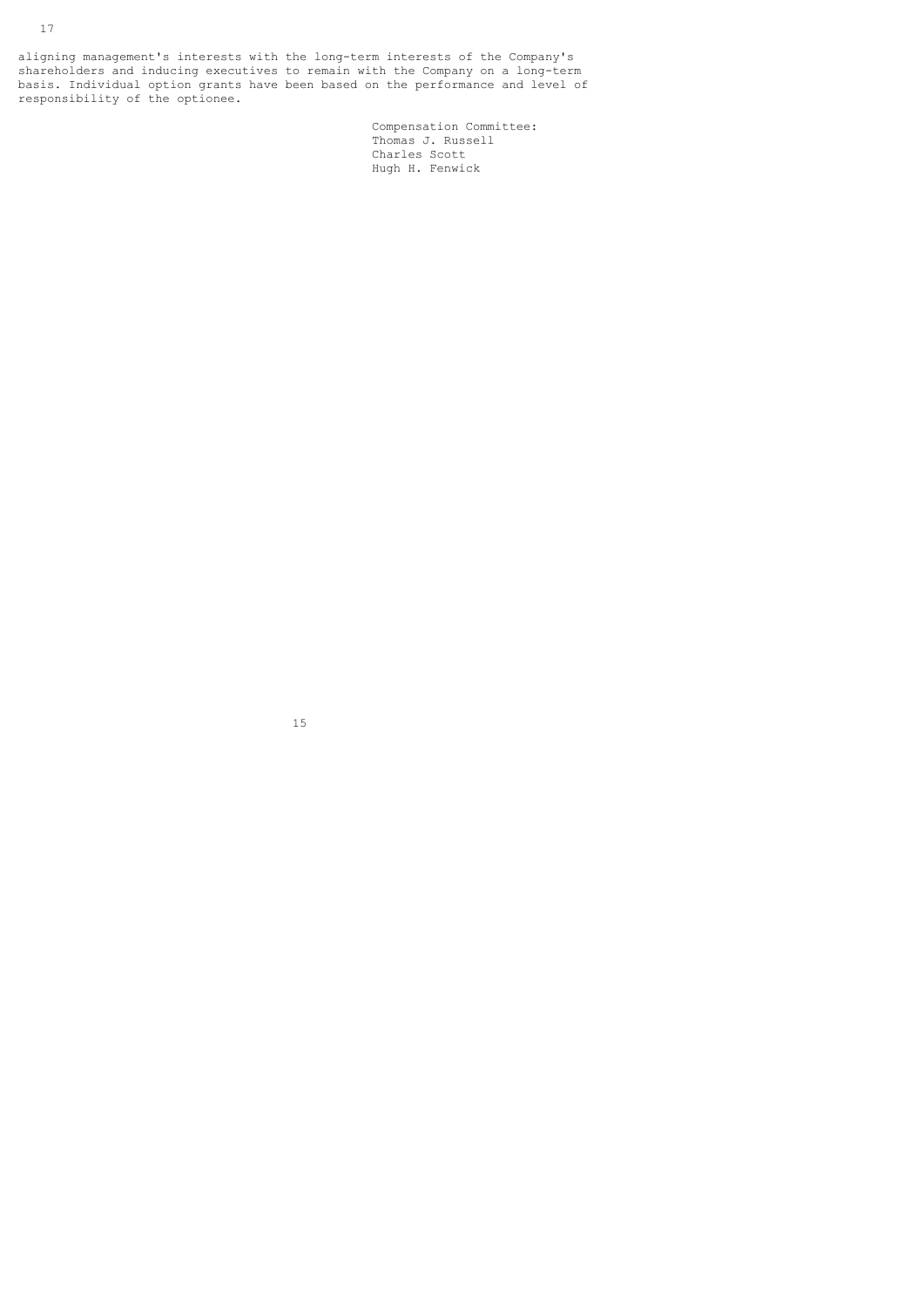### STOCK PERFORMANCE GRAPH

 The following graph compares the cumulative total shareholders' return on the Company's Common Stock from the initial public offering date through September 30, 1998 with the cumulative total return on the Nasdaq Stock Market Index and the Nasdaq Electronic Components Stocks Index (SIC Code 3674). The comparison assumes \$100 was invested on March 6, 1997 in the Company's Common Stock. The Company did not declare, nor did it pay any dividends during the comparison period. Notwithstanding any statement to the contrary in any of the Company's previous or future fillings with the Commission, the graph shall not be incorporated by reference into any such fillings.

### COMPARE CUMULATIVE TOTAL RETURN AMONG EMCORE CORPORATION, NASDAQ MARKET INDEX AND SIC CODE INDEX

### [GRAPHIC OMITTED]

|                     |        | 03/06/97 03/31/97 |        |        |        |        |        | 6/30/98 09/30/98 |
|---------------------|--------|-------------------|--------|--------|--------|--------|--------|------------------|
| Emcore Corporation  | 100.00 | 107.88            | 163.03 | 181.82 | 189.09 | 151.52 | 96.97  | 75.76            |
| Sic Code Index      | 100.00 | 97.78             | 103.04 | 128.68 | 94.50  | 105.10 | 96.16  | 94.90            |
| Nasdaq Market Index | 100.00 | 93.54             | 110.66 | 129.02 | 120.89 | 141.68 | 145.34 | 130.99           |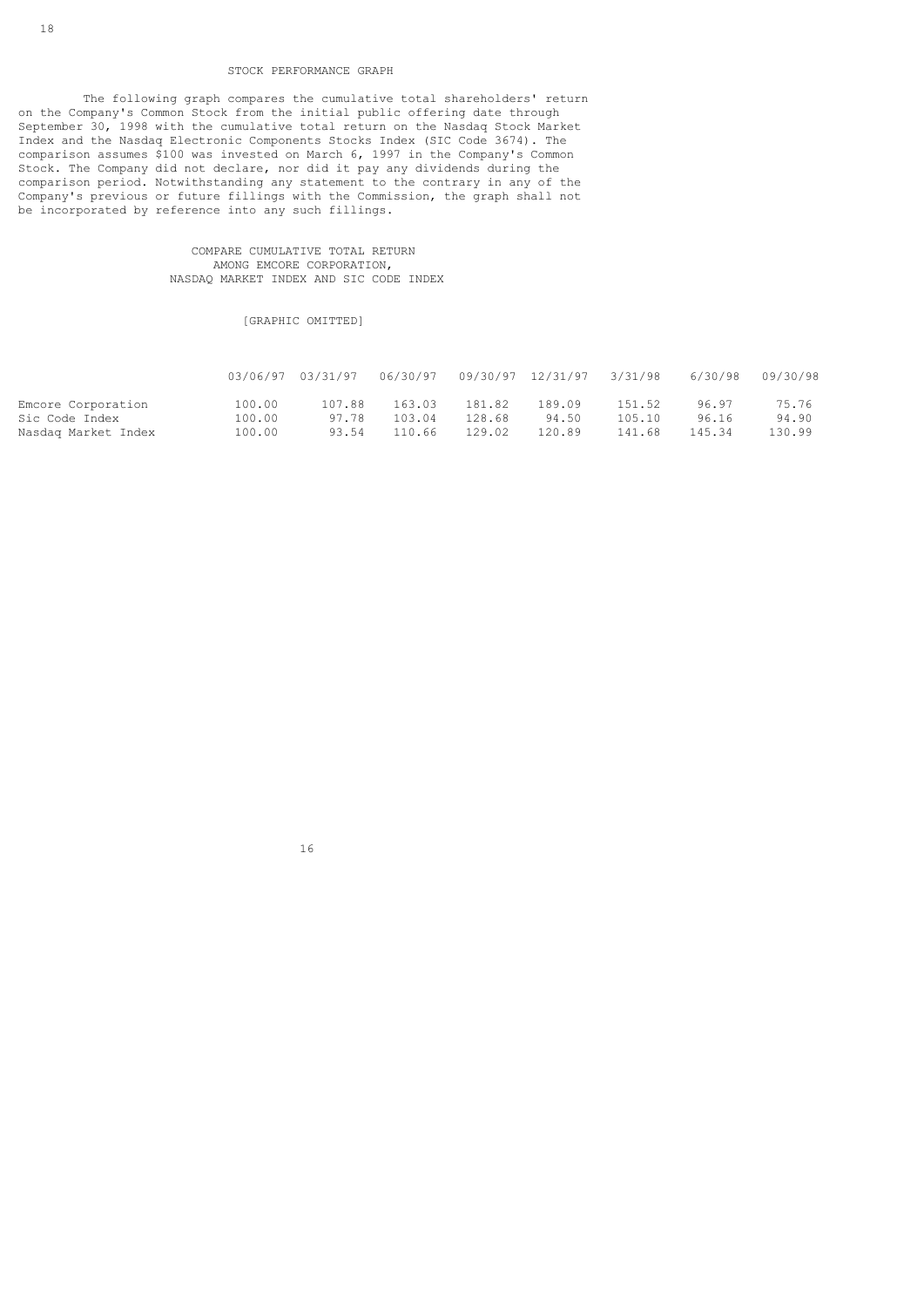### PROPOSAL II: APPOINTMENT OF INDEPENDENT AUDITORS

# APPOINTMENT OF AUDITORS

 PricewaterhouseCoopers LLP, independent certified public accountants, audited the financial statements of EMCORE Corporation for the fiscal year ending September 30, 1998. The Audit Committee and the Board of Directors have selected PricewaterhouseCoopers LLP as the independent auditors of the Company for the fiscal year ending September 30, 1999. The ratification of the appointment of PricewaterhouseCoopers LLP will be determined by the vote of the holders of a majority of the shares present in person or represented by proxy at the Annual Meeting. If the foregoing appointment of PricewaterhouseCoopers LLP is not ratified by shareholders, the Board of Directors will appoint other independent accountants whose appointment for any period subsequent to the 2000 Annual Meeting of Shareholders will be subject to the approval of shareholders at that meeting.

 Representatives of PricewaterhouseCoopers LLP are expected to attend the Annual Meeting of Shareholders and will have the opportunity to make a statement if they desire to do so and are expected to be available to answer appropriate questions.

THE BOARD OF DIRECTORS UNANIMOUSLY RECOMMENDS A VOTE "FOR" THE RATIFICATION OF THE APPOINTMENT OF PRICEWATERHOUSECOOPERS LLP AS THE INDEPENDENT AUDITORS OF THE COMPANY.

PROPOSAL III: `FAIR PRICE' PROVISION - ARTICLE TENTH OF THE RESTATED CERTIFICATE OF INCORPORATION

#### GENERAL

 The Board of Directors has approved and recommended for shareholder approval an amendment to the Company's Certificate of Incorporation to add a new Article X requiring that certain minimum price and procedural requirements, intended for the protection of the Company and its shareholders as a whole, be observed by any party which acquires 10% or more of the Company's Common Stock and then seeks to accomplish a merger or other business combination or transaction which would eliminate or could significantly change the interests of the remaining shareholders (each a "Business Combination"), unless approved by two-thirds of Continuing Directors (as defined below) (the "Fair Price Amendment"). If these procedures are not complied with, or if the proposed Business Combination is not approved when certain quorum requirements are met by at least two-thirds of the members of the Board who are unaffiliated with the new controlling entity, the subsequent Business Combination must be approved by 80 percent of the outstanding shares of capital stock of the Corporation ("Voting Stock"). Adoption of the Fair Price Amendment may significantly affect a third party's interest in acquiring a substantial or controlling position in shares of Common Stock of the Corporation, as well as enhance the ability of the Board to take action in light of such an acquisition by a third party.

 The Board has observed that it has become relatively common in corporate takeover practice for a third party to pay cash to acquire a substantial or controlling equity interest in a corporation and then to acquire the remaining equity interest by paying the balance of the shareholders a price for their shares that is lower than the price paid to acquire control and/or is in a less desirable form of consideration, such as securities of the acquiring party that do not have an established trading market at the time of issue.

 In two-tier acquisitions, arbitrageurs and professional investors may be in a better position to take advantage of a more lucrative first-step acquisition than many long-term shareholders, who may have to accept a lower price in the second step. Changes in the federal securities laws have reduced, but not eliminated, advantages enjoyed by such arbitrageurs and professional investors. Moreover, in two-tier transactions, even shareholders who tender their shares in response to a higher first-step cash tender offer may not be assured that all of their shares will be accepted, as there are often proration provisions limiting the number of shares which the acquiring party is obliged to accept at the higher price. As a result, many shareholders may receive only the average price offered by the acquiring party for all of the shares of the Company. In many cases this average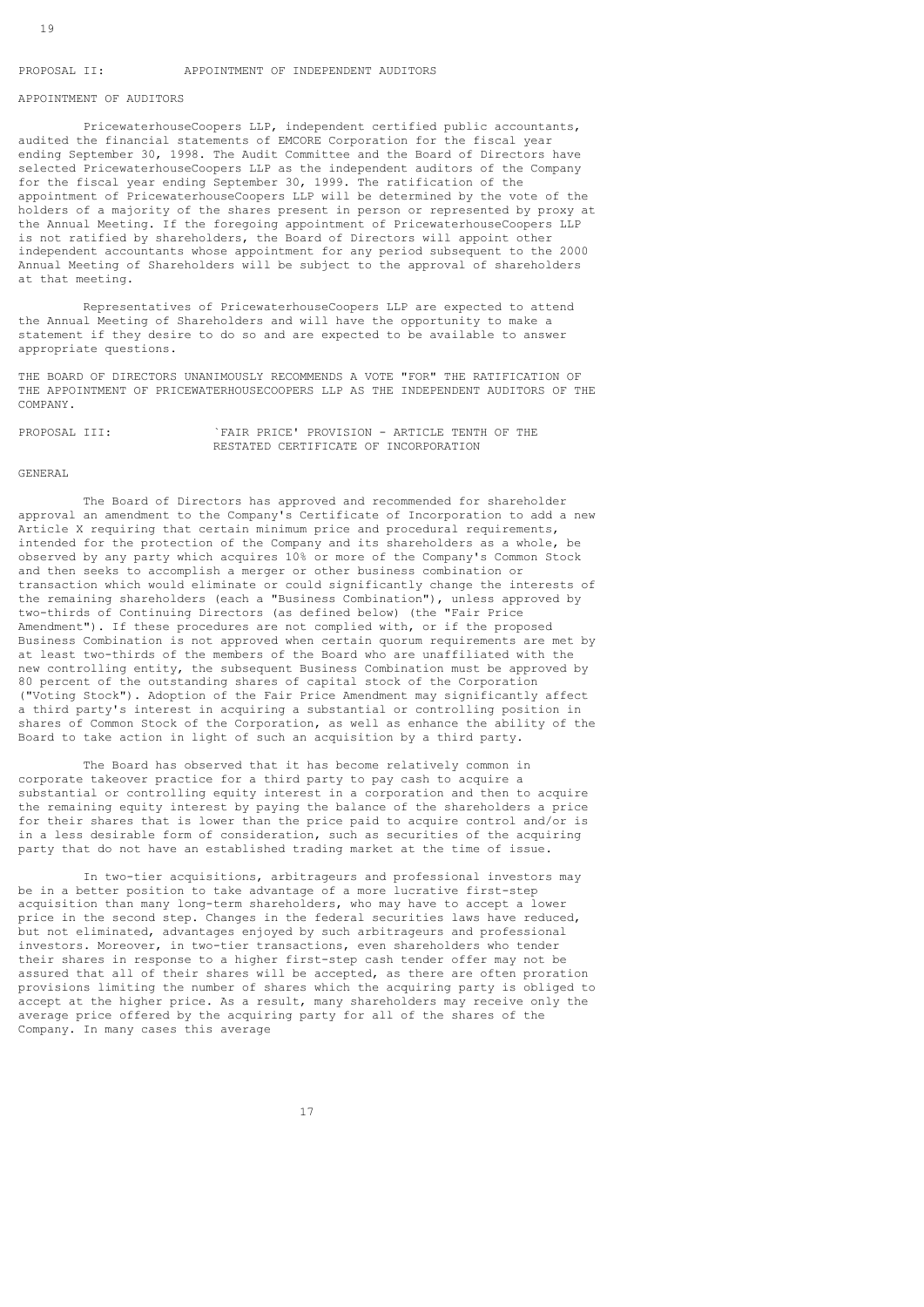price might not be high enough to have caused a majority of a corporation's shareholders to tender their shares if the acquiring party's offer had been to purchase all of the corporation's shares for that average price per share.

 In addition, while federal securities laws and regulations applicable to business combinations govern the disclosure required to be made to shareholders in order to consummate such a transaction, they do not assure shareholders that the terms of the business combination will be fair from a financial standpoint or that minority shareholders effectively can prevent the consummation of a business combination that is opposed by its board of directors. Although the Commission rules require the pro rata acceptance of all shares tendered prior to the expiration of a tender offer, the Commission has recognized that this rule is not intended to deal with two-tier pricing.

 The Board considers that such two-tier pricing tactics may be unfair to a corporation's shareholders. By their very nature, such tactics tend (and are often designed) to cause concern on the part of shareholders that, if they do not act promptly, they risk either being relegated to the status of minority shareholders in a controlled corporation or being forced to accept a lower price for all of their shares. Thus, such tactics may pressure shareholders into selling as many of their shares as possible either to the acquiring party or in the open market without having the opportunity to make a considered investment choice between remaining a shareholder of the corporation or disposing of their shares. Moreover, their very actions in selling their shares might facilitate an acquiring party's acquisition of a controlling interest, at which point an acquiring party may be able to force the exchange of the remaining shares in a business combination for a lower price.

 The proposal is not being recommended in response to any specific effort of which the Company is aware to obtain control of or acquire the Company. The Board presently has no intention of soliciting a shareholder vote on any proposals, other than those contained in this proxy statement, which might impact on a possible takeover of the Company.

 This `Fair Price' amendment is designed to protect minority shareholders from a purchaser utilizing two-tier pricing and similar inequitable tactics in an attempt to take over the Company. THE PROPOSED AMENDMENT IS NOT DESIGNED TO PREVENT OR DISCOURAGE TENDER OFFERS FOR THE COMPANY. THE PROPOSED AMENDMENT DOES NOT PREVENT A TENDER OFFER OR OTHER BUSINESS COMBINATION IN WHICH ALL SHAREHOLDERS RECEIVE SUBSTANTIALLY THE SAME PRICE FOR THEIR SHARES OR WHICH THE BOARD OF DIRECTORS HAS APPROVED IN THE MANNER DESCRIBED HEREIN. EXCEPT FOR THE RESTRICTIONS ON CERTAIN BUSINESS COMBINATIONS, THE PROPOSED AMENDMENT WILL NOT PREVENT A HOLDER OF A CONTROLLING INTEREST FROM EXERCISING CONTROL OVER THE COMPANY OR PREVENT SUCH HOLDER FROM INCREASING ITS SHARE OWNERSHIP INTEREST.

 The proposed amendment to the Certificate of Incorporation is permitted under New Jersey law. If it is approved by shareholders, it will become effective on the date on which an appropriate Certificate of Amendment is filed in the office of the Division of Revenue/Commercial Recording of the Department of the Treasury of the State of New Jersey (the "Division"). The Company presently intends to make such filing immediately following the 1999 Annual Meeting. Minor adjustments may be made to the language proposed if requested by the Division.

#### DESCRIPTION OF PROPOSED ARTICLE TENTH

 80 PERCENT VOTE REQUIRED FOR CERTAIN BUSINESS COMBINATIONS. At present, certain mergers, consolidations, reclassifications of securities and sales of substantially all of the assets of the Company and the adoption of a plan of dissolution of the Corporation must be approved by the vote of the holders of a majority of each class of the Voting Stock. Certain other transactions, such as certain sales of less than substantially all of the assets of the Company, mergers involving a wholly-owned subsidiary of the Company, and recapitalizations not involving any amendments to the Certificate of Incorporation, do not require shareholder approval. The proposed amendment would require the approval of the holders of 80 percent of the Voting Stock, voting as a single class, in addition to any class vote required by the Certificate of Incorporation, By-Laws, or by law, as a condition of specified transactions with any holder of more than 10 percent of the Voting Stock (an `Interested Stockholder'), except in cases in which either certain price criteria and procedural requirements are satisfied or the transaction is approved by two-thirds of the Continuing Directors (as defined below) when certain quorum requirements are met.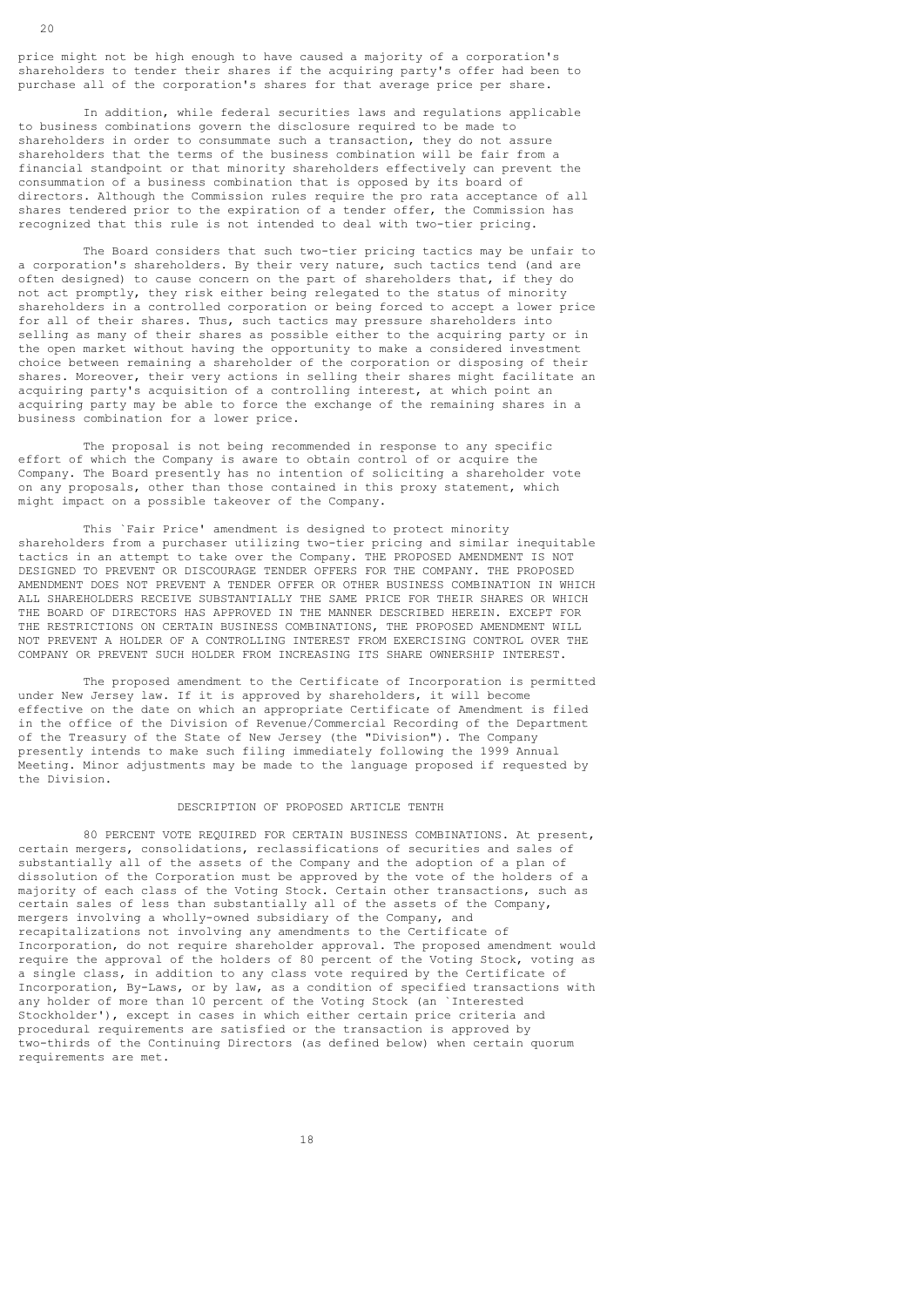In the event the price criteria and procedural requirements were met or the requisite approval of the Board were given with respect to a particular Business Combination, the normal requirements of New Jersey law would apply, or, for certain transactions, as noted above, no shareholder vote would be necessary. Thus, depending upon the circumstances, the proposed amendment could require an 80 percent shareholder vote for a Business Combination in cases in which either a majority vote or no vote is presently required under New Jersey law and the Certificate of Incorporation.

 An "Interested Stockholder" is defined in the Fair Price Amendment to include any person, other than the Company or employee benefit plans of the Company and the trustees of such plans who is (1) the beneficial owner of more than ten percent of the voting power of the Voting Stock, or (2) an Affiliate or Associate of the Interested Stockholder. The term `beneficial owner' includes persons directly and indirectly owning or having the right to acquire or vote the stock.

 A Business Combination includes the following transactions: (a) a merger or consolidation of the Company or any subsidiary with an Interested Stockholder; (b) the sale or other disposition by the Company or a subsidiary of assets having a value of 10% or more of the fair market value of the total assets of the Company or a subsidiary of the Company if an Interested Stockholder is a party to the transaction; (c) the adoption of any plan or proposal for the liquidation or dissolution of the Company proposed by or on behalf of an Interested Stockholder; or (d) any reclassification of securities, recapitalization, merger with a subsidiary or other transaction which has the effect, directly or indirectly, of increasing an Interested Stockholder's proportionate share of the outstanding stock of any class of the Company or a subsidiary.

 A Continuing Director is any member of the Board who is not affiliated with an Interested Stockholder and who was a director of the Company prior to the time the Interested Stockholder became an Interested Stockholder, or who was approved by a three-quarters majority of the Continuing Directors.

 EXCEPTIONS TO HIGHER VOTE REQUIREMENTS. The 80 percent affirmative shareholder vote would not be required if either (1) the transaction has been approved by a two-thirds majority of the Continuing Directors or (2) all of the minimum price criteria and procedural requirements described in paragraphs (a) and (b) below are satisfied.

 (a) Minimum Price Criteria. The fair market value per share of the consideration to be received by the shareholders in the Business Combination would be required to be at least equal in value to the higher of (i) the highest per share price paid by the Interested Stockholder in acquiring any shares of the Company's stock of the same class and series during the two years prior to the first public announcement of the proposed Business Combination (the "Announcement Date") or in the transaction in which it became an Interested Stockholder (whichever its higher) or (ii) the fair market value per share on the Announcement Date or on the date on which the Interested Stockholder became an Interested Stockholder (the "Determination Date") (whichever is higher).

 In the case of payments to holders of any class or series of the Voting Stock other than Common Stock, the fair market value per share of the payments would be required to be at least equal to the higher of (a) the highest per share price determined with respect to the class or series of Voting Stock in the manner as described in clauses (i) and (ii) of the preceding paragraph or (b) the highest preferential amount per share to which the holders of the class or series of Voting Stock are entitled in the event of a voluntary or involuntary liquidation of the Company.

 It should be noted that, under the Fair Price amendment, the Interested Stockholder would be required to meet the minimum price criteria with respect to each class and series of Voting Stock, whether or not the Interested Stockholder owned shares of that class and series prior to proposing the Business Combination.

 (b) Procedural Requirements. Under the Fair Price Amendment, in connection with a Business Combination, in order to avoid the 80% shareholder vote requirement, an Interested Stockholder would be required to comply with the procedural requirements described below, as well as the minimum price criteria.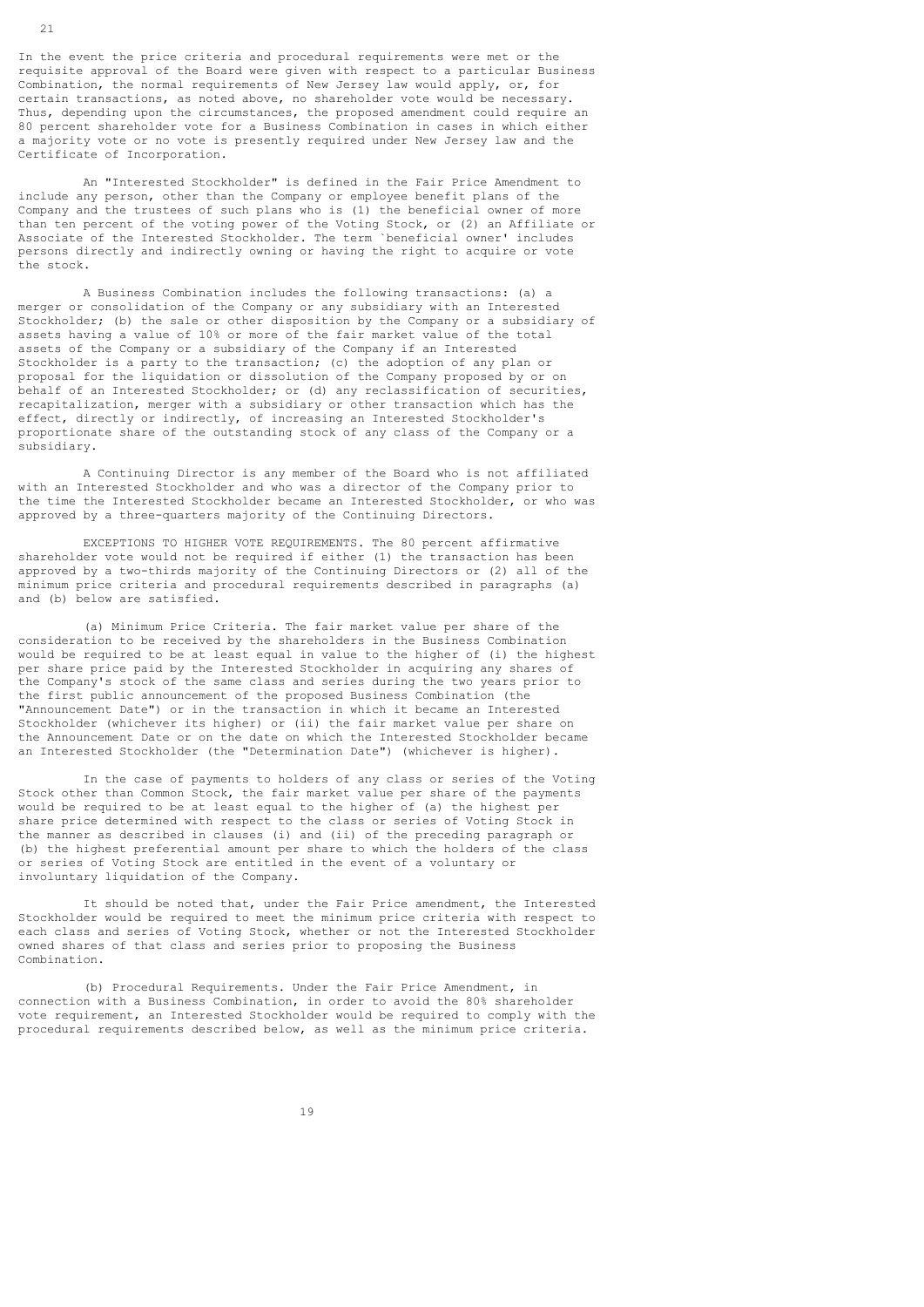The Company, after the Interested Stockholder becomes an Interested Stockholder, must not have (1) failed to pay at the regular date therefor any dividends payable in accordance with the terms of any outstanding Capital Stock; (2) failed to increase the annual rate of dividends as necessary to reflect any reclassification, recapitalization or similar transaction that has the effect of reducing the number of outstanding shares of Common Stock; or (3) reduced the rate of dividends paid on its Common Stock; unless, in any such case, the failure or reduction was approved by a majority of the Continuing Directors. Further, the Interested Stockholder must not have made any major change in the Company's business or equity capital structure without approval from the majority of Continuing Directors. These provisions are designed to prevent an Interested Stockholder from attempting to depress the market price of the Voting Stock prior to proposing a Business Combination, thereby reducing the consideration required to be paid pursuant to the minimum price provisions of the Fair Price Amendment. The Interested Stockholder must not have acquired any additional shares of the Voting Stock, directly from the Company or otherwise, in any transaction subsequent to the transaction pursuant to which it became an Interested Stockholder. This provision is intended to prevent an Interested Stockholder from purchasing additional shares of the Voting Stock at prices that are lower than those set by the minimum price criteria of the Fair Price Amendment.

 The Interested Stockholder must not have received, at any time after it became an Interested Stockholder, the benefit of any loans or other financial assistance or tax advantages provided by the Company (other than proportionately as a shareholder). This provision is intended to deter an Interested Stockholder from self-dealing or otherwise taking advantage of its equity position by using the Company's resources to finance the proposed Business Combination or otherwise for its own purposes in a manner not proportionately available to all shareholders.

 A proxy or information statement disclosing the terms and conditions of any proposed Business Combination and complying with the requirements of the proxy rules promulgated under the Exchange Act would be required to be mailed to all shareholders of the Company at least thirty days prior to the consummation of a Business Combination. This provision is intended to ensure that shareholders are fully informed of the terms and conditions of the proposed Business Combination even if the Interested Stockholder were not otherwise legally required to disclose such information.

#### EXISTING NEW JERSEY STATE LAW PROTECTIONS

 The Company is incorporated in the State of New Jersey and is subject to the New Jersey Shareholders Protection Act (the "NJSPA") which came into effect on August 5, 1986. The NJSPA is an anti-takeover statute which is substantially similar to the proposed Fair Price Amendment and is designed to afford shareholders substantially similar protections as the proposed Fair Price Amendment. The NJSPA has the effect of prohibiting the Company from engaging in any "business combination" with an "interested shareholder" (defined to include any person who is the beneficial owner of 10% or more of the Company's outstanding voting securities or is an affiliate or associate of the Company who has beneficially owned 10% or more of the voting power of the Company at any time during the five-year period immediately prior to the date in question) for five years after the date of the transaction in which the person became an "interested shareholder," unless the "business combination" was approved by the board of directors prior to that date. After the five-year waiting period has elapsed, a "business combination" between the Company and an "interested shareholder" will be prohibited unless the "business combination" is approved by the holders of two-thirds of the voting stock not beneficially owned by the "interested shareholder," or unless the price per share to be received by shareholders in the "business combination" exceeds a certain minimum price which is designed to insure that all shareholders (other than "interested shareholders") receive at least the highest price paid by the "interested shareholders."

 The NJSPA defines "business combination" to include, among other events, a merger or consolidation between the Company and the "interested shareholder or any affiliate or associate thereof," any sale, lease, exchange mortgage, pledge, transfer or other disposition to or with the "interested shareholder of any affiliate or associate thereof" which exceeds 10% of the aggregate market value of the Company's total assets, outstanding stock, or income; the issuance or transfer to the "interested shareholder or any affiliate or associate thereof" of any stock of the Company having an aggregate market value equal to or greater than five percent of the Company's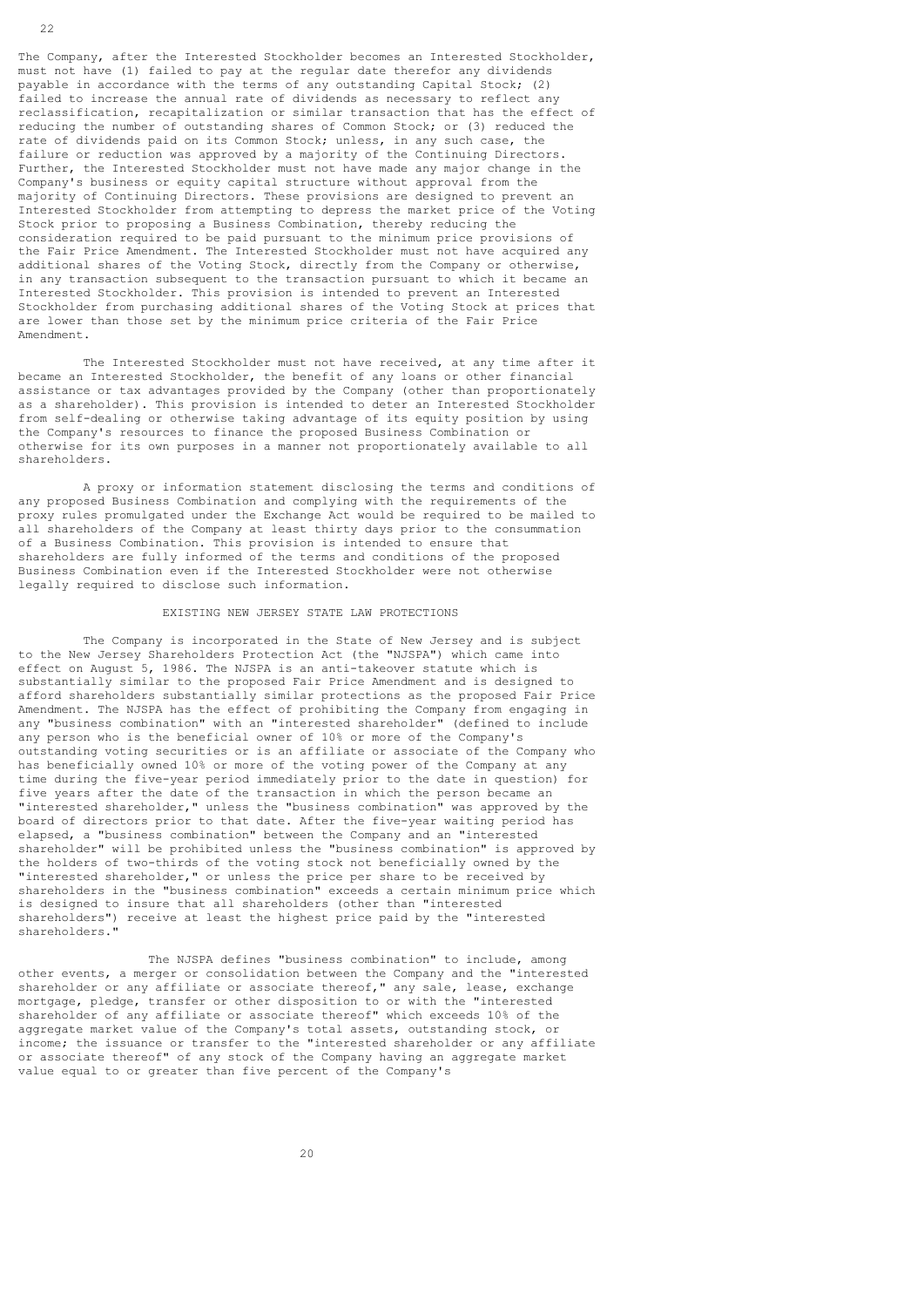outstanding stock; and the receipt by the "interested shareholder" of any loans or other financial assistance from the Company.

 Although the Board is not aware of any legal challenge to the constitutionality of the NJSPA or any movement by the state legislature to amend or repeal it, in the event that the NJSPA were to be invalidated by the courts or repealed by the state legislature, failure to adopt the Fair Price Amendment would leave shareholders without protection against unfair treatment in a business combination using two-tier pricing. The Board of Directors recommends the adoption of the Fair Price Amendment notwithstanding the NJSPA.

### CONSIDERATIONS IN SUPPORT OF THE PROPOSED AMENDMENT

 As discussed above, a number of companies have been the subject of tender offers for, or other acquisitions of, more than 10 percent but less than 80 percent of their outstanding stock. In many cases, such purchases have been followed by business combinations in which the tender offer or other purchaser has paid a lower price for the remaining outstanding shares than the price it paid in acquiring its original interest in the Company and has paid in a less desirable form of consideration. Although federal securities laws and regulations applicable to business combinations require that disclosure be made to shareholders of the terms of such a transaction, these laws DO NOT assure shareholders that the financial terms of the business combination will be fair to them or that they can effectively prevent its consummation. Moreover, the statutory right of the remaining shareholders of a the Company to dissent in connection with certain Business Combinations and receive the `fair value' of their shares in cash may involve significant expense to dissenting shareholders, may not recognize or take into account elements of value deemed important by some shareholders, and may not, in certain cases, be available at all.

 The proposed amendment is intended to alleviate partially these shortcomings in federal and state laws and to prevent certain of the potential inequities of certain business combinations which involve two or more steps by requiring that in order to complete a Business Combination which is not approved by a majority of the Continuing Directors when certain quorum requirements are met, an Interested Stockholder must either acquire (or assure itself of obtaining the affirmative votes of) at least 80 percent of the Voting Stock prior to the Business Combination, or be prepared to meet the minimum price and procedural requirements of the proposed amendment. The proposed amendment is also designed to protect those shareholders who have not tendered or otherwise sold their shares to an Interested Stockholder who is attempting to acquire control by assuring that at least the same price is paid to such shareholders as in the initial step of the acquisition. In the absence of the amendment, an Interested Stockholder who acquired control of the Company could subsequently, by virtue of such control, force minority shareholders to sell or exchange their shares at a price which would not reflect any premium such Interested Stockholder may have paid in order to acquire its controlling interest but would instead effectively be set by such Interested Stockholder. Such a price might very well be lower than the price paid in acquiring control.

 In many situations the minimum price and procedural provisions of the amendment would require that an Interested Stockholder pay shareholders a higher price for their shares and/or structure the transaction differently than would be the case without the amendment. Accordingly, the Board believes that to the extent a Business Combination were involved as part of a plan to acquire control of the Company, adoption of the proposed amendment would increase the likelihood that an Interested Stockholder would negotiate directly with the Company and that shareholders would receive a higher price for their shares.

 Assuming that certain purchases of the Company's stock may be made with the objective of acquiring control of the Company through a subsequent Business Combination, the proposed amendment would tend to discourage purchasers whose objective is to seek control of the Company at a relatively cheap price, since acquiring the remaining equity interest would not be assured unless the minimum fair price and procedural requirements were satisfied or a majority of the Continuing Directors or 80 percent of the shareholders were to approve the transaction. The proposed amendment could also discourage the accumulation of large blocks of the Company's stock, which the Board believes to be disruptive to the stability of the Company's vitally important relationships with its employees, customers and major lenders, and which can sometimes precipitate a change of control of the Company on terms unfavorable to the Company's other shareholders.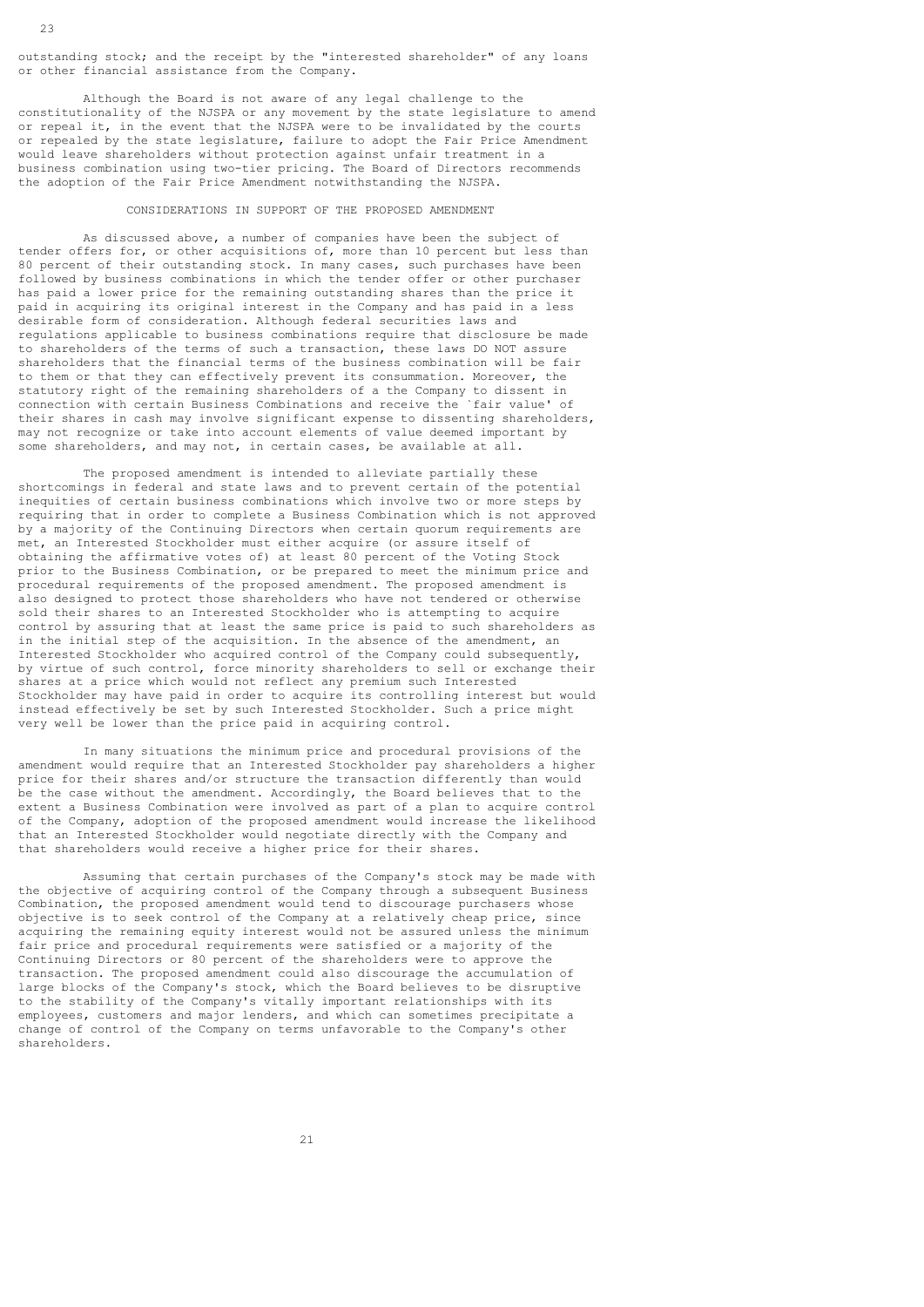It should be noted that while the proposed amendment is designed to help assure fair treatment of all shareholders in the event of a takeover, the minimum price criteria of the proposed amendment do not assure that shareholders will receive a premium price for their shares in a takeover. Accordingly, the Board is of the view that the adoption of the proposed amendment would not preclude the Board's opposition to any future takeover proposal which it believes not to be in the best interests of the Company and its shareholders, whether or not such a proposal purports to satisfy the minimum price criteria and procedural requirements of the proposed amendment.

### CONSIDERATIONS AGAINST THE PROPOSED AMENDMENT

 Tender offers or other non-open market acquisitions of stock are usually made at prices above the prevailing market price of a company's stock. In addition, acquisitions of stock by persons attempting to acquire control through market purchases may cause the market price of the stock to reach levels which are higher than would otherwise be the case. The proposed amendment may discourage such purchases, particularly those of less than all the Company's shares, and may thereby deprive holders of the Company's stock of an opportunity to sell their stock at a temporarily higher price. Because of the potentially higher percentage requirements for shareholder approval of any subsequent Business Combination and the possibility of having to pay a higher price to other shareholders in such a Business Combination, it may become more costly for a purchaser to acquire control of the Company. The proposed amendment may therefore decrease the likelihood that a tender offer will be made and, as a result, may adversely affect those shareholders who would desire to participate in a tender offer. A potential purchaser of stock seeking to obtain control may also be discouraged from purchasing stock because an 80 percent Shareholder vote would be required in order to change or eliminate these provisions. In certain cases, the proposed amendment's minimum price provisions, while providing objective pricing criteria, could be arbitrary and not indicative of value. In addition, an Interested Stockholder may be unable, as a practical matter, to comply with all of the procedural requirements of the proposed amendment. In these circumstances, unless a potential purchaser were willing to purchase 80 percent of the Voting Stock as the first step in a Business Combination, it would be forced either to offer terms acceptable to the Board or to abandon the proposed Business Combination.

 Another effect of adoption of the proposed amendment would be to give veto power to the holders of a minority of the Voting Stock with respect to a Business Combination which is opposed by the Board but which a majority of Shareholders may believe to be desirable and beneficial. In addition, since, in the absence of compliance with the minimum price and procedural requirements, only the Continuing Directors would have the authority to eliminate the 80 percent shareholder vote under proposed Article Tenth, the proposed amendment may tend to insulate current management against, the possibility of removal in the event of a takeover bid.

The Board of Directors UNANIMOUSLY recommends that shareholders vote "FOR" proposed Article Tenth.

#### TEXT OF PROPOSED AMENDMENT

 TENTH: A. In addition to any affirmative vote required by law or this Restated Certificate of Incorporation or the By-Laws of the Corporation, and except as otherwise expressly provided in Section B of this Article TENTH, a Business Combination shall require (i) the affirmative vote of not less than eighty percent (80%) of the votes entitled to be cast by the holders of all then outstanding shares of Voting Stock (as hereinafter defined), voting together as a single class. Such affirmative vote shall be required notwithstanding the fact that no vote may be required, or that a lesser percentage or separate class vote may be specified, by law or in any agreement with any national securities exchange or otherwise.

 B. The provisions of Section A of this Article TENTH shall not be applicable to any particular Business Combination, and such Business Combination shall require only such affirmative vote, if any, as is required by law or by any other provision of this Restated Certificate of Incorporation or the By-Laws of the Corporation, or any agreement with any national securities exchange, if all of the conditions specified in either of the following Paragraphs (1) or (2) are met: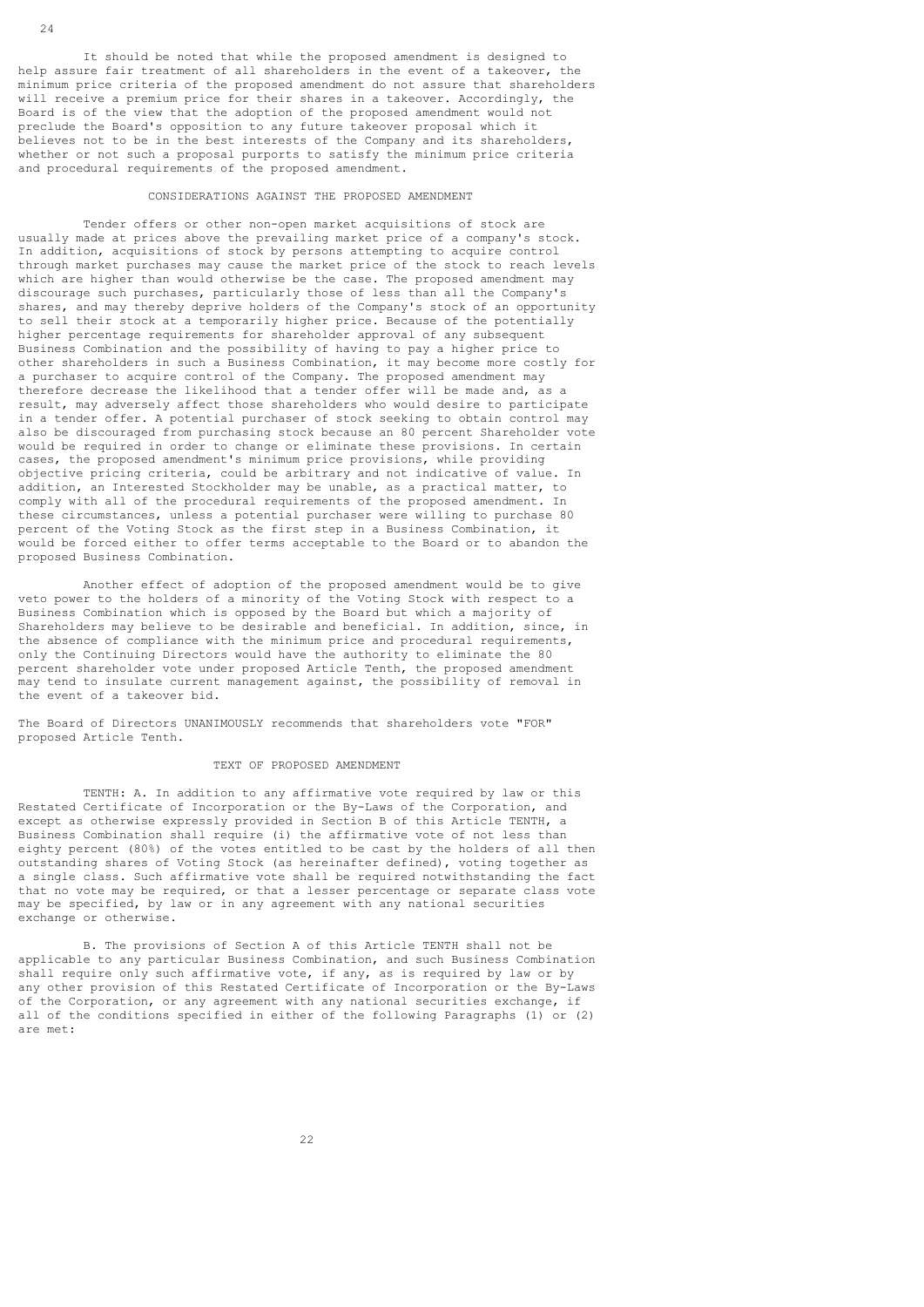(1) The Business Combination shall have been approved by two-thirds of the Continuing Directors (as hereinafter defined), whether such approval is made prior to or subsequent to the acquisition of beneficial ownership of the Voting Stock that caused the Interested Stockholder (as hereinafter defined) to become an Interested Stockholder.

(2) All of the following conditions shall have been met:

 (a) The aggregate amount of cash and the Fair Market Value (as hereinafter defined) as of the date of the consummation of the Business Combination of consideration other than cash to be received per share by holders of Common Stock in such Business Combination shall be at least equal to the highest amount determined under clauses (i) and (ii) below:

 (i) (if applicable) the highest per share price (including any brokerage commissions, transfer taxes and soliciting dealers' fees) offered or paid by or on behalf of the Interested Stockholder for shares of Common Stock within the two-year period immediately prior to the first public announcement of the proposed Business Combination (the "Announcement Date") or in the transaction in which the Interested Stockholder became an Interested Stockholder (the "Determination Date"), whichever is higher;

 (ii) the Fair Market Value per share of Common Stock on the Announcement Date or on the Determination Date, whichever is higher; and

 All per share prices shall be adjusted to reflect any intervening stock splits, stock dividends, recapitalizations, combination of shares or similar events.

 (b) The aggregate amount of cash and the Fair Market Value as of the date of the consummation of the Business Combination of consideration other than cash to be received per share by holders of shares of any class or series of outstanding Capital Stock (as hereinafter defined), other than Common Stock, shall be at least equal to the highest amount determined under clauses (i), (ii) and (iii) below:

 (i) (if applicable) the highest per share price (including any brokerage commissions, transfer taxes and soliciting dealers' fees) offered or paid by or on behalf of the Interested Stockholder for any share of such class or series of Capital Stock in connection with the acquisition by the Interested Stockholder of beneficial ownership of shares of such class or series of Capital Stock within the two-year period immediately prior to the Announcement Date or in the transaction in which the Interested Stockholder became an Interested Stockholder, whichever is higher;

 (ii) the Fair Market Value per share of such class or series of Capital Stock on the Announcement Date or on the Determination Date, whichever is higher; and

 (iii) (if applicable) the highest preferential amount per share to which the holders of shares of such class or series of Capital Stock would be entitled in the event of any voluntary or involuntary liquidation, dissolution or winding up of the affairs of the Corporation regardless of whether the Business Combination to be consummated constitutes such an event.

 All per share prices shall be adjusted to reflect any intervening stock splits, stock dividends, recapitalizations, combination of shares or similar events. The provisions of this Sub-Paragraph (2)(b) shall be required to be met with respect to every class or series of outstanding Capital Stock, other than Common Stock, whether or not the Interested Stockholder has previously acquired beneficial ownership of any shares of a particular class or series of Capital Stock.

 (c) The consideration to be received by holders of a particular class or series of outstanding Capital Stock shall be in cash or in the same form as previously had been paid by or on behalf of the Interested Stockholder in connection with its direct or indirect acquisition of beneficial ownership of shares of such class or series of Capital Stock. If the consideration so paid for shares of any class or series of Capital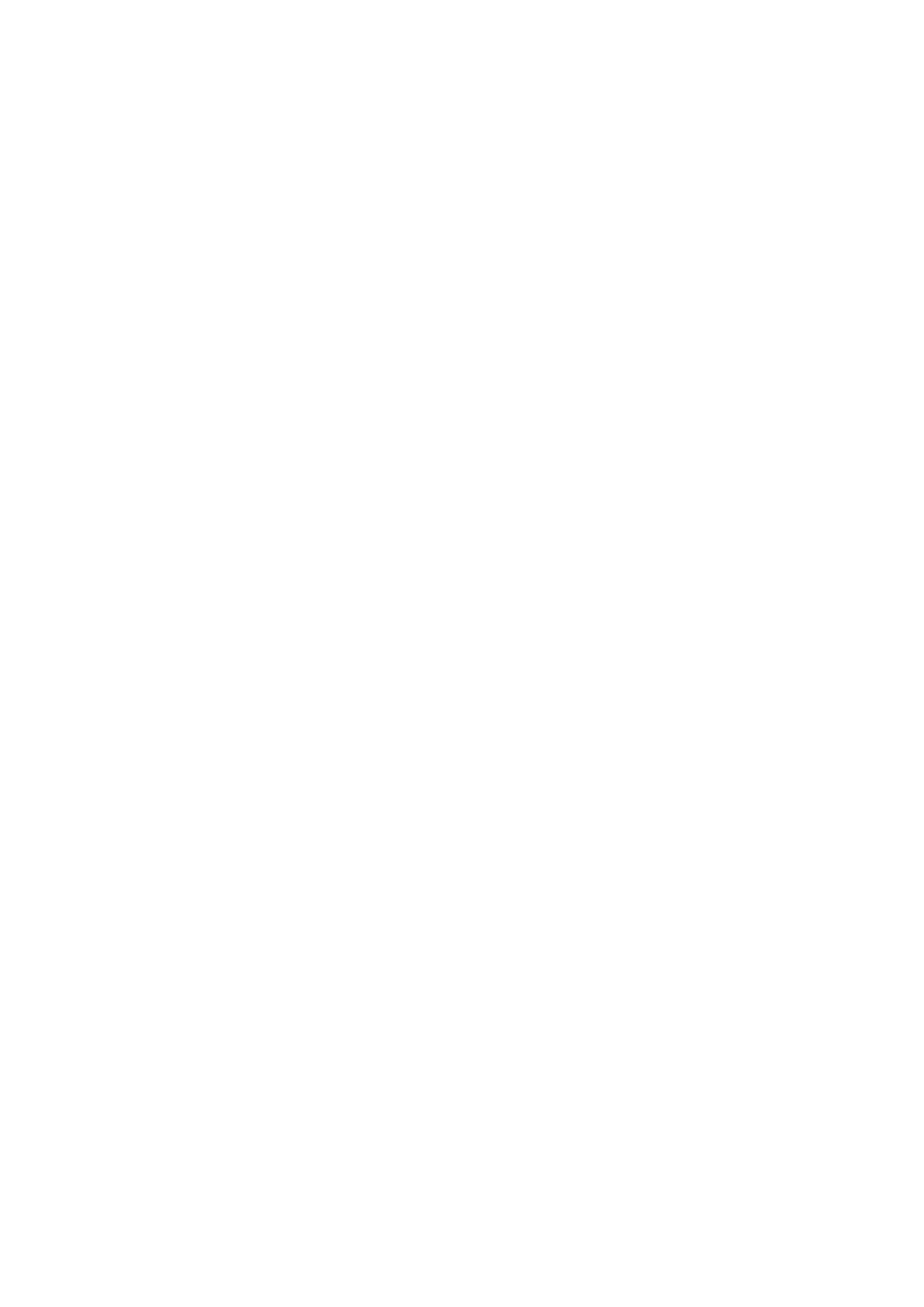Stock varied as to form, the form of consideration for such class or series of Capital Stock shall be either cash or the form used to acquire beneficial ownership of the largest number of shares of such class or series of Capital Stock previously acquired by the Interested Stockholder.

 (d) After such Interested Stockholder has become an Interested Stockholder and prior to the consummation of such Business Combination:

 (i) except as approved by a majority of the Continuing Directors, there shall have been no failure to declare and pay at the regular date therefor any dividends (whether or not cumulative) payable in accordance with the terms of any outstanding Capital Stock;

 (ii) there shall have been no reduction in the annual rate of dividends paid on the Common Stock (except as necessary to reflect any stock split, stock dividend or subdivision of the Common Stock), except as approved by a majority of the Continuing Directors;

 (iii) there shall have been an increase in the annual rate of dividends paid on the Common Stock as necessary to reflect any reclassification (including any reverse stock split), recapitalization, reorganization or any similar transaction that has the effect of reducing the number of shares of Common Stock, unless the failure so to increase such annual rate is approved by a majority of the Continuing Directors; and

 (iv) such Interested Stockholder shall not have become the beneficial owner of any additional shares of Capital Stock except as part of the transaction that results in such Interested Stockholder becoming an Interested Stockholder and except in a transaction that, after giving effect thereto, would not result in any increase in the Interested Stockholder's percentage of beneficial ownership of any class or series of Capital Stock.

 (e) After such Interested Stockholder has become an Interested Stockholder, such Interested Stockholder shall not have received the benefit, directly or indirectly (except proportionately as a shareholder of the Corporation), of any loans, advances, guarantees, pledges or other financial assistance or any tax credits or other tax advantages provided by the Corporation, whether in anticipation of or in connection with such Business Combination or otherwise.

 (f) A proxy or information statement describing the proposed Business Combination and complying with the requirements of the Securities Exchange Act of 1934 and the rules and regulations thereunder (the "Act") (or any subsequent provisions replacing such Act, rules or regulations) shall be mailed to all shareholders of the Corporation at least 30 days prior to the consummation of such Business Combination (whether or not such proxy or information statement is required to be mailed pursuant to such Act or subsequent provisions). The proxy or information statement shall contain on the first page thereof, in a prominent place, any statement as to the advisability (or inadvisability) of the Business Combination that the Continuing Directors, or any of them, may choose to make and, if deemed advisable by a majority of the Continuing Directors, the opinion of an investment banking firm selected by a majority of the Continuing Directors as to the fairness (or not) of the terms of the Business Combination from a financial point of view to the holders of the outstanding shares of Capital Stock other than any Interested Stockholder and any Affiliate or Associate (as hereinafter defined), of any Interested Stockholder, such investment banking firm to be paid a reasonable fee for its services by the Corporation.

 (g) Such Interested Stockholder shall not have made any major change in the Corporation's business or equity capital structure without the approval of a majority of the Continuing Directors.

C. For the purposes of this Article TENTH:

(1) The term "Business Combination" shall mean: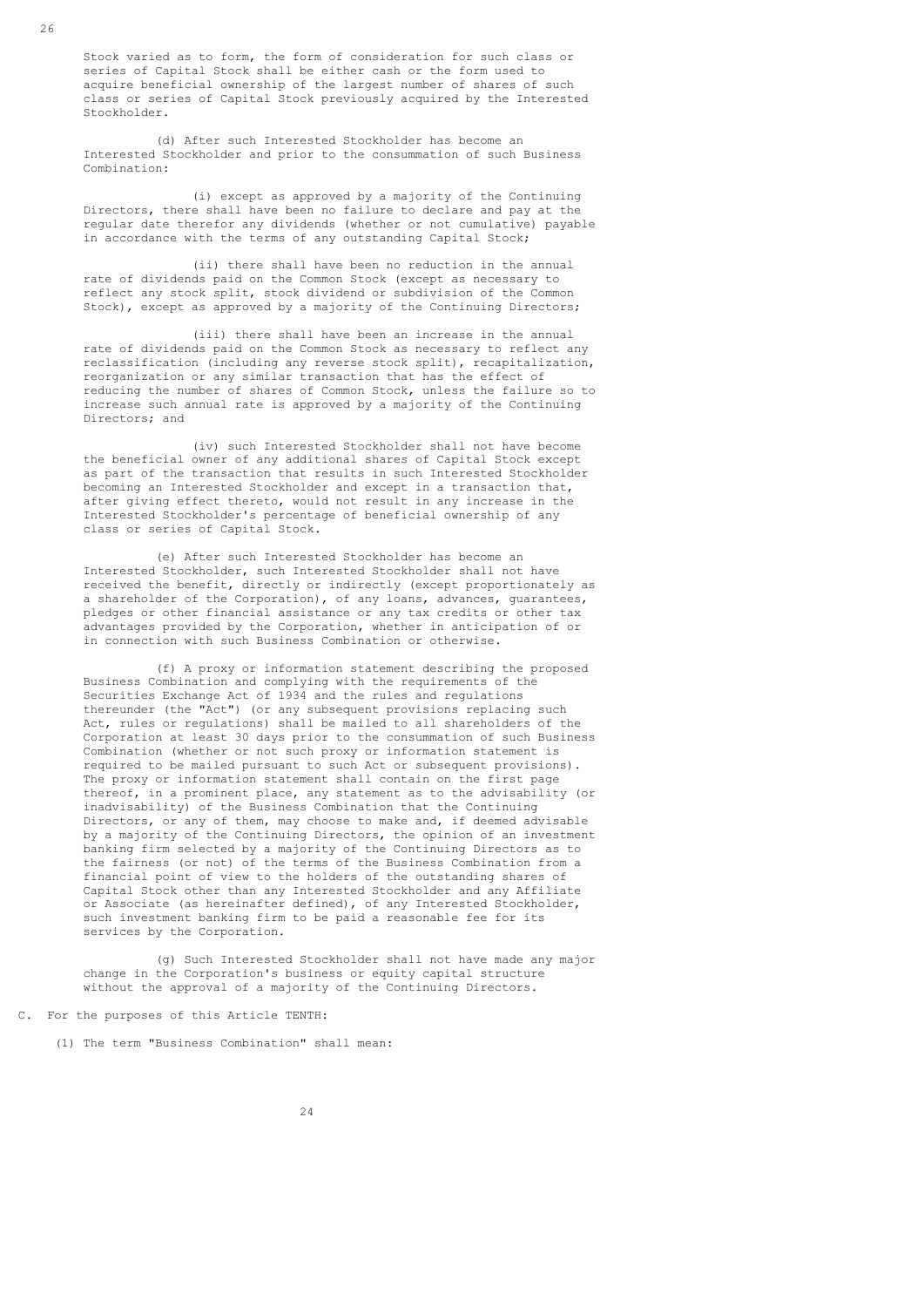(a) any merger or consolidation of the Corporation or any Subsidiary (as hereinafter defined) with (i) any Interested Stockholder or (ii) any other corporation (whether or not itself an Interested Stockholder) which is, or after such merger or consolidation would be, an Affiliate or Associate of an Interested Stockholder; or

 (b) any sale, lease, exchange, mortgage, pledge, transfer or other disposition (in one transaction or a series of transactions) with any Interested Stockholder or any Affiliate or Associate of any Interested shareholder involving any assets or securities of the Corporation, any Subsidiary or any Interested Stockholder or any Affiliate or Associate of any Interested Stockholder having an aggregate Fair Market Value of 10% of the total assets of the Corporation and its Subsidiaries as reflected on the consolidated balance sheet of the Corporation and its Subsidiaries as of the end of the Corporation's most recent fiscal year; provided that the sale or other dispositions of securities of the Corporation to anyone other than an Interested Stockholder or any Affiliate or Associate of an Interested Stockholder shall not be deemed in itself to be a Business Combination; or

> (c) the adoption of any plan or proposal for the liquidation or dissolution of the Corporation proposed by or on behalf of an Interested Stockholder or any Affiliate or Associate of any Interested Stockholder; or

 (d) any reclassification of securities (including any reverse stock split), or recapitalization of the Corporation, or any merger or consolidation of the Corporation with any of its subsidiaries or any other transaction (whether or not with or otherwise involving an Interested Stockholder) that has the effect, directly or indirectly, of increasing the proportionate share of any class or series of Capital Stock, or any securities convertible into Capital Stock or into equity securities of any Subsidiary, that is beneficially owned by any Interested Stockholder or any Affiliate or Associate of any Interested Stockholder; or

 (e) any agreement, contract or other arrangement providing for any one or more of the actions specified in the foregoing clauses (a) to (d).

 (2) The term "Capital Stock" shall mean all capital stock of the Corporation authorized to be issued from time to time under Article FOURTH of this Restated Certificate of Incorporation, and the term "Voting Stock" shall mean all Capital Stock which by its terms may be voted on all matters submitted to shareholders of the Corporation generally.

 (3) The term "person" shall mean any individual, firm, corporation or other entity and shall include any group comprised of any person and any other person with whom such person or any Affiliate or Associate of such person has any agreement, arrangement or understanding directly or indirectly, for the purpose of acquiring, holding, voting or disposing of Capital Stock.

 (4) The term "Interested Stockholder" shall mean any person (other than the Corporation, any Subsidiary, any pension, retirement, profit-sharing employee stock ownership or other employee benefit plan of the Corporation or any Subsidiary or any trustee of or fiduciary with respect to any such plan when acting in such capacity or any person who on January 1, 1999 was the beneficial owner, directly or indirectly, of more than 10% of the Common Stock of the Corporation) who (a) acquires and beneficially owns Voting Stock representing ten percent (10%) or more of the votes entitled to be cast by the holders of all then outstanding shares of Voting Stock; or (b) is an Affiliate or Associate of the Corporation and at any time within the two-year period immediately prior to the date in question acquired and beneficially owned Voting Stock representing ten percent (10%) or more of the votes entitled to be cast by the holders of all then outstanding shares of Voting Stock.

 (5) A person shall be a "beneficial owner" of any Capital Stock (a) which such person or any of its Affiliates or Associates beneficially owns, directly or indirectly; (b) which such person or any of its Affiliates or Associates has, directly or indirectly, (i) the right to acquire (whether such right is exercisable immediately or subject only to the passage of time), pursuant to any agreement, arrangement or understanding or upon the exercise of conversion rights, exchange rights, warrants or options, or otherwise, or (ii) the right to vote pursuant to any agreement,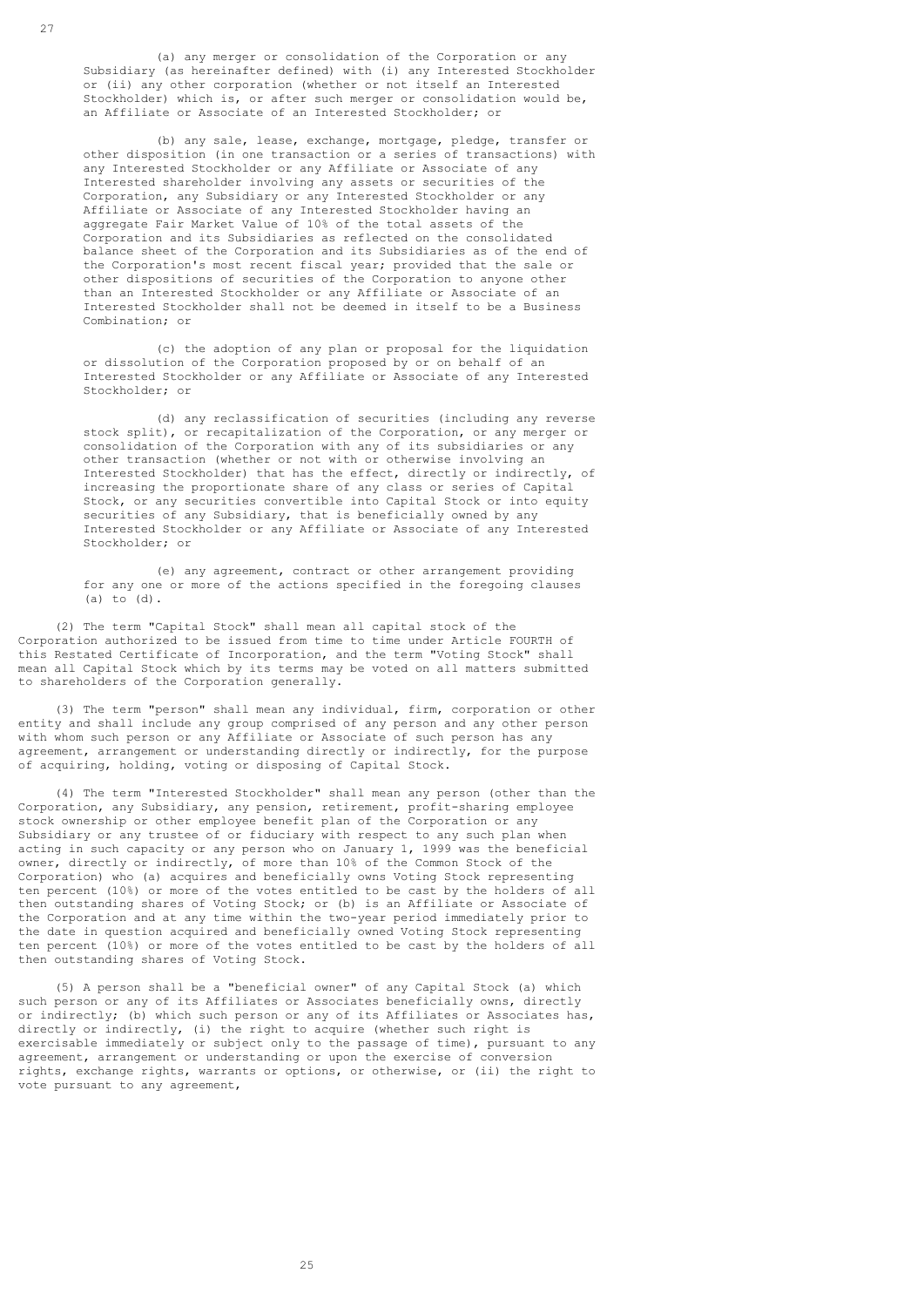arrangement or understanding; or (c) which are beneficially owned, directly or indirectly, by any other person with which such person or any of its Affiliates or Associates has any agreement, arrangement or understanding for the purpose of acquiring, holding, voting or disposing of any shares of Capital Stock. For the purposes of determining whether a person is an Interested Stockholder pursuant to Paragraph (4) of this Section C, the number of shares of Capital Stock deemed to be outstanding shall include shares deemed beneficially owned by such person through application of Paragraph (5) of this Section C, but shall not include any other shares of Capital Stock that may be issuable pursuant to any agreement, arrangement or understanding, or upon exercise of conversion rights, warrants or options, or otherwise.

 (6) The terms "Affiliate" and "Associate" shall have the respective meanings ascribed to such terms in Rule 12b-2 under the Act as in effect on January 1, 1999.

 (7) The term "Subsidiary" shall mean any corporation of which a majority of any class of equity security is beneficially owned by the Corporation; provided, however, that for the purposes of the definition of Interested Stockholder set forth in Paragraph (4) of this Section C, the term "Subsidiary" shall mean only a corporation of which a majority of each class of equity security is beneficially owned by the Corporation.

 (8) The term "Continuing Director" shall mean any member of the Board of Directors of the Corporation (the "Board") who is not an Affiliate or Associate or representative of an Interested Stockholder in question in connection with a particular Business Combination and either: (a) was a member of the Board prior to the time that such Interested Stockholder became an Interested Stockholder; or (b) is or was recommended or elected to fill a vacancy on the Board, however caused, by at least three-quarters of the Continuing Directors.

 (9) The term "Fair Market Value" shall mean (a) in the case of cash, the amount of such cash; (b) in the case of stock, the highest closing sale price during the 30-day period ending on the date in question of a share of such stock on the Composite Tape for New York Stock Exchange-Listed Stocks, or, if such stock is not quoted on the Composite Tape, on the New York Stock Exchange, or, if such stock is not listed on such Exchange, on the principal United States securities exchange registered under the Act on which such stock is listed, or, if such stock is not listed on any such exchange, the highest closing bid quotation with respect to a share of such stock during the 30-day period ending on the date in question on the National Association of Securities Dealers, Inc. Automated Quotations System or any similar system then in use, or if no such quotations are available, the Fair Market Value on the date in question of a share of such stock as determined by a majority of the Continuing Directors in good faith; and (c) in the case of property other than cash or stock, the Fair Market Value of such property on the date in question as determined in good faith by a majority of the Continuing Directors.

 (10) In the event of any Business Combination in which the Corporation survives, the phrase "consideration other than cash to be received" as used in Sub-paragraphs (2)(a) and (2)(b) of Section B of this Article TENTH shall include the shares of Common Stock and/or the shares of any other class or series of Capital Stock retained by the holders of such shares.

 D. The Board of Directors shall have the power and duty to determine for the purposes of this Article TENTH, on the basis of information known to them after reasonable inquiry, (a) whether a person is an Interested Stockholder, (b) the number of shares of Capital Stock or other securities beneficially owned by any person, (c) whether a person is an Affiliate or Associate of another, and (d) whether the assets that are the subject of any Business Combination have, or the consideration to be received for the issuance or transfer of securities by the Corporation or any Subsidiary in any Business Combination has, an aggregate Fair Market Value of more than 10% of the total assets of the Corporation and its Subsidiaries as reflected on the consolidated balance sheet of the Corporation and its Subsidiaries as of the end of the Corporation's most recent fiscal year. Any such determination made in good faith shall be binding and conclusive on all parties.

 E. Nothing contained in this Article TENTH shall be construed to relieve any Interested Stockholder from any fiduciary obligation imposed by law.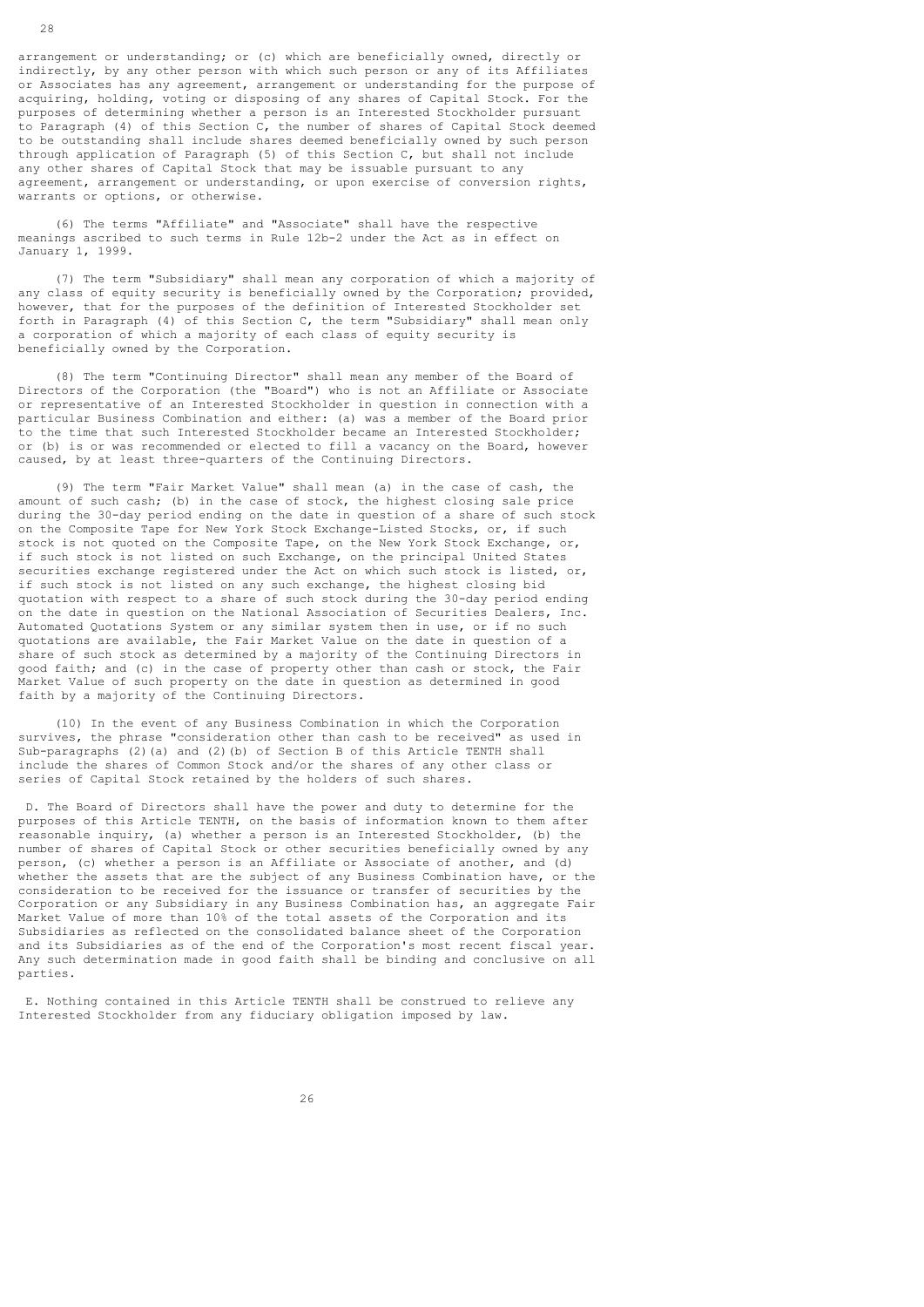F. The fact that any Business Combination complies with the provisions of Section B of this Article TENTH shall not be construed to impose any fiduciary duty, obligation or responsibility on the Board, or any member thereof, to approve such Business Combination or recommend its adoption or approval to the shareholders of the Corporation, nor shall such compliance limit, prohibit or otherwise restrict in any manner the Board, or any member thereof, with respect to evaluations of or actions and responses taken with respect to such Business Combination.

G. Notwithstanding any other provisions of this Restated Certificate of Incorporation or the By-Laws of the Corporation (and notwithstanding the fact that a lesser percentage or separate class vote may be specified by law, this Restated Certificate of Incorporation or the By-Laws of the Corporation), the affirmative vote of the holders of not less than eighty percent (80%) of the votes entitled to be cast by the holders of all then outstanding shares of Voting Stock, voting together as a single class shall be required to amend or repeal, or adopt any provisions inconsistent with, this Article TENTH.

27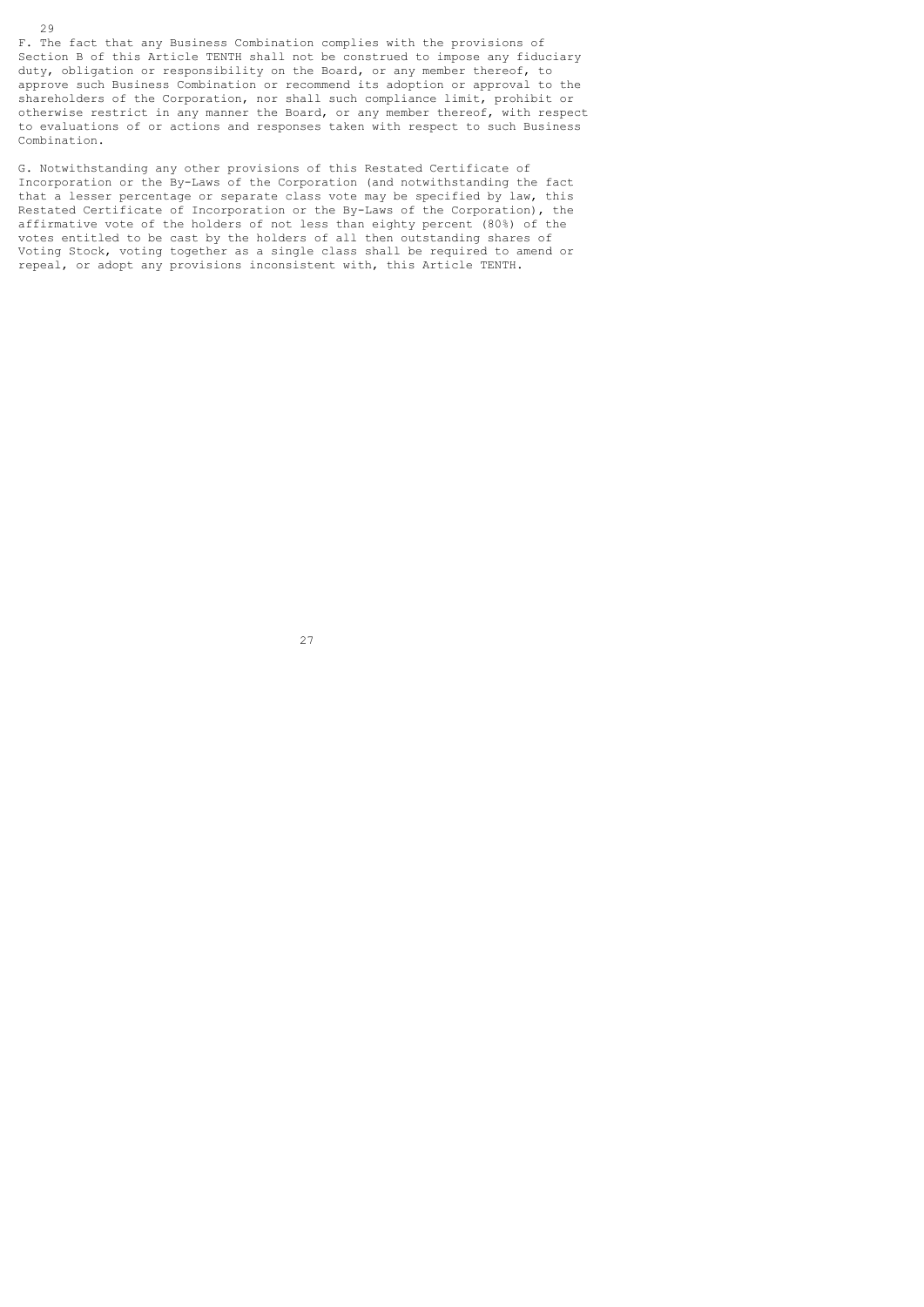PROPOSAL IV: PROPOSED INCREASE IN AUTHORIZED COMMON STOCK - ARTICLE FOURTH OF THE CERTIFICATE OF INCORPORATION

 The Board of Directors by unanimous written consent as of January 5, 1999, approved and recommended to the shareholders for approval at the 1999 Annual Meeting a proposal to amend the Certificate of Incorporation to increase the number of shares of capital stock that the Company is authorized to issue and directed that it be submitted to a vote of the shareholders at the annual meeting. To be adopted, the proposal to amend the Certificate of Incorporation to increase the authorized number of shares must receive the affirmative vote of the holders of a majority of all of the outstanding shares entitled to vote.

 Article Fourth of the Company's Restated Certificate of Incorporation currently provides that the Company is authorized to issue 29,411,763 shares of Capital Stock. If adopted, the proposed amendment to Article Fourth of the Restated Certificate of Incorporation would provide that the maximum number of shares which the Company is authorized to issue shall be 55,882,352 shares, of which 50,000,000 shares shall be Common Stock and 5,882,352 shares shall be Preferred Stock.

 In November 1998, the Company issued 1,550,000 shares of Series I Preferred Stock with \$.0001 par value per share on a private placement basis. As a result, as of December 28, 1998, 14,105,593 (60%) of the Company's authorized number of shares were issued and outstanding or reserved for issuance. If the proposed amendment is adopted there will be authorized, unissued, and unreserved 35,894,407 shares of Common Stock. Management believes that it is necessary and desirable to increase the number of shares which the Company is authorized to issue to provide the Company the ability to raise capital or make acquisitions in the future through the issuance of Common Stock, and debt or other securities which are convertible into Common Stock. No further action or authorization by the Company's shareholders would be necessary prior to issuance of the additional shares, except as may be required for a particular transaction by applicable law or regulatory agencies or by the rules of any stock exchange on which the Company's securities may then be listed.

 Each additional share of Common Stock authorized by the proposed amendment will have the same rights and privileges as each share of Common Stock currently authorized and outstanding. Shareholders of Common Stock have no preemptive rights to receive or purchase any shares of the presently authorized but unissued Common Stock or any of the shares authorized by the proposed amendment.

 Management's purpose in proposing the amendment to Article Fourth is to provide the Company with the ability to meet future capital needs and to provide shares for possible acquisitions and stock dividends. Although not a factor in the Board's decision to propose the amendment, one of the effects of the amendment may be to enable the Board to render more difficult or to discourage an attempt to obtain control of the Company by means of a merger, tender offer, proxy contest or otherwise, and thereby protect the continuity of present management. The Board would have additional shares of Common Stock available to effect, unless prohibited by the regulations of the NASDAQ National Market or applicable law, a sale of shares (either in public or private transactions), merger, consolidation or similar transaction in which the number of the Company's outstanding shares would be increased and would thereby dilute the interest of a party attempting to obtain control of the Company.

THE BOARD OF DIRECTORS UNANIMOUSLY RECOMMENDS THAT SHAREHOLDERS VOTE "FOR" PROPOSED ARTICLE FOURTH.

### TEXT OF PROPOSED AMENDMENT

 FOURTH: The total number of shares of Capital Stock of the Company shall be 55,882,352 shares of which:

 A. Of the Capital Stock, 50,000,000 shares shall consist of Common Stock which shall be entitled to one vote per share of all matters which holders of the Common Stock shall be entitled to vote on.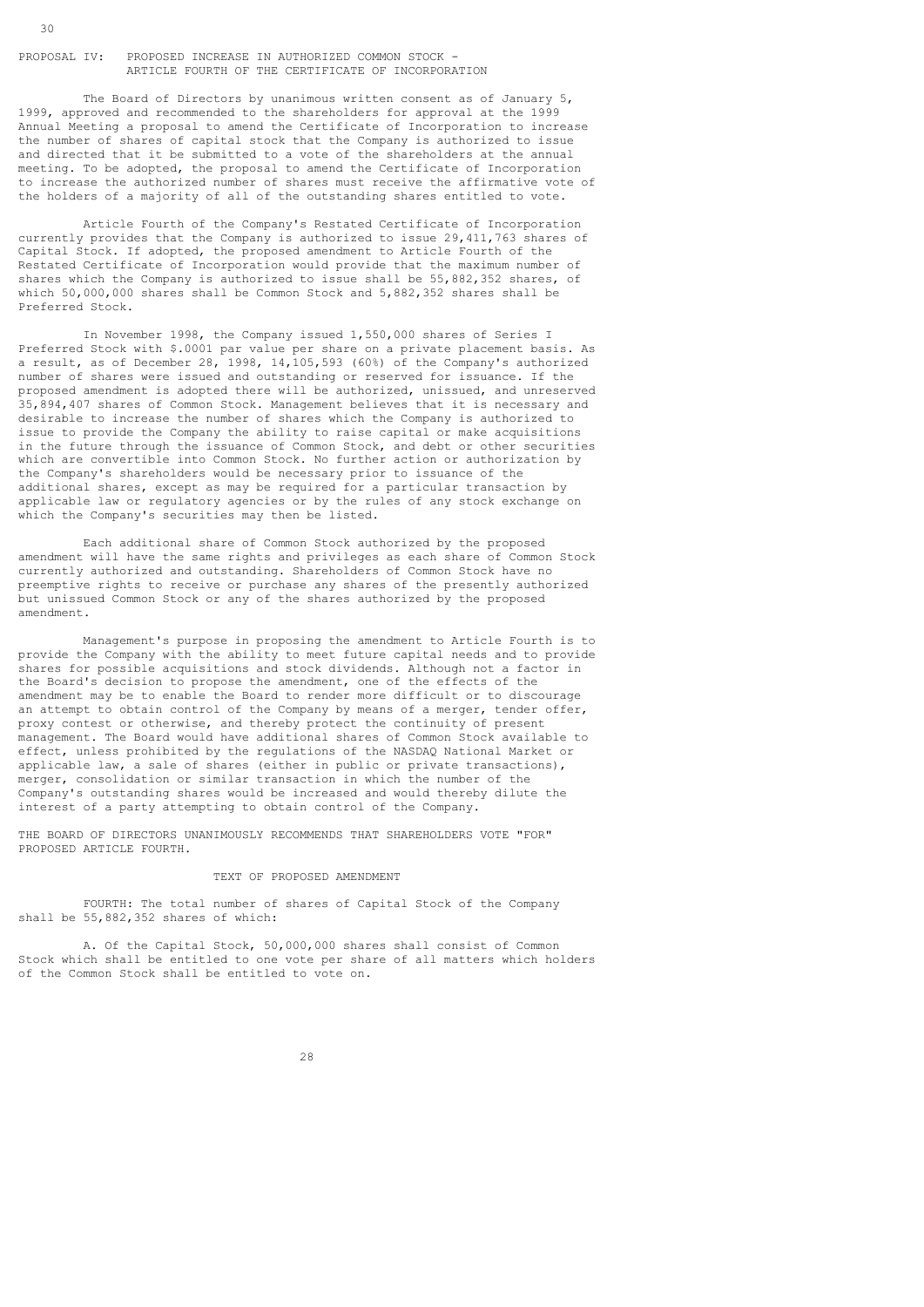B. Of the Capital Stock, 5,882,352 shares shall consist of Preferred Stock which may be divided into such classes and such series as shall be established from time to time by resolutions of the Board of Directors and filed as an amendment to this Certificate of Incorporation, without any requirement of vote or class vote of shareholders. The Board of Directors shall have the right and power to establish and designate in any such Class or Series Resolution such priorities, powers, preferences and relative, participating, optional or other special rights and qualifications, limitations and restrictions as it shall determine.

PROPOSAL V: PROPOSED AMENDMENT REGARDING CLASSIFICATION, REMOVAL, FILLING VACANCIES AND SIZE OF THE BOARD - ARTICLES FIFTH, SEVENTH AND TENTH OF THE CERTIFICATE OF INCORPORATION

 The Board of Directors, by unanimous written consent as of January 5, 1999, approved and recommended to the shareholders for approval at the 1999 Annual Meeting a proposal to amend Article Fifth of the Company's Certificate of Incorporation and to delete Articles Seventh and Tenth.

 CLASSIFICATION OF THE BOARD OF DIRECTORS. The By-Laws currently provide that all directors are to be elected to the Company's Board of Directors annually for a term of one year. The proposed amendment to Article Fifth of the Company's Restated Certificate of Incorporation would add a provision that divides the Board of Directors into three Classes: Class A, Class B and Class C, with the directors in each class to hold office for staggered terms of three years each. If the amendment is adopted, all directors will be elected to their classified terms as described in this Proxy Statement. Initially, the term of the Class A directors would expire at the next annual meeting in 2002, and the terms of Class B and Class C directors would expire, respectively, at the 2001 and 2000 annual meetings. Successors to the directors in each class would then be elected for three year terms. The Amendment would thus have the effect of causing only one class of directors per year to be elected, with the directors in the other two classes remaining in office until the elections held in later years. If the Amendment is approved by the shareholders, the Board of Directors will amend the Bylaws of the Company to conform them to the Restated Certificate of Incorporation, as amended, and will further amend the Certificate of Incorporation by renumbering the remaining Articles.

 If the Amendment is adopted and the nominees elected at the Meeting, Class A, consisting of three directors (Thomas J. Russell, Reuben F. Richards and John J. Hogan), will be elected for a term expiring at the 2002 annual shareholders' meeting; Class B, consisting of three directors (Richard A. Stall, Robert Louis-Dreyfus and Charles Scott), will be elected for a term expiring at the 2001 annual shareholders' meeting; and Class C, consisting of three directors (Thomas G. Werthan, Hugh H. Fenwick and Shigeo Takayama), will be elected for a term expiring at the 2000 annual shareholders' meeting; and in each case, until their respective successors are elected and qualified. At future annual shareholders' meetings, directors will be elected for full terms of three years to succeed those whose terms are expiring.

 REMOVAL OF DIRECTORS; FILLING VACANCIES ON THE BOARD OF DIRECTORS. Article Seventh of the Certificate of Incorporation currently provides that any director may be removed with or without cause by vote of the shareholders of the class of stock which elected such director. The proposed amendment would delete Article Seventh and provide in Article Fifth that a director, or the entire Board of Directors, may be removed by the shareholders only for cause and only by the affirmative vote of the holders of at least 80 percent of the then-outstanding shares of capital stock of the Company entitled to vote generally in the election of directors (considered for this purpose as one class) will be required to remove a director from office.

 The By-Laws currently provide that a vacancy on the Board, including a vacancy created by an increase in the authorized number of directors, may be filled by a majority of the directors then in office, though less than a quorum, and that the newly-elected director shall serve until the next annual meeting of shareholders. New Jersey law also provides that the shareholders may fill a vacancy created by their removal of a director. The proposed amendment to Article Fifth of the Certificate of Incorporation provides that a vacancy on the Board occurring during the course of the year, may be filled by the vote of not less than 66-2/3% of the remaining directors. In addition, the amendment provides that any new director elected to fill a vacancy on the Board of Directors will serve for the remainder of the full term of the class in which the vacancy occurred rather than until the next annual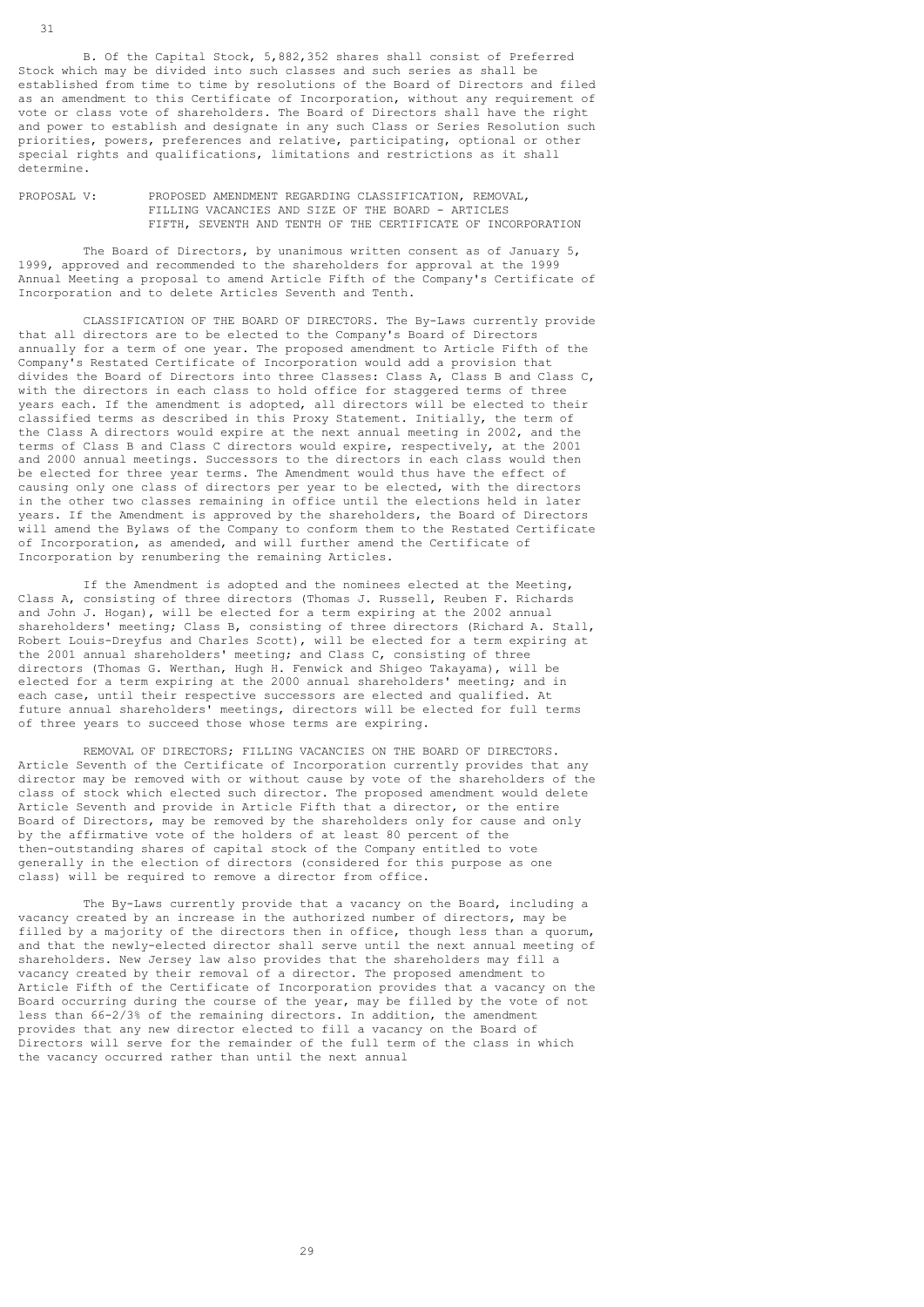meeting of shareholders. If the Amendment is approved by the shareholders, the Board of Directors will amend the By-Laws of the Company to conform them to the Certificate of Incorporation, as amended.

 $32$ 

 The foregoing provisions of the proposed amendment relating to the removal of directors and the filling of vacancies on the Board of Directors will preclude a third party from removing incumbent directors without cause and simultaneously gaining control of the Board of Directors by filling the vacancies created by removal with its own nominees.

 SIZE OF THE BOARD OF DIRECTORS. Article Tenth of the Certificate of Incorporation currently provides that the number of directors shall be fixed from time to time by resolution adopted by the Board of Directors. The amendment deletes Article Tenth and provides that the number of directors shall be nine unless and until otherwise fixed by the vote of not less than 66 2/3% of the entire Board of Directors (without regard to any vacancies then existing), but shall in no event exceed twelve. This amendment will prevent a majority shareholder from obtaining control of the Board simply by exercising its voting power to enlarge the number of authorized directors and filling the vacancies thereby created with its own nominees; such a shareholder will not be able to force an increase in the size of the Board except by Board action taken at such time, if any, as its nominees constitute a majority of the entire Board.

 INCREASED SHAREHOLDER VOTE FOR ALTERATION, AMENDMENT OR REPEAL OF AMENDMENTS. Under New Jersey law, amendments to the Certificate of Incorporation require the approval of the holders of a majority of the outstanding stock entitled to vote thereon and of the outstanding stock of each class entitled to vote thereon as a class. New Jersey law also permits provisions in the Certificate of Incorporation which require a greater vote than the vote otherwise required by law for any corporate action. With respect to such provisions, New Jersey law requires that any alteration, amendment or repeal thereof be approved by an equally large shareholder vote. As permitted by these provisions of New Jersey law, the proposed amendment to Article Tenth of the Certificate of Incorporation requires the affirmative vote of the holders of at least 80 percent of the voting power of all of the then-outstanding shares of the Voting Stock, voting together as a single class, for the alteration, amendment or repeal of the proposed amendment (including the requirements therein for such 80 percent vote). This required vote is in addition to any separate class vote that has been or might in the future be accorded by the Board to any class or series of the Voting Stock which might be outstanding at the time any such alteration, amendment or repeal were submitted to the shareholders.

 The requirement of an increased shareholder vote on alteration, amendment or repeal will give minority shareholders a veto power over any changes to the proposed amendment even if the Board of Directors or a majority of the shareholders favor such changes. However, such requirement will prevent a shareholder with a majority of the Voting Stock from avoiding the requirements of the amendment by simply repealing them.

 CONSIDERATIONS IN SUPPORT OF PROPOSED CLASSIFIED BOARD AMENDMENT. In recent years, accumulations by third parties of substantial stock positions in public companies frequently have been preludes to hostile attempts to take over or restructure such corporations or to sell all or part of such corporation's assets or to take other similar extraordinary action. Such actions are often undertaken by the third party without advance notice to, or consultation with, management. In many cases, such third parties position themselves through stock ownership to seek representation on a board of directors in order to increase the likelihood that they will be able to implement proposed transactions opposed by the corporation's management. If the corporation resists the efforts of the third party to obtain representation on the board, the third party may commence a proxy contest to have its nominees elected in place of some or all of the existing directors. In some cases, a third party may not truly be interested in taking over the corporation, but may seek to use the threat of a proxy fight or a bid to take over the corporation, or both, as a means of obtaining for itself a special benefit which might not be available to all of the corporation's shareholders.

 The Board of Directors believes that an imminent threat of removal in such situations would severely curtail its ability to negotiate effectively. Under such pressure, management could be deprived of the time and information necessary to evaluate the takeover proposal, to seek and study alternative proposals that may better serve the interests of the Company's shareholders, and in an appropriate case, to help achieve a better price in any transaction which may ultimately occur. If adopted, the classified board amendment would help assure that the

<u>30</u>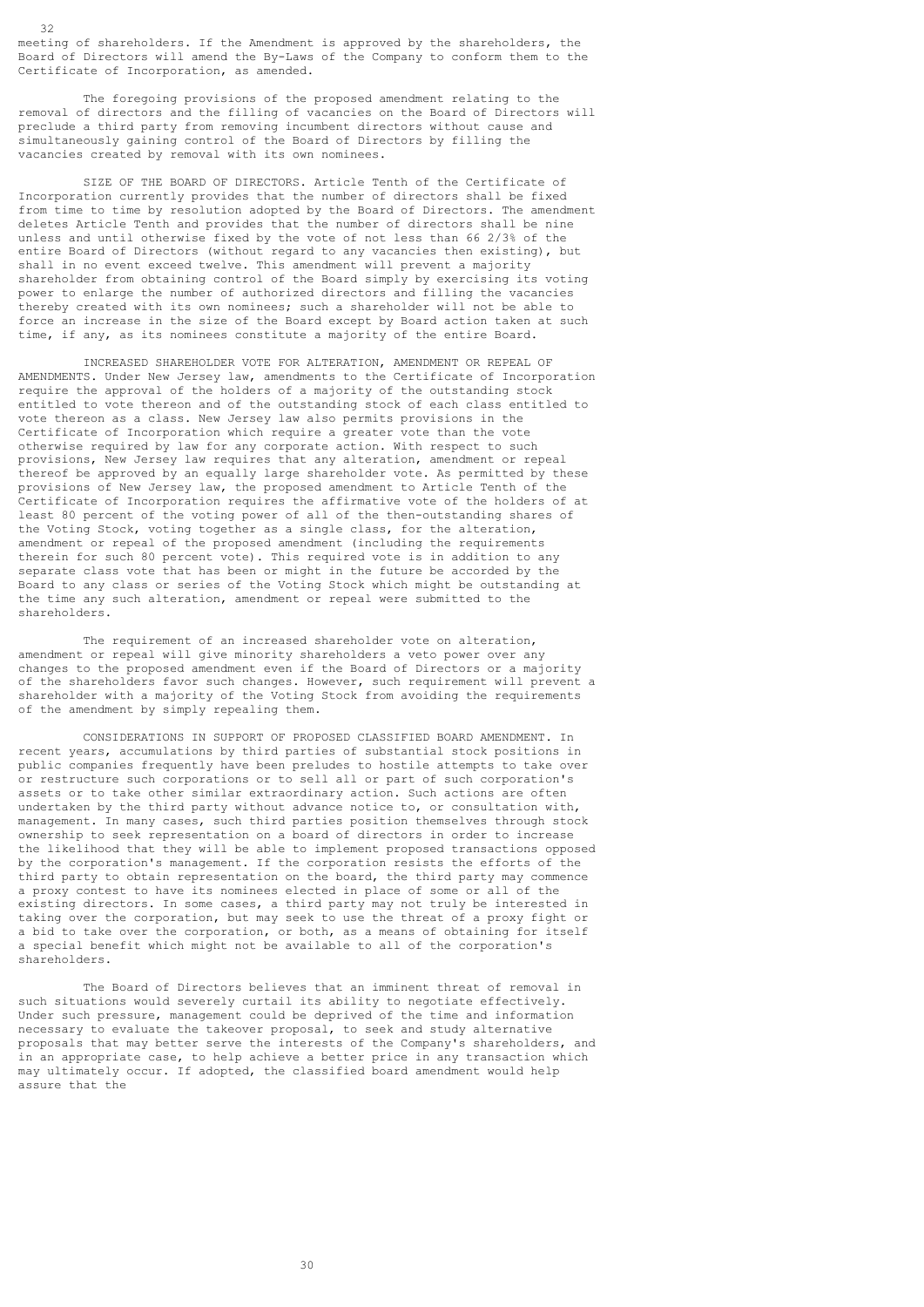Board, if confronted by a proposal from a third party which has acquired a significant block of the Company's Common Stock, will have sufficient time to review the proposal and take appropriate actions.

 Takeovers or changes in management of the Company which are proposed and effected without prior negotiation with the Company's management are not necessarily detrimental to the Company and its shareholders. However, the Board believes that the benefits of seeking to protect its ability to negotiate with the proponent of an unfriendly or unsolicited proposal to take over or restructure the Company outweigh the disadvantages of discouraging such proposals. The proposed Amendment is not being submitted as the result of, and the Board is unaware of, any specific effort by any persons to obtain control of the Company or to accumulate large amounts of its stock.

 The proposed classified board amendment is designed, in part, to encourage a third party seeking to acquire control of the Company to first consult with the Company's management regarding any proposed business combination or other transactions involving the Company, so that it may be studied by the Board and so that the Company's shareholders can have the benefit of the Board's recommendations in cases where shareholder approval is required. Although a takeover bid may be made at prices representing premiums over the then current market price for the securities being sought, the Board believes that, in a situation where a third party seeks management's cooperation, a corporation's board of directors will be in a better position to promote consideration of a broader range of relevant factors, such as the structuring of the proposed transaction and its tax consequences and the underlying value and prospects of that corporation. These issues may not otherwise adequately be addressed by such third party.

 CONSIDERATIONS AGAINST ADOPTION OF PROPOSED CLASSIFIED BOARD AMENDMENT. Because the proposed classified board amendment would make more difficult or deter a proxy contest or the assumption of control of the Board by a holder of a substantial block of the Company's Common Stock, it could increase the likelihood that incumbent member of management will retain their positions. The classified board amendment would apply to every election of directors whether or not a change in the composition of the Board would be beneficial and whether or not the holders of a majority of the Company's Common Stock believe that such a change would be desirable. After adoption of the proposed amendment, shareholders who do not favor the policies of the Board would require at least two annual meetings of shareholders to replace a majority of the Board.

 In addition, the proposed amendment could have the effect of deterring a third party from making a tender offer for or otherwise acquiring significant blocks of the Company's shares, even though such an action might increase, at least temporarily, market prices for the Company's shares, and even though a number of shareholders of the Company might be willing to sell their shares at the price offered. Because deterrence of such acquisitions could tend to reduce such temporary fluctuations in the market price of the Company's shares, shareholder could be denied certain opportunities to sell their shares at temporarily higher market prices.

 VOTE REQUIRED FOR ADOPTION OF AMENDMENTS. Under New Jersey law, the affirmative vote of the holders of a majority of the outstanding shares of the corporation's common stock entitled to notice of, and to vote at, the meeting is required to adopt a proposed amendment. If the proposed amendment is approved, the Board will adopt such amendments to the By-Laws as are appropriate to carry out the purpose of the amendments, and will repeal the provisions of the By-Laws and the provisions of the Certificate of Incorporation which are inconsistent with the purposes of the amendment.

The Board of Directors UNANIMOUSLY recommends a vote "FOR" the proposed AMENDMENT concerning classification of the Board and related matters

#### TEXT OF PROPOSED AMENDMENT

#### ARTICLE III.

 FIFTH: (a) The Board of Directors presently consists of eight (8) persons and the names and addresses of the persons who are to serve on the Board of Directors are as follows: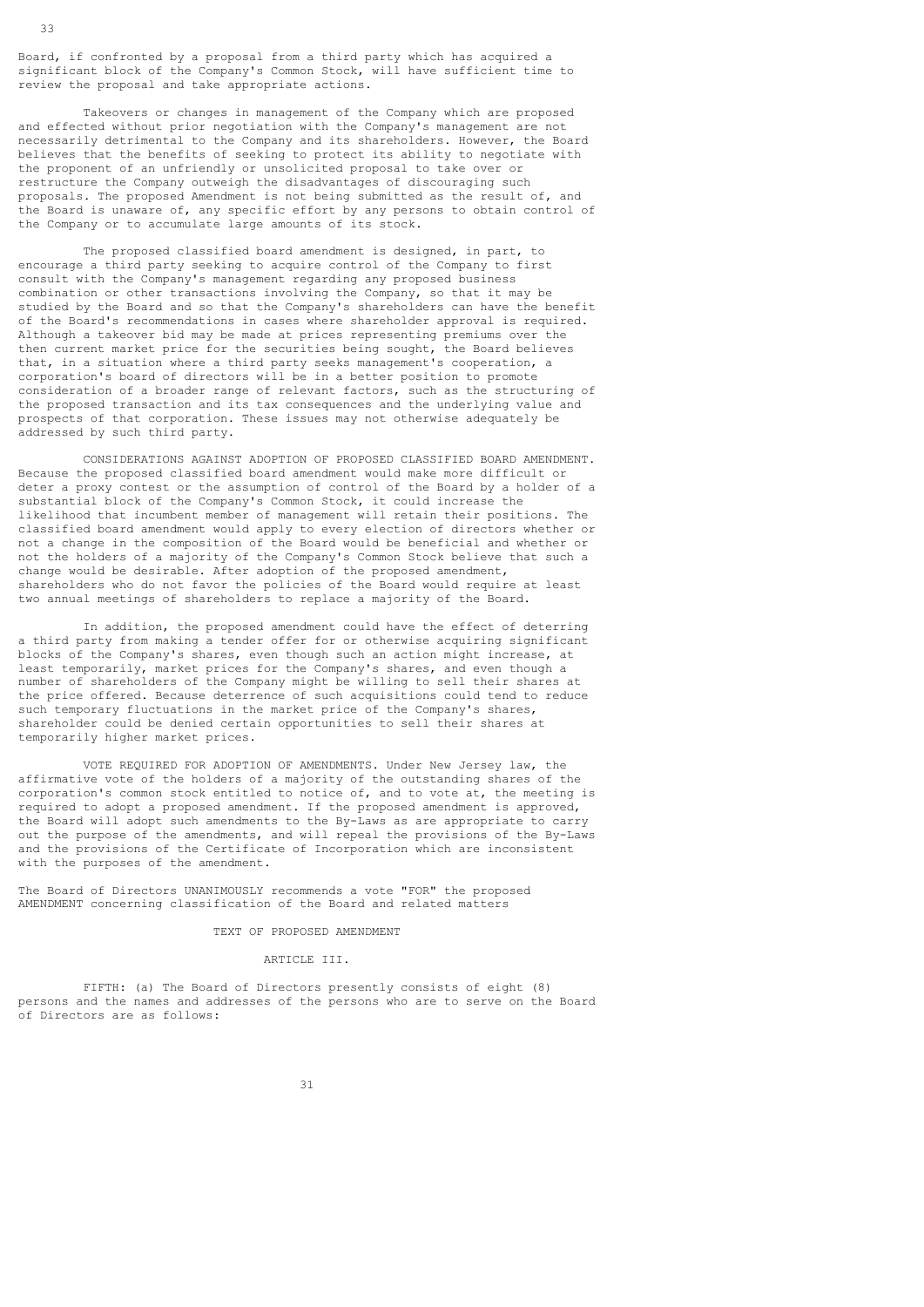34

| Name                    | Address                                                                           |
|-------------------------|-----------------------------------------------------------------------------------|
| Reuben F. Richards, Jr. | 394 Elizabeth Avenue<br>Somerset, NJ 08873                                        |
| Thomas G. Werthan       | 394 Elizabeth Avenue<br>Somerset, NJ 08873                                        |
| Richard A. Stall        | 394 Elizabeth Avenue<br>Somerset, NJ 08873                                        |
| Thomas J. Russell       | Two North Tamiami Trail<br>Sarasota, Florida 34236                                |
| Robert Louis-Dreyfus    | c/o Harborstone Capital<br>152 West 57th Street, 21st Floor<br>New York, NY 10019 |
| Hugh H. Fenwick         | 400 Mendham Road<br>Bernardsville, NJ 07924                                       |
| Shiqeo Takayama         | 1-1-13 Shinjuku<br>Shinjuku, Tokyo 160<br>Japan                                   |
| Charles Scott           | c/o Cordiant PLC<br>83-89 Whitfield Street<br>London, WIA-4XA<br>United Kingdom   |

 (b) The number of directors constituting the entire Board of Directors shall be not less than six nor more than twelve as fixed from time to time by the vote of not less than 66 2/3% of the entire Board of Directors; provided, however, that the number of directors shall not be reduced so as to shorten the term of any director at the time in office, and provided further, that the number of directors constituting the entire Board of Directors shall be nine unless and until otherwise fixed by the vote of not less than 66 2/3% of the entire Board of Directors. The phrase "66 2/3% of the entire Board of Directors" as used in this Restated Certificate of Incorporation shall be deemed to refer to 66 2/3% of the number of directors constituting the Board of Directors as provided in or pursuant to this Section (b) of this Article Fifth, without regard to any vacancies then existing.

 (c) At the 1999 Annual Meeting of Shareholders, the Board of Directors shall be divided into three classes, as nearly equal in number as the then total number of directors constituting the entire Board of Directors permits, the first class to expire at the 2002 Annual Meeting of Shareholders, the term of office of the second class to expire at the 2001 Annual Meeting of Shareholders and the term of office of the third class to expire at the 2000 Annual Meeting of Shareholders. Commencing with the 2000 Annual Meeting of Shareholders, the directors elected at an annual meeting of shareholders to succeed those whose terms then expire shall be identified as being directors of the same class as the directors whom they succeed, and each of them shall hold office until the third succeeding annual meeting of shareholders and until such director's successor is elected and has qualified. Any vacancies in the Board of Directors for any reason and any created directorships resulting from any increase in the number of directors may be filled by the vote of not less than 66 2/3% of the members of the Board of Directors then in office, although less than a quorum, and any directors so chosen shall hold office until the next election, of the class for which such directors shall have been chosen and until their successors shall be elected and qualified. No decrease in the number of directors shall shorten the term of any incumbent director. Notwithstanding the foregoing, and except as otherwise required by law, whenever the holders of any one or more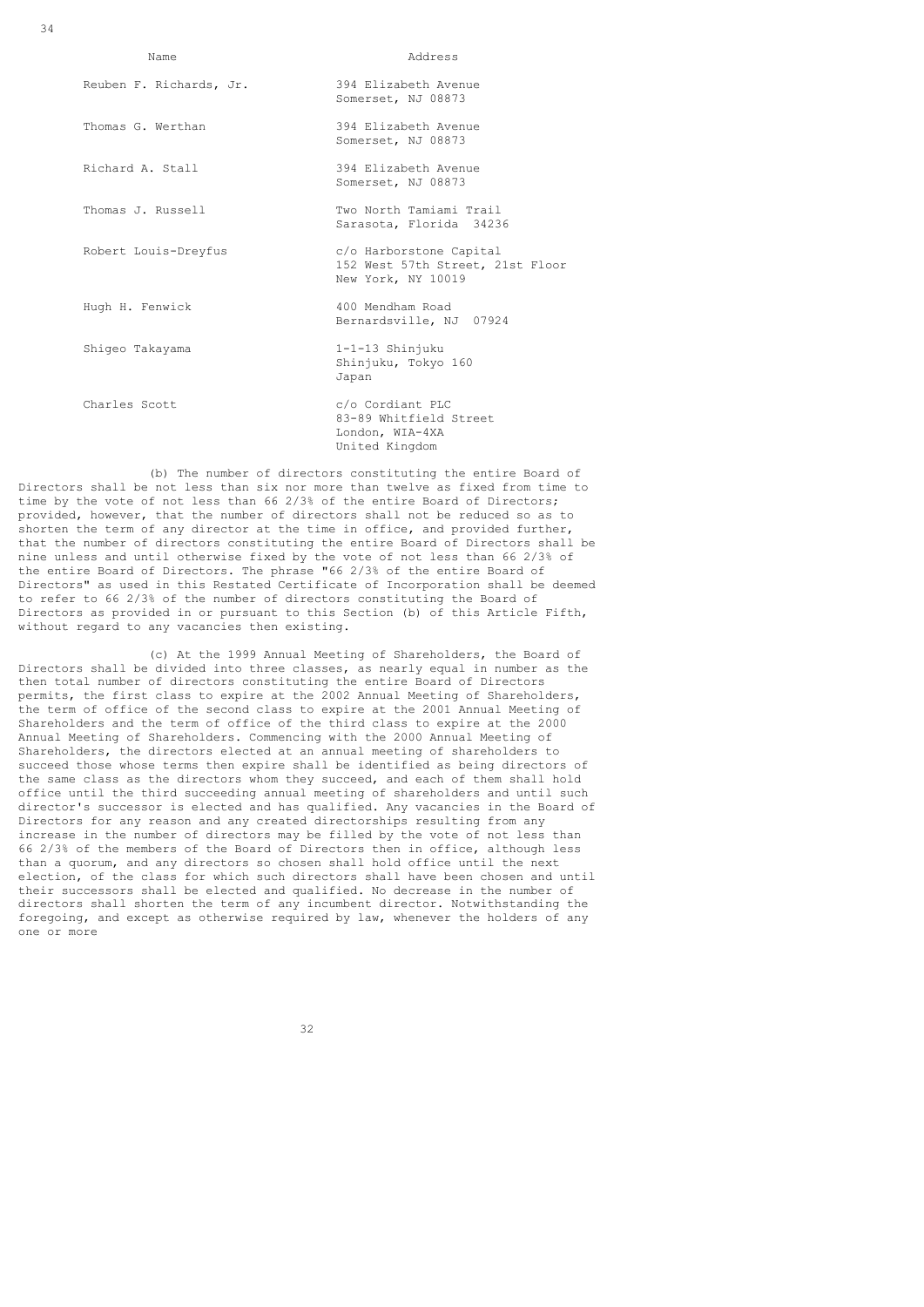series of Preferred Stock shall have the right, voting separately as a class, to elect one or more directors of the Corporation, the then authorized number of directors shall be increased by the number of directors so to be elected, and the terms of the director or directors elected by such holders shall expire at the next succeeding annual meeting of shareholders.

 (d) Notwithstanding any other provisions of this Restated Certificate of Incorporation or the By-Laws of the Corporation (and notwithstanding the fact that some lesser percentage may be specified by law, this Certificate of Incorporation of the Corporation or the By-Laws of the Company), any director or the entire Board of Directors of the Corporation may be removed at any time, but only for cause and only by the affirmative vote of the holders of 80% or more of the outstanding shares of Capital Stock of the Corporation entitled to vote generally in the election of directors (considered for this purpose as one class) cast at a meeting of the shareholders called for that purpose. Notwithstanding the foregoing, and except as otherwise required by law, whenever the holders of any one or more series of Preferred Stock shall have the right, voting separately as a class, to elect one or more directors of the Company, the provisions of this Section (d) of this Article Fifth shall not apply with respect to the director or directors elected by such holders of Preferred Stock.

 (e) Notwithstanding any other provisions of this Restated Certificate of Incorporation or the By-laws of the Corporation (and notwithstanding the fact that some lesser percentage may be specified by law, this Restated Certificate Incorporation or the By-Laws of the Corporation), the affirmative vote of the holders of 80% or more of the outstanding shares of capital stock of the Company entitled to vote generally in the election of directors (considered for this purpose as one class) shall be required to amend, alter, change or repeal this Article Fifth.

### GENERAL

#### OTHER MATTERS

 The Board of Directors knows of no other business which will be presented at the meeting. If, however, other matters are properly presented, the persons named in the enclosed proxy will vote the shares represented thereby in accordance with their judgment on such matters.

#### SHAREHOLDER PROPOSALS

 Shareholder proposals intended to be presented at the 2000 Annual Meeting of Shareholders must be received by the Company no later than October 27, 1999. Proposals may be mailed to the Company, to the attention of Thomas G. Werthan, Secretary, 394 Elizabeth Avenue, Somerset, New Jersey 08873.

By order of the Board of Directors

33 and 2012 and 2013 and 2013 and 2013 and 2014 and 2014 and 2014 and 2014 and 2014 and 2014 and 2014 and 2014

Thomas G. Werthan Secretary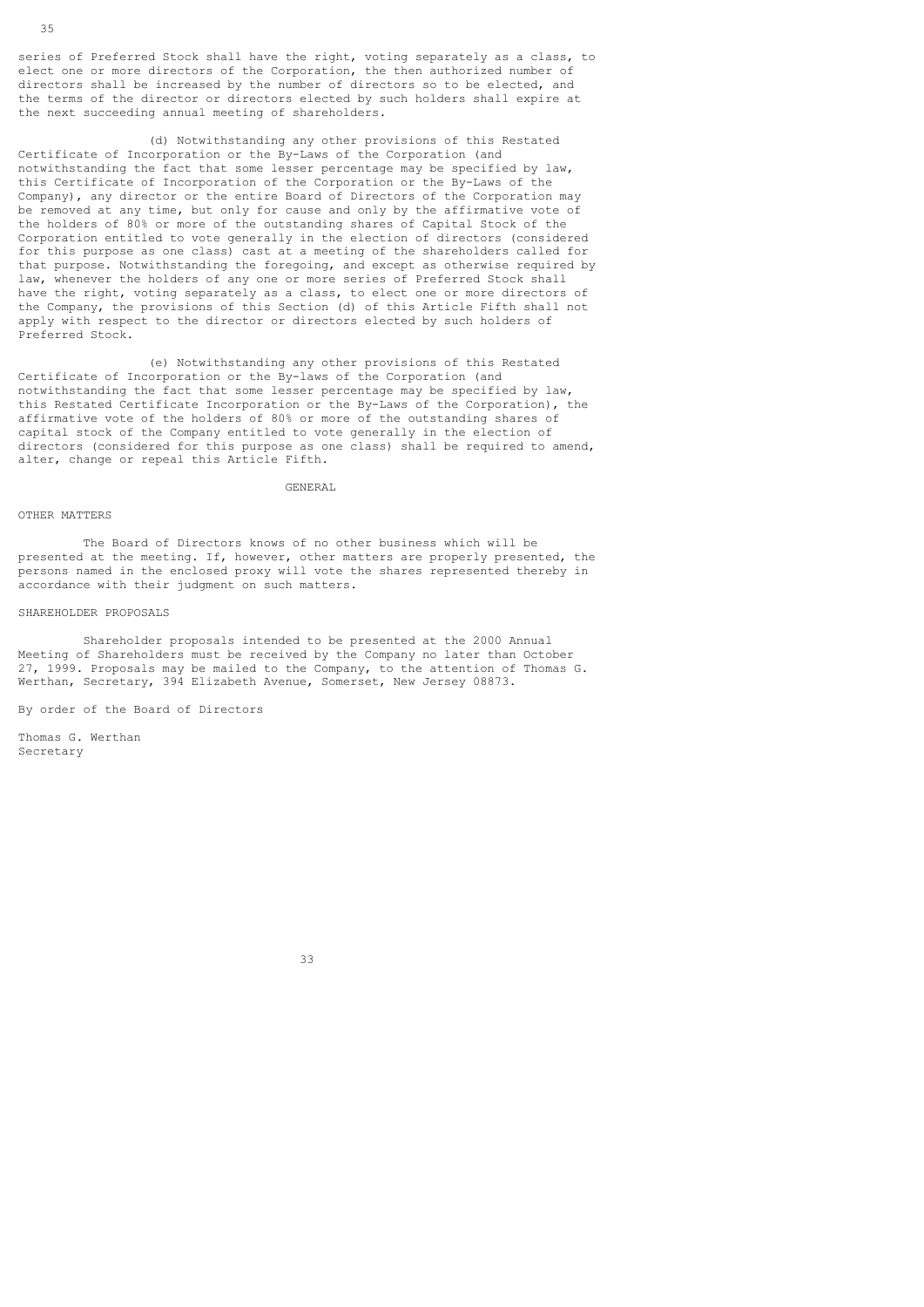# EMCORE CORPORATION 394 Elizabeth Avenue Somerset, New Jersey 08873

### THIS PROXY IS SOLICITED ON BEHALF OF THE BOARD OF DIRECTORS

### EMCORE CORPORATION

 The undersigned hereby appoints Reuben F. Richards and Thomas G. Werthan, and each of them, as proxies for the undersigned, each with full power of substitution, for and in the name of the undersigned to act for the undersigned and to vote, as designated on the reverse side of this proxy card, all of the shares of stock of the Company that the undersigned is entitled to vote at the 1999 Annual Meeting of Shareholders of the Company, to be held on February 16, 1999 or at any adjournments or postponements thereof.

PLEASE DETACH AND MAIL IN THE ENVELOPE PROVIDED

[X] Please mark your votes as in this example.

THE BOARD OF DIRECTORS UNANIMOUSLY RECOMMENDS A VOTE FOR PROPOSALS 1, 2, 3, 4 and 5.

1. ELECTION OF DIRECTORS

|           | VOTE FOR all nominees listed<br>at right except vote withheld<br>from the following nominee (s)<br>$(If$ any) $\lceil$ $\rceil$                                                            | VOTE WITHHELD<br>from all nominees [ ] |
|-----------|--------------------------------------------------------------------------------------------------------------------------------------------------------------------------------------------|----------------------------------------|
| NOMINEES: | Thomas J. Russell<br>Reuben F. Richards, Jr.<br>Thomas G. Werthan<br>Richard A. Stall<br>Robert Louis-Dreyfus<br>Hugh H. Fenwick<br>Shiqeo Takayama<br>Charles Scott<br>John J. Hogan, Jr. |                                        |

(Instruction: To withhold authority for an individual nominee, write that nominee's name on the line provided below.)

- --------------------------------------------------------------------------------

(CONTINUED AND TO BE SIGNED ON REVERSE SIDE)

2. RATIFICATION OF PRICEWATERHOUSECOOPERS, LLP AS THE COMPANY'S INDEPENDENT AUDITORS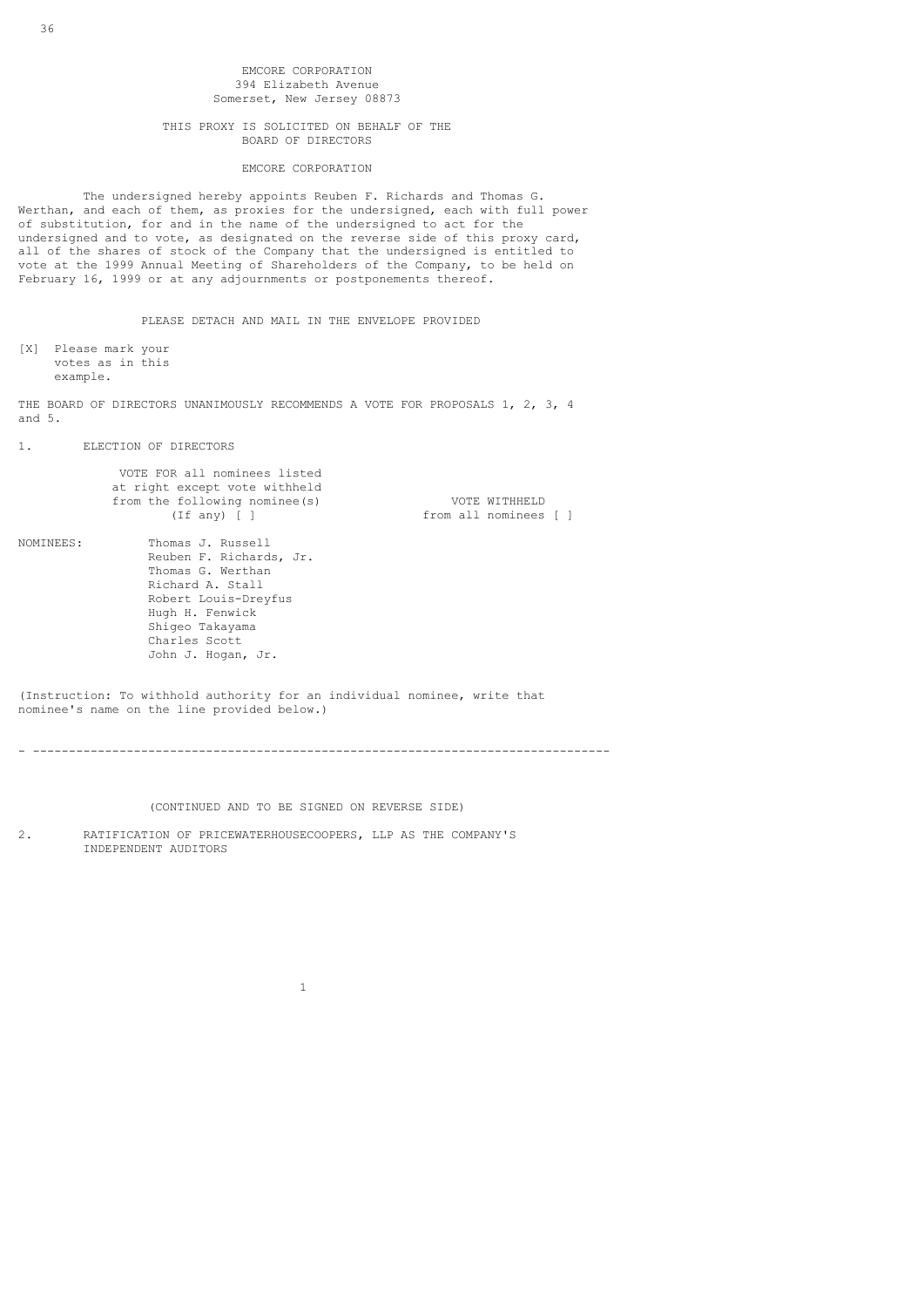# $\begin{bmatrix} 1 \end{bmatrix}$

# 3. `FAIR PRICE' PROVISION - ARTICLE TENTH OF THE RESTATED CERTIFICATE OF INCOPORATION

| <b>FOR</b> | AGAINST |
|------------|---------|
| $\sqrt{1}$ | $\Box$  |

4. INCREASE IN AUTHORIZED COMMON STOCK - ARTICLE FOURTH OF THE RESTATED CERTIFICATE OF INCORPORATION

| <b>FOR</b> | AGAINST |
|------------|---------|
| $\sqrt{1}$ | $\Box$  |

5. AMENDMENT REGARDING CLASSIFICATION, REMOVAL, FILLING VACANCIES AND SIZE OF THE BOARD - ARTICLES FIFTH, SEVENTH AND TENTH OF THE RESTATED CERTIFICATE OF INCORPORATION

| FOR.  | AGAINST |
|-------|---------|
| $F-1$ | $F-1$   |

6. Upon such other business as may properly come before the Annual Meeting of any adjournment thereof.

In their discretion, the proxies are authorized to vote upon such other business as may properly come before the Annual Meeting, and any adjournments or postponements thereof.

 THIS PROXY, WHEN PROPERLY EXECUTED, WILL BE VOTED IN THE MANNER DIRECTED HEREIN BY THE UNDERSIGNED SHAREHOLDER. IF NO DIRECTION IS MADE, THIS PROXY WILL BE VOTED "FOR" THE ELECTION OF ALL DIRECTOR NOMINEES LISTED IN PROPOSAL (1), "FOR" THE RATIFICATION OF THE AUDITORS IN PROPOSAL (2), "FOR" THE FAIR PRICE PROVISION IN PROPOSAL (3), "FOR" THE INCREASE IN THE NUMBER OF AUTHORIZED SHARES OF COMMON STOCK IN PROPOSAL (4), AND "FOR" THE AMENDMENTS REGARDING CLASSIFICATION OF THE BOARD OF DIRECTORS AND RELATED MATTERS IN PROPOSAL (5).

 PLEASE MARK, SIGN AND DATE THIS PROXY CARD AND PROMPTLY RETURN IT IN THE ENVELOPE PROVIDED. NO POSTAGE NECESSARY IF MAILED WITHIN THE UNITED STATES.

 The undersigned hereby acknowledges receipt of (i) the Notice of Annual Meeting, (ii) the Proxy Statement, and (iii) the Company's 1998 Annual Report to Shareholders.

| DATE                        | SIGNATURE |
|-----------------------------|-----------|
|                             |           |
| SIGNATURE (if held jointly) |           |

-----------------------------------------------------